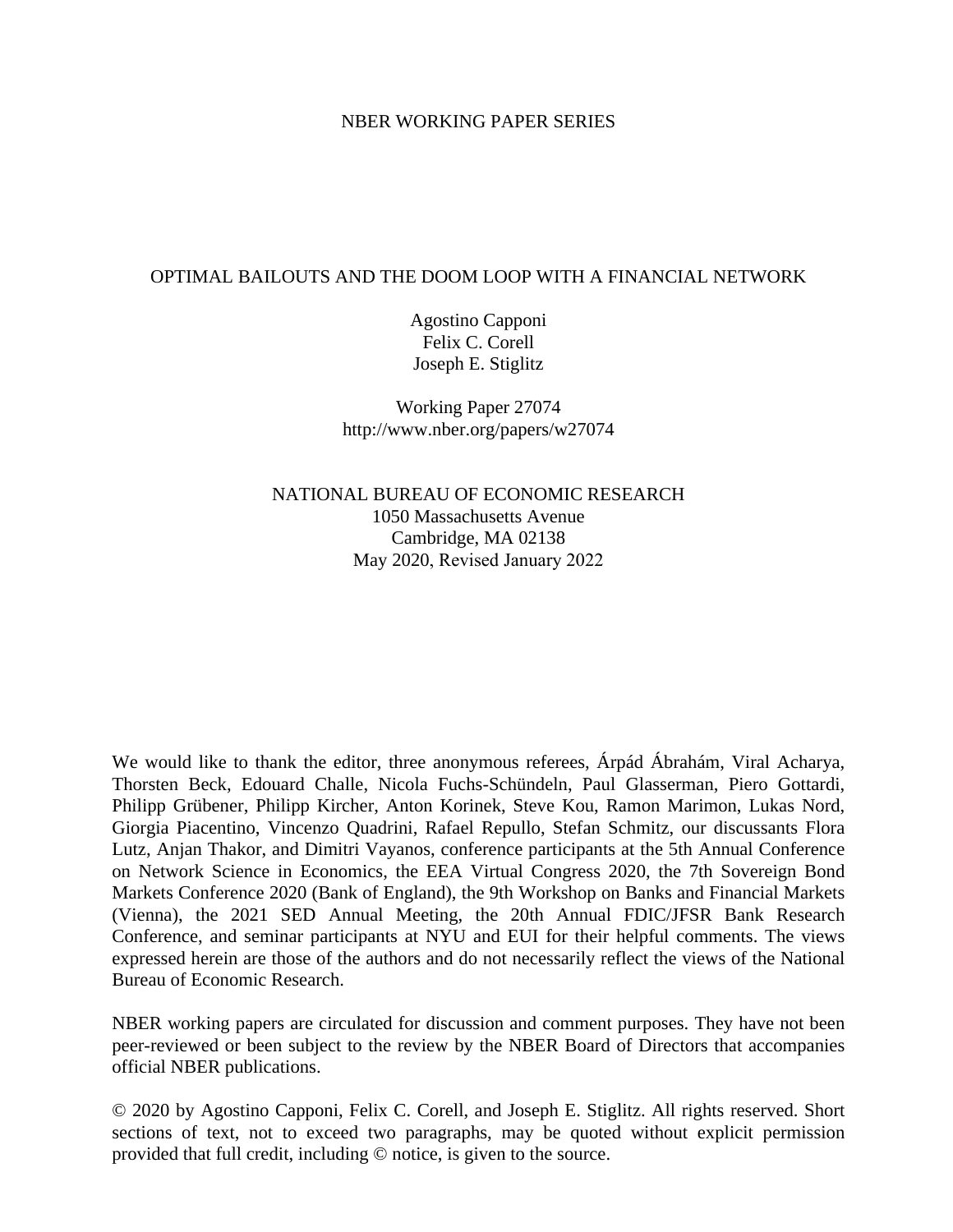Optimal Bailouts and the Doom Loop with a Financial Network Agostino Capponi, Felix C. Corell, and Joseph E. Stiglitz NBER Working Paper No. 27074 May 2020, Revised January 2022 JEL No. G01,G21,G28,H63,H81

## **ABSTRACT**

Banks usually hold large amounts of domestic debt which makes them vulnerable to their own sovereign's default risk. At the same time, governments often resort to costly bailouts when their banking sector is in trouble. We investigate how the network structure and the distribution of ownership of sovereign debt within the banking sector jointly affect the optimal bailout policy under this "doom loop". We argue that rescuing banks with high domestic sovereign exposure is optimal if these banks are sufficiently central, even though that requires larger bailout expenditures than rescuing otherwise identical low-exposure banks. Our model illustrates how the "doom loop" exacerbates the "too interconnected to fail" problem.

Agostino Capponi Mudd Hall 535-G Columbia University 500 W 120th St. New York, NY 10027 ac3827@columbia.edu

Felix C. Corell Department of Economics European University Institute felix.corell@eui.eu

Joseph E. Stiglitz Uris Hall, Columbia University 3022 Broadway, Room 212 New York, NY 10027 and NBER jes322@columbia.edu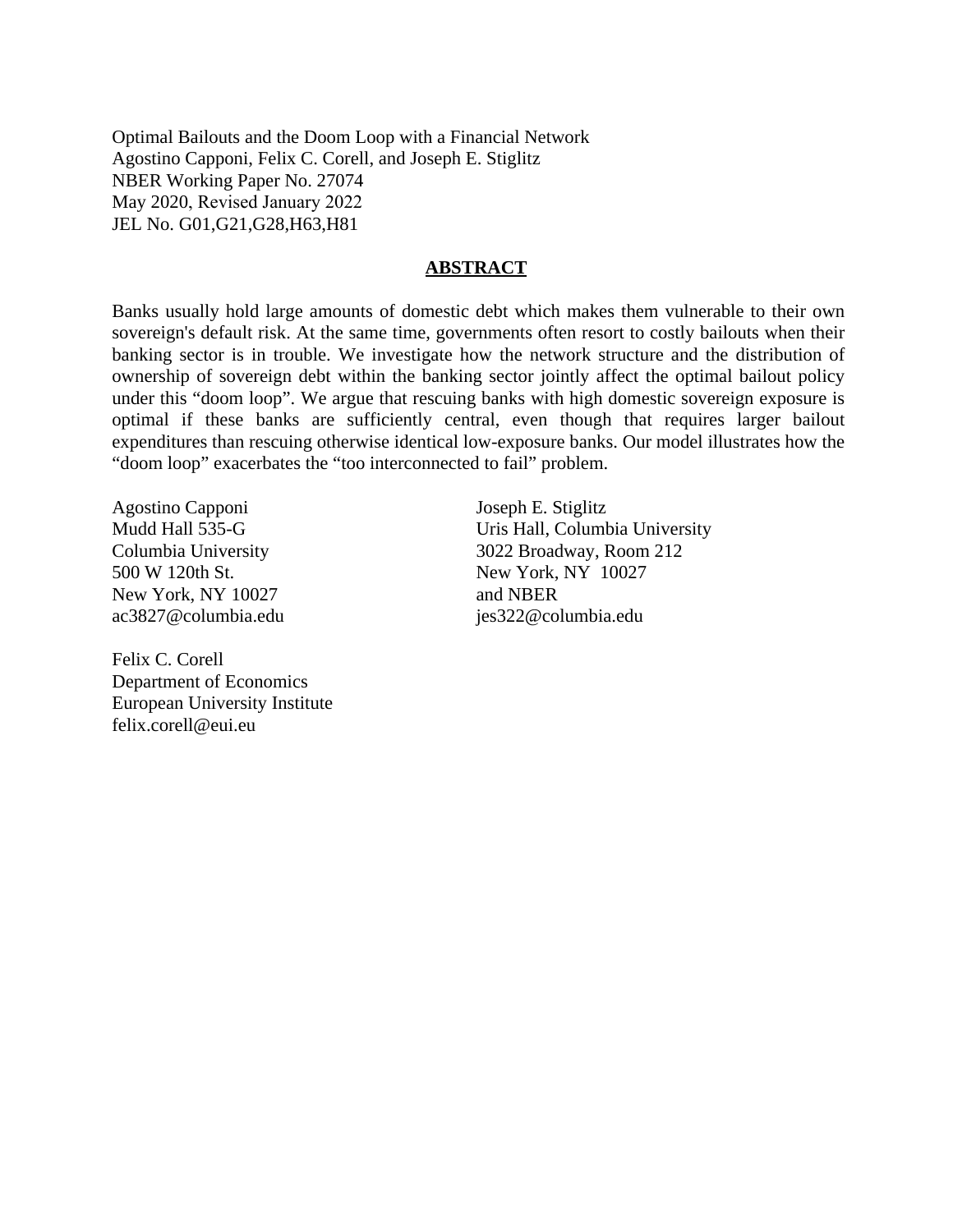# <span id="page-2-0"></span>Optimal Bailouts and the Doom Loop with a Financial Network?

Agostino Capponi<sup>a,\*</sup>, Felix Corell<sup>b</sup>, Joseph E. Stiglitz<sup>a</sup>

<sup>a</sup>Columbia University, 3022 Broadway, New York, NY 10027 <sup>b</sup>European University Institute, Via delle Fontanelle 18, 50014 San Domenico di Fiesole

## Abstract

Banks usually hold large amounts of domestic debt which makes them vulnerable to their own sovereign's default risk. At the same time, governments often resort to costly bailouts when their banking sector is in trouble. We investigate how the network structure and the distribution of ownership of sovereign debt within the banking sector jointly affect the optimal bailout policy under this "doom loop". We argue that rescuing banks with high domestic sovereign exposure is optimal if these banks are sufficiently central, even though that requires larger bailout expenditures than rescuing otherwise identical low-exposure banks. Our model illustrates how the "doom loop" exacerbates the "too interconnected to fail" problem. Keywords: Financial networks, home bias, sovereign debt, bailouts, doom loop

# 1. Introduction

Throughout modern economic history, almost every major crisis has added its own signature terms to the dictionary of economic thought. For the European sovereign debt crisis that followed the Great Recession in 2008/09, one of the front-running candidates is certainly the <sup>5</sup> so-called bank-sovereign "doom loop" - a term that has made its way into the vocabulary of policymakers, journalists, and researchers alike. The nexus between sovereigns and banks was

<sup>\*</sup>We would like to thank the editor, three anonymous referees, Arpád Abrahám, Viral Acharya, Thorsten Beck, Edouard Challe, Nicola Fuchs-Schündeln, Paul Glasserman, Piero Gottardi, Philipp Grübener, Philipp Kircher, Anton Korinek, Steve Kou, Ramon Marimon, Lukas Nord, Giorgia Piacentino, Vincenzo Quadrini, Rafael Repullo, Stefan Schmitz, our discussants Flora Lutz, Anjan Thakor, and Dimitri Vayanos, conference participants at the  $5<sup>th</sup>$  Annual Conference on Network Science in Economics, the EEA Virtual Congress 2020, the 7th Sovereign Bond Markets Conference 2020 (Bank of England), the 9th Workshop on Banks and Financial Markets (Vienna), the 2021 SED Annual Meeting, the 20<sup>th</sup> Annual FDIC/JFSR Bank Research Conference, and seminar participants at NYU and EUI for their helpful comments.

<sup>∗</sup>Corresponding author

Email address: ac3827@columbia.edu (Agostino Capponi)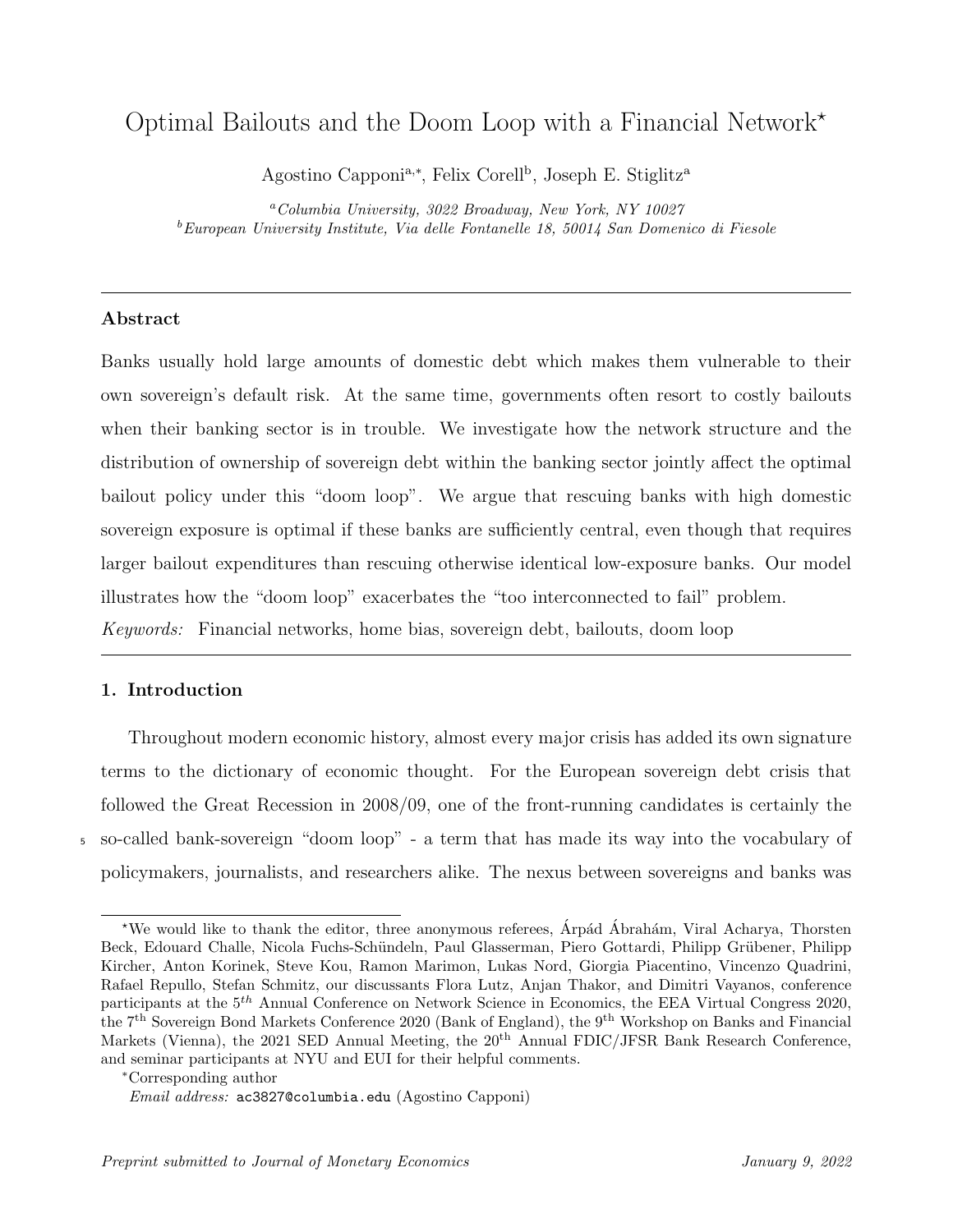identified as a major culprit responsible for the amplification of adverse shocks during the crisis.

The doom loop can be described as follows: Banks usually hold large amounts of domestic public debt which makes them vulnerable to sovereign default risk. For instance, as of March <sup>10</sup> 2021 some euro area banking sectors held well beyond 15% of their government's total stock of outstanding debt securities. At the same time, governments often resort to costly public bailouts when their domestic banking sector is at risk. If these bailouts are debt-financed and lead to an increase in risk premia on sovereign debt (i.e., a decrease in bond prices), bank assets drop in value and the size of the bailouts required to keep the banks solvent increases further. If <sup>15</sup> a significant fraction of banks' assets consists of domestic sovereign debt, this adverse feedback loop can leave both the government's and banks' balance sheets severely impaired.<sup>[1](#page-2-0)</sup>

# [Figure 1 about here.]

Historical examples for the devastating force of the "doom loop" include Greece, where turmoil in sovereign debt markets damaged Greek banks' balance sheets and made large bailouts nec-<sup>20</sup> essary that further weakened Greece's fiscal position; and Ireland, where the loop originated in the banking sector and thus worked in the opposite direction.

Even though it was the European sovereign debt crisis that provided the blueprint for a crisis of the "doom loop" type, there is renewed public and academic interest in the topic in the face of the recent Covid-19 pandemic. Hard-hit countries such as Italy (where the public <sup>25</sup> debt-to-GDP ratio was already relatively high prior to the pandemic) provide the most fertile ground for a revival of the doom loop. On the one hand, strict shutdown measures during the pandemic led to high amounts of non-performing loans that weighed on banks' balance sheets. On the other hand, unprecedented fiscal spending efforts exerted upward pressure on the level of sovereign debt and, most likely, interest rate spreads. It is therefore not surprising that the topic of bank bailouts has returned to the agenda of policymakers in Italy and elsewhere.<sup>[2](#page-2-0)</sup>

In this paper, we investigate how the distribution of sovereign debt across banks and the

<sup>&</sup>lt;sup>1</sup>Note for example that Italian banks currently hold around 10% of their assets in domestic sovereign debt (Figure [1\)](#page-37-0).

<sup>2</sup>For example, on 28 April 2020 the rating agency Fitch lowered Italy's sovereign rating on the grounds of the expected repercussions from the Covid-19 pandemic; just two weeks later, on 12 May 2020, a downgrade of four of the biggest Italian banks (UniCredit, Intesa Sanpaolo, Mediobanca, UBI) followed suit. However, thanks in part to the ECB's accommodative monetary policy, Italian sovereign spreads have not persistently increased.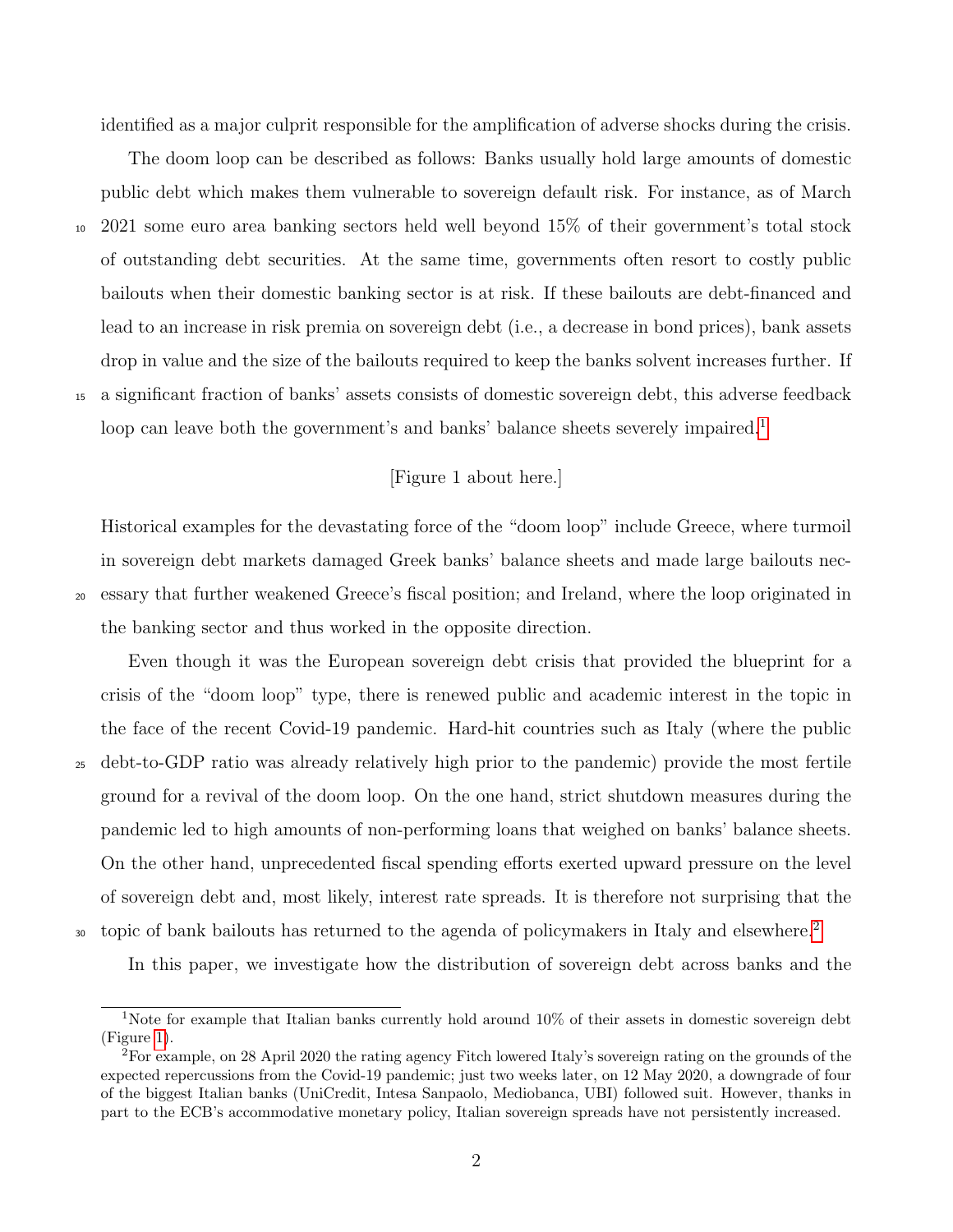structure of the interbank network jointly affect the government's optimal bailout decision in the presence of the doom loop. In doing so, we combine two strands of literature that have so far [e](#page-34-0)volved separately, namely the doom loop literature (e.g. [Acharya et al.](#page-33-0) [\(2014\)](#page-33-0), [Brunnermeier](#page-34-0) <sup>35</sup> [et al.](#page-34-0) [\(2016\)](#page-34-0), [Cooper and Nikolov](#page-34-1) [\(2018\)](#page-34-1), [Farhi and Tirole](#page-35-0) [\(2018\)](#page-35-0)) and the literature about [c](#page-33-3)ontagion in financial networks [\(Allen and Gale](#page-33-1) [\(2000\)](#page-33-1), [Battiston et al.](#page-33-2) [\(2012a,](#page-33-2)[b\)](#page-34-2), [Acemoglu](#page-33-3) [et al.](#page-33-3) [\(2015\)](#page-33-3), [Elliott et al.](#page-34-3) [\(2014\)](#page-34-3), [Cabrales et al.](#page-34-4) [\(2017\)](#page-34-4)). More precisely, we consider an exogenous network of (unsecured) interbank liabilities after an adverse shock has rendered a set of banks insolvent. Each bank holds an exogenous amount of its own government's bonds.

- <sup>40</sup> Without any government intervention, there may be a default cascade in the banking system that causes large welfare losses due to bankruptcy deadweight costs (depositors are protected by a well-functioning deposit insurance scheme). The government can, however, reduce these losses by bailing out some or all of the failing banks. To do so, the government must borrow the required funds in the sovereign debt market which pushes down bond prices and thus puts
- <sup>45</sup> further pressure on banks' balance sheets. A rational government internalizes this "secondround" effect, so bailouts are, by definition, large enough to cover the total shortfall of the banks to be rescued. The government trades off the welfare losses of a default cascade against those associated with a higher sovereign default probability, as bank liabilities effectively move onto the government's balance sheet.
- <sup>50</sup> Our model is related to existing models of intervention in networks, but there is a fundamental difference: Without the doom loop, bailouts of different banks would be complementary in the sense that bailing out one bank weakly decreases the pecuniary cost of bailing out other banks (because their shortfall weakly decreases). In our model, however, this relationship can break down if other banks possess large holdings of sovereign debt. In such a case, bailing out <sup>55</sup> one bank might make bailouts of other banks even more expensive. In other words, there can be both "crowding out" and "crowding in" of further bailouts.

Existing literature distinguishes two types of financial contagion, namely direct contagion due to counterparty default (see [Glasserman and Young](#page-35-1) [\(2016\)](#page-35-1) for a survey) and indirect contagion through common asset exposures, fire sales, or deposit withdrawals [\(Shleifer and Vishny](#page-35-2)  $60 \quad (2011)$  $60 \quad (2011)$ ; [Greenwood et al.](#page-35-3) [\(2015\)](#page-35-3)). There is an ongoing debate about which type of contagion

3

is empirically more relevant, and many studies (including [Upper](#page-35-4) [\(2011\)](#page-35-4), [Brunnermeier et al.](#page-34-5)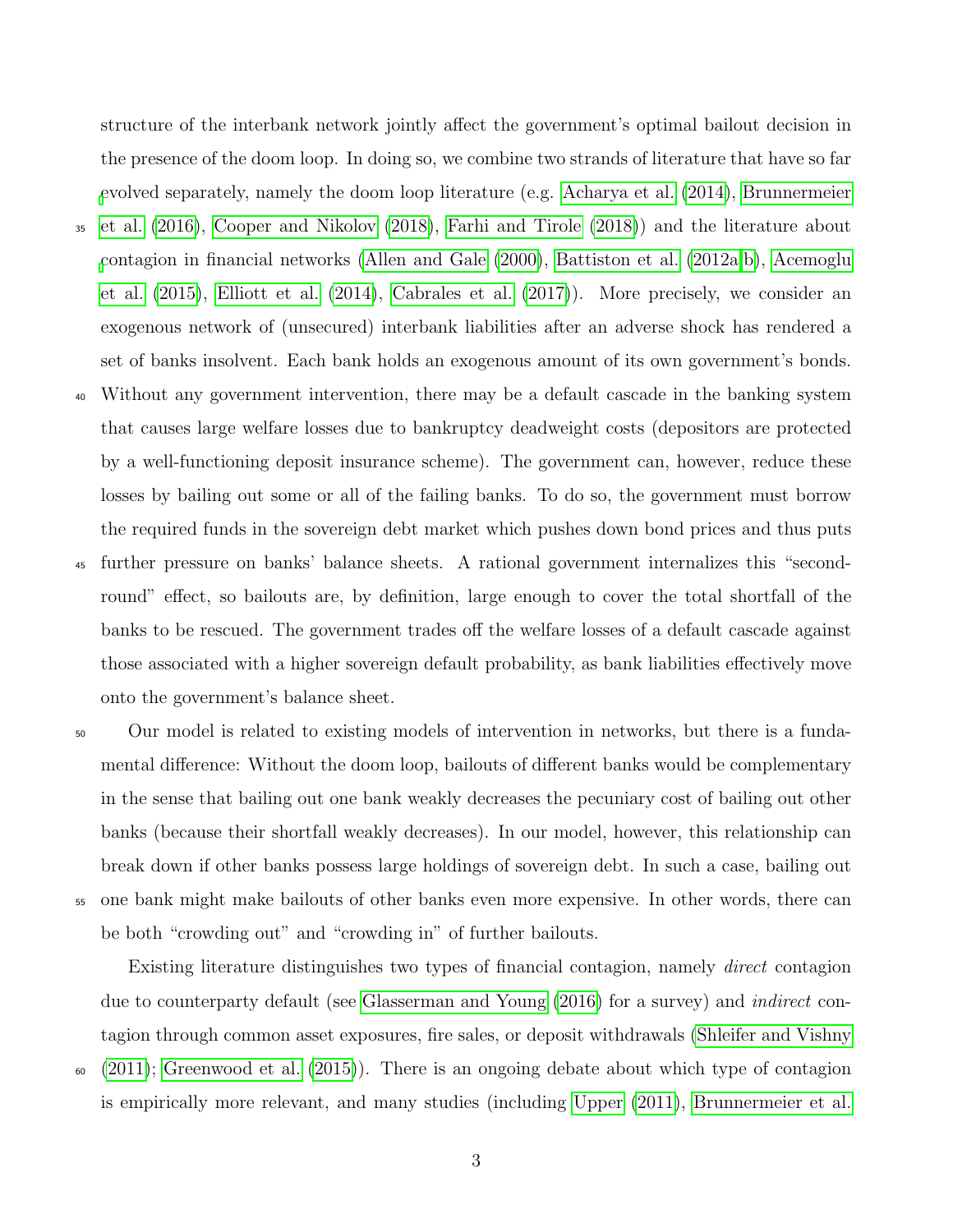[\(2009\)](#page-34-5), and [Glasserman and Young](#page-35-5) [\(2015\)](#page-35-5)) suggest that it is the latter. The main argument is that with empirically observed interbank debt levels, shocks would have to be unrealistically large in order to explain past crisis episodes with direct contagion only.

<sup>65</sup> We argue that direct contagion is an economically significant channel for two main reasons: First, as observed in [Glasserman and Young](#page-35-5) [\(2015\)](#page-35-5), bankruptcy deadweight losses significantly increase the costs resulting from direct contractual exposures. In this regard, during a hearing before the House Committee on Oversight and Government Reform in January 2010, former US Treasury Secretary Timothy Geithner cited fear of the fallout from legal disputes and protracted <sup>70</sup> negotiations with counterparties in case of bankruptcy as one of the main justifications for AIG's bailout in 2008. Second, the usual drivers of indirect contagion (e.g., deposit withdrawals or fire sales) are themselves a function of underlying counterparty risk and hence direct contagion. For instance, depositors may run on banks partly because they expect their bank to suffer from the default of a counterparty in the network. Even though losses due to fire-sale contagion and <sup>75</sup> deposit withdrawals may be larger, one would need a clean empirical identification strategy to

disentangle the two channels.<sup>[3](#page-2-0)</sup>

In our model, direct and indirect contagion interact in a nontrivial fashion: The government, by preventing direct contagion (default cascades), can trigger indirect contagion of otherwise healthy banks that hold domestic sovereign bonds (common asset holdings). However, our <sup>80</sup> paper abstracts from more general macroeconomic effects, such as an increase in unemployment, a reduction in output, or a contraction of government revenues, that might result from bank failures. These effects, which can be thought of as macroeconomic externalities, were, of course, central to some of the earlier doom loop literature (see, e.g., [Brunnermeier et al.](#page-34-0) [\(2016\)](#page-34-0)).

Our first set of results applies to the special case of complete bailouts where the government <sup>85</sup> can only bail out all banks or none. We show (not surprisingly) that the doom loop makes complete bailouts socially more costly if a larger amount of sovereign debt is held by domestic banks. Moreover, for a given aggregate amount of sovereign debt held by the banking sector, it is socially preferable that it be held by relatively well-capitalized banks. The intuition for

 $3$ To the best of our knowledge, no natural experiment exists that allows to measure the effect of systemic risk from fire-sales and deposit withdrawals *independently* of the counterparty contagion channel stemming from contractual relations.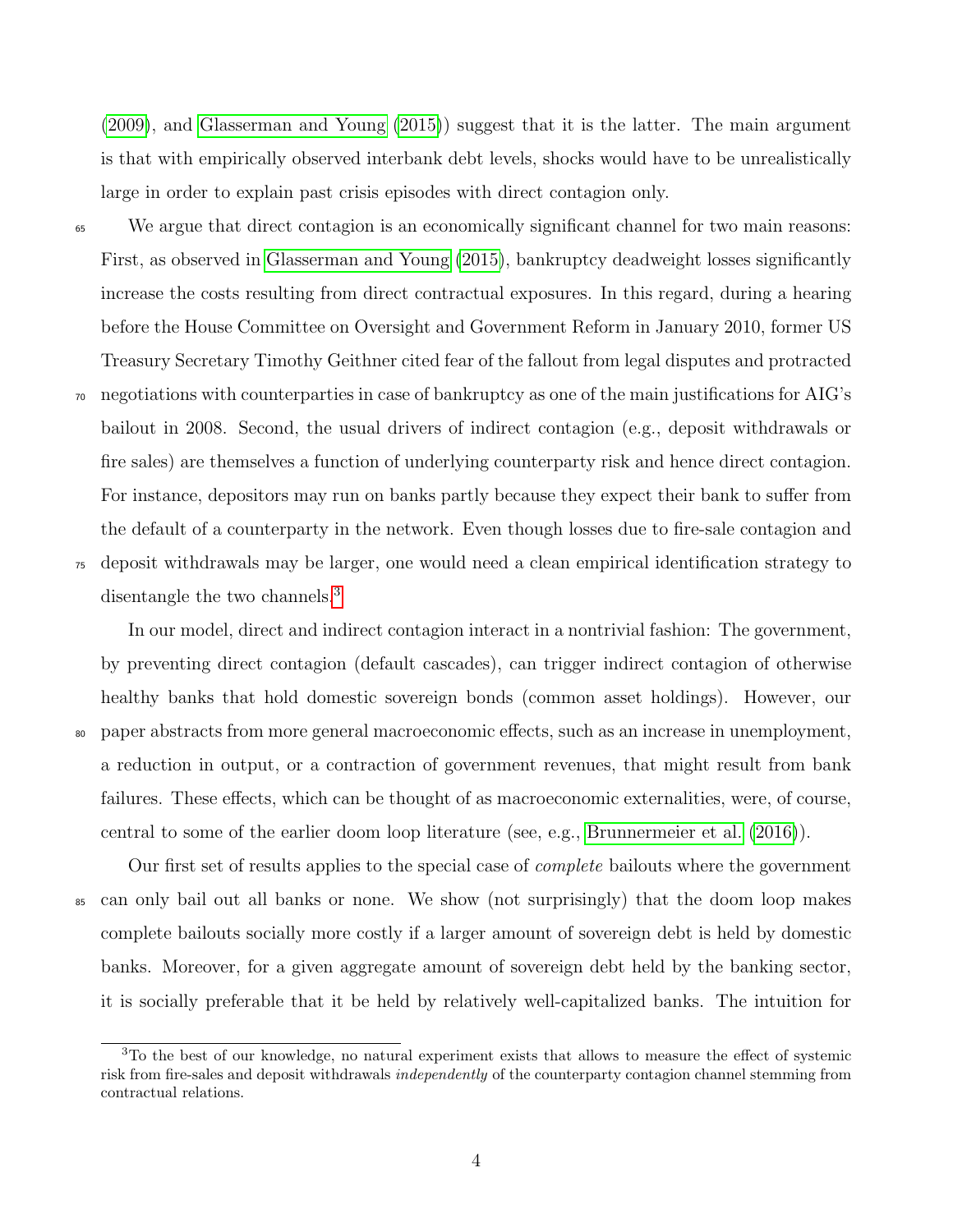these results is straightforward: Financing a bailout imposes a cost on banks that are exposed <sup>90</sup> to sovereign default risk. The larger those banks' loss-absorbing equity buffer, the lower welfare losses will be. If, in contrast, public debt is largely held by weakly capitalized banks, the doom loop hits them with a stronger force and the required bailout may become very large.

Our second set of results generalizes the bailout decision by allowing the government to bail out any subset of banks (partial bailouts). The government chooses the set of surviving <sup>95</sup> banks to maximize social welfare, taking into account impacts of the bailout of any bank on other banks and on sovereign risk. Our analysis shows that whether or not a given bank will be bailed out depends jointly on its position in the network and its sovereign debt exposure. We identify a measure of centrality ("node depth" as in [Glasserman and Young](#page-35-5) [\(2015\)](#page-35-5)) that captures a bank's contagion potential depending on its position in the network. Among two <sup>100</sup> otherwise identical banks, the government prefers to bail out the one with higher node depth; this would be true even without of the doom loop. With the doom loop active, however, the presence of sovereign debt on banks' balance sheets - even if it is completely equally distributed - further strengthens the importance of centrality as a determinant of the government's decision of which bank(s) to bail out.

<sup>105</sup> We also find that, in general, higher domestic sovereign exposure decreases banks' chances of being bailed out because of a "doom loop multiplier" effect: Every dollar raised for the bailout of a given bank lowers the value of sovereign debt on its balance sheet and thus increases the required bailout expenditure. However, for systemically important banks there can be a countervailing force: Letting a systemically important bank fail while others are bailed out can <sup>110</sup> lead to large additional deadweight losses among its creditors due to the associated drop in the value of its sovereign debt holdings. This finding implies that given a network of interbank liabilities, banks can use their sovereign debt position as a strategic tool to increase the odds of being bailed out. Our model thus provides a novel, network-based explanation for the increase in "home bias" in banks' sovereign portfolios during the European sovereign debt crisis.

# <sup>115</sup> 2. Related Literature

As noted in the introduction, our paper leverages insights from two strands of literature: the financial contagion literature and the large "doom loop" literature that has emerged in recent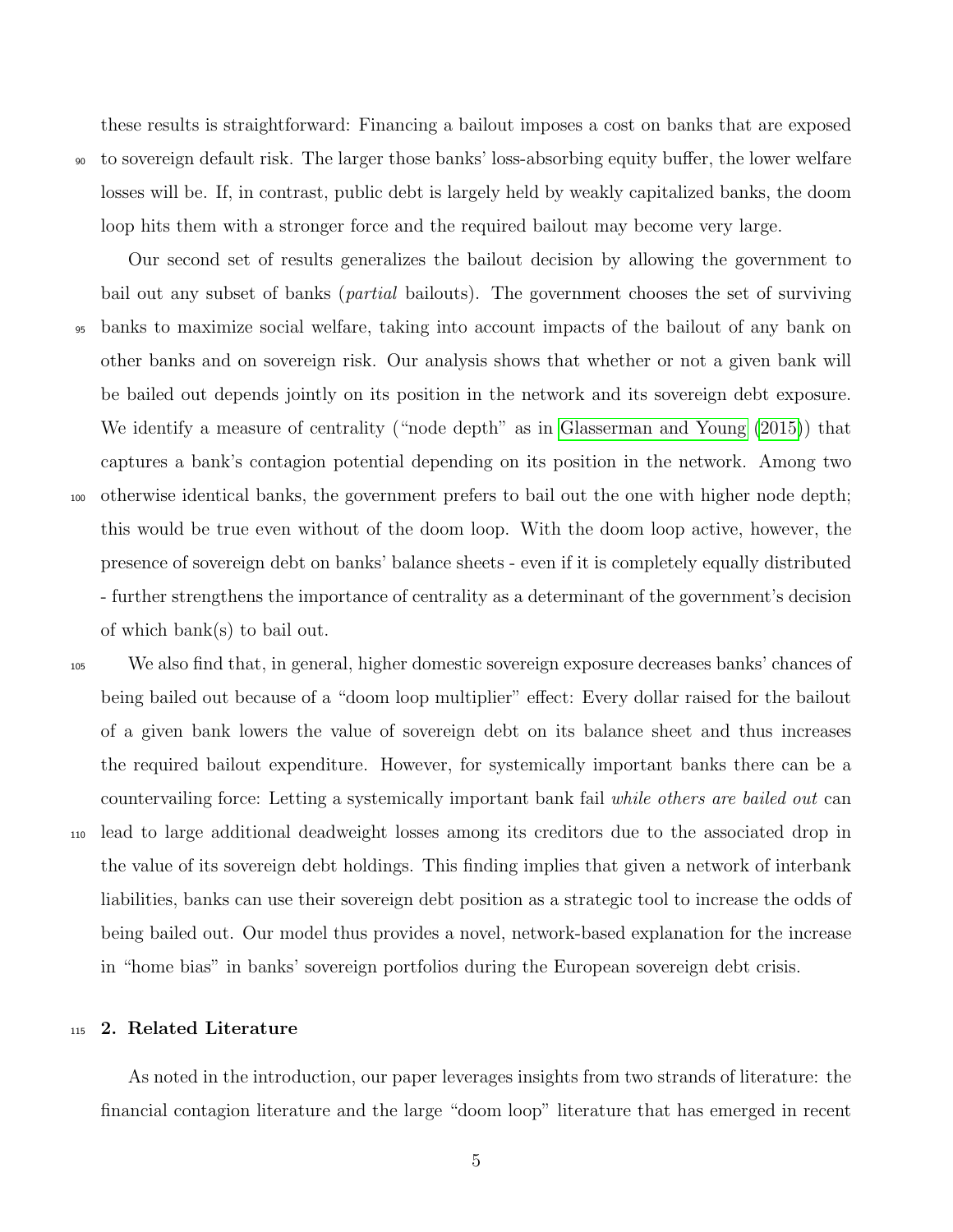years in response to the European sovereign debt crisis.

The financial contagion literature began well before the 2008 crisis, with the seminal articles <sup>120</sup> of [Kiyotaki and Moore](#page-35-6) [\(1997\)](#page-35-6) and [Allen and Gale](#page-33-1) [\(2000\)](#page-33-1) who examined the financial stability implications of different network structures. These studies use stylized networks to show how contagion propagates when individual financial institutions are hit by idiosyncratic negative [l](#page-35-7)iquidity shocks. Subsequent developments include [Eisenberg and Noe](#page-34-6) [\(2001\)](#page-34-6); [Greenwald and](#page-35-7) [Stiglitz](#page-35-7) [\(1993\)](#page-35-7) who explore how bankruptcy costs contribute to bankruptcy cascades and show <sup>125</sup> the existence of multiple equilibria; [Glasserman and Young](#page-35-5) [\(2015\)](#page-35-5) who, taking account of bankruptcy costs, assess the extent of contagion; [Battiston et al.](#page-33-2) [\(2012a,](#page-33-2)[b\)](#page-34-2) who analyze the effect of diversification on systemic stability; [Acemoglu et al.](#page-33-3) [\(2015\)](#page-33-3) who focus on the systemic risk implications of different network topologies; and [Elliott et al.](#page-34-3) [\(2014\)](#page-34-3) and [Cabrales et al.](#page-34-4) [\(2017\)](#page-34-4) who model network linkages as equity cross-holdings or direct claims on other banks' <sup>130</sup> projects. We refer to [Cabrales et al.](#page-34-7) [\(2016\)](#page-34-7) and [Glasserman and Young](#page-35-1) [\(2016\)](#page-35-1) for excellent surveys on contagion in financial networks.

Closely related to our paper is the small, yet growing, literature that analyzes government interventions in interbank networks. For example, [Bernard et al.](#page-34-8) [\(2022\)](#page-34-8) study under which conditions the government can credibly commit to organize an incentive-compatible *bail-in* in <sup>135</sup> which solvent banks contribute to rescuing the defaulting banks. [Altinoglu and Stiglitz](#page-33-4) [\(2020\)](#page-33-4) show how systemically important institutions can emerge as a result of banks expecting a public bailout. [Erol](#page-34-9) [\(2019\)](#page-34-9) shows that the expectation of bailouts leads to higher connectivity and a core-periphery network structure. In these papers, the government's willingness to bail out the banks ex post makes the whole banking system more fragile ex ante. In contrast to our model, <sup>140</sup> however, [Erol](#page-34-9) [\(2019\)](#page-34-9) does not model the government's bailout decision explicitly.

The doom loop literature itself has developed along two strands, as noted by [Brunnermeier](#page-34-0) [et al.](#page-34-0) [\(2016\)](#page-34-0). The first is the "real economy loop" where sovereign stress reduces economic activity and lowers tax revenues, thereby increasing the stress even more. A standard channel through with this occurs is credit: sovereign stress reduces the value of public debt on banks'  $_{145}$  $_{145}$  $_{145}$  balance sheets and thereby induces a credit crunch.<sup>4</sup> The second is the direct "bailout loop"

<sup>&</sup>lt;sup>4</sup>[Altavilla et al.](#page-33-5) [\(2017\)](#page-33-5) and [Popov and Van Horen](#page-35-8) [\(2015\)](#page-35-8) find that during the European sovereign debt crisis banks with higher exposure to stressed sovereigns cut their lending to the domestic real economy significantly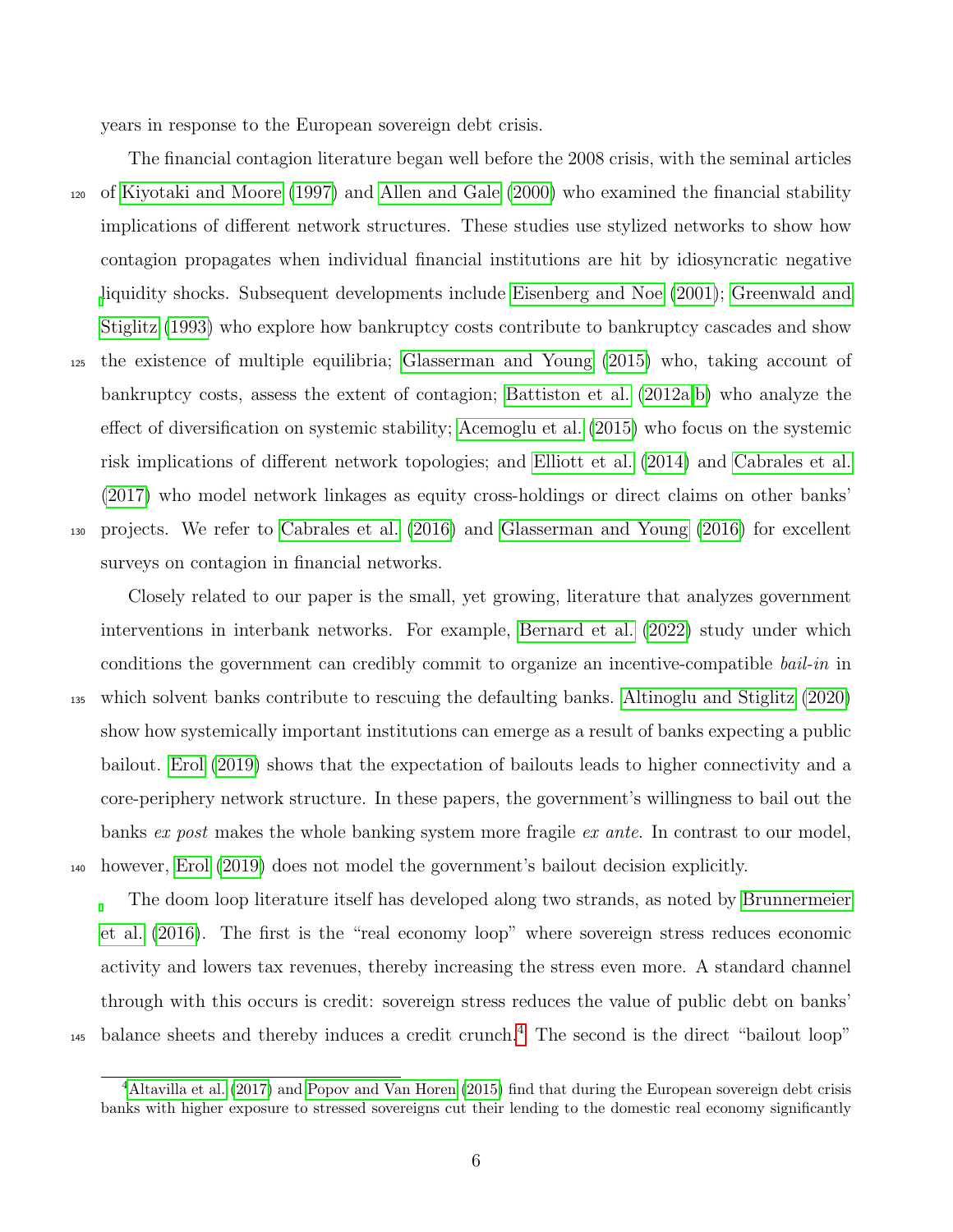that constitutes the focus of this paper.

[Acharya et al.](#page-33-0) [\(2014\)](#page-33-0) provide empirical evidence for both "directions" of the loop. They show that (a) bailouts triggered the rise of sovereign credit risk in 2008 and (b) changes in sovereign CDS rates in turn explain changes in bank CDS rates. The perceived stabilization <sup>150</sup> of the banking sector through a bailout can thus turn out to be a "Pyrrhic victory". In more recent work, [Hur et al.](#page-35-9) [\(2021\)](#page-35-9) confirm the finding that the "diabolic loop" caused by bank bailouts can be too costly to justify them.

[Acharya et al.](#page-33-0) [\(2014\)](#page-33-0) and [Farhi and Tirole](#page-35-0) [\(2018\)](#page-35-0) develop theoretical models of the "deadly embrace" that are related to ours, but do not consider interbank linkages and therefore the <sup>155</sup> implications of network structure. [Cooper and Nikolov](#page-34-1) [\(2018\)](#page-34-1) study the strategic interaction between banks and the government. They show that if the government cannot commit to a credible no-bailout policy, banks in a subgame perfect Nash equilibrium anticipate a bailout and choose insufficient equity buffers. While in our model banks are inactive agents with exogenous balance sheets, our analysis of partial bailouts suggests that in a dynamic setting banks could <sup>160</sup> influence the odds of being bailed out through their sovereign debt exposure.

Finally, our paper indirectly relates to a strand of literature that empirically tests different hypotheses of why euro area banks exhibited increasing sovereign debt "home bias" during and after the crisis. [Altavilla et al.](#page-33-5) [\(2017\)](#page-33-5) and [Crosignani](#page-34-10) [\(2021\)](#page-34-10) all find that the observed increase in domestic sovereign debt holdings during the crisis was stronger for poorly capitalized banks. <sup>165</sup> This finding is worrisome if viewed in the context of our results on complete bailouts. As we show in the paper, bailouts are socially more costly if domestic sovereign debt is largely held by fragile banks.

## 3. Model

Our model has three periods  $t = 0, 1, 2$  and features a set of banks  $N = \{1, \ldots, n\}$  and  $170$  a benevolent government that maximizes welfare. In the initial period  $t = 0$ , an exogenous, unanticipated shock (e.g. a pandemic or the burst of a housing bubble) hits a subset of the banks and lowers the value of their assets below that of their liabilities. Without a public

more than banks with low exposure.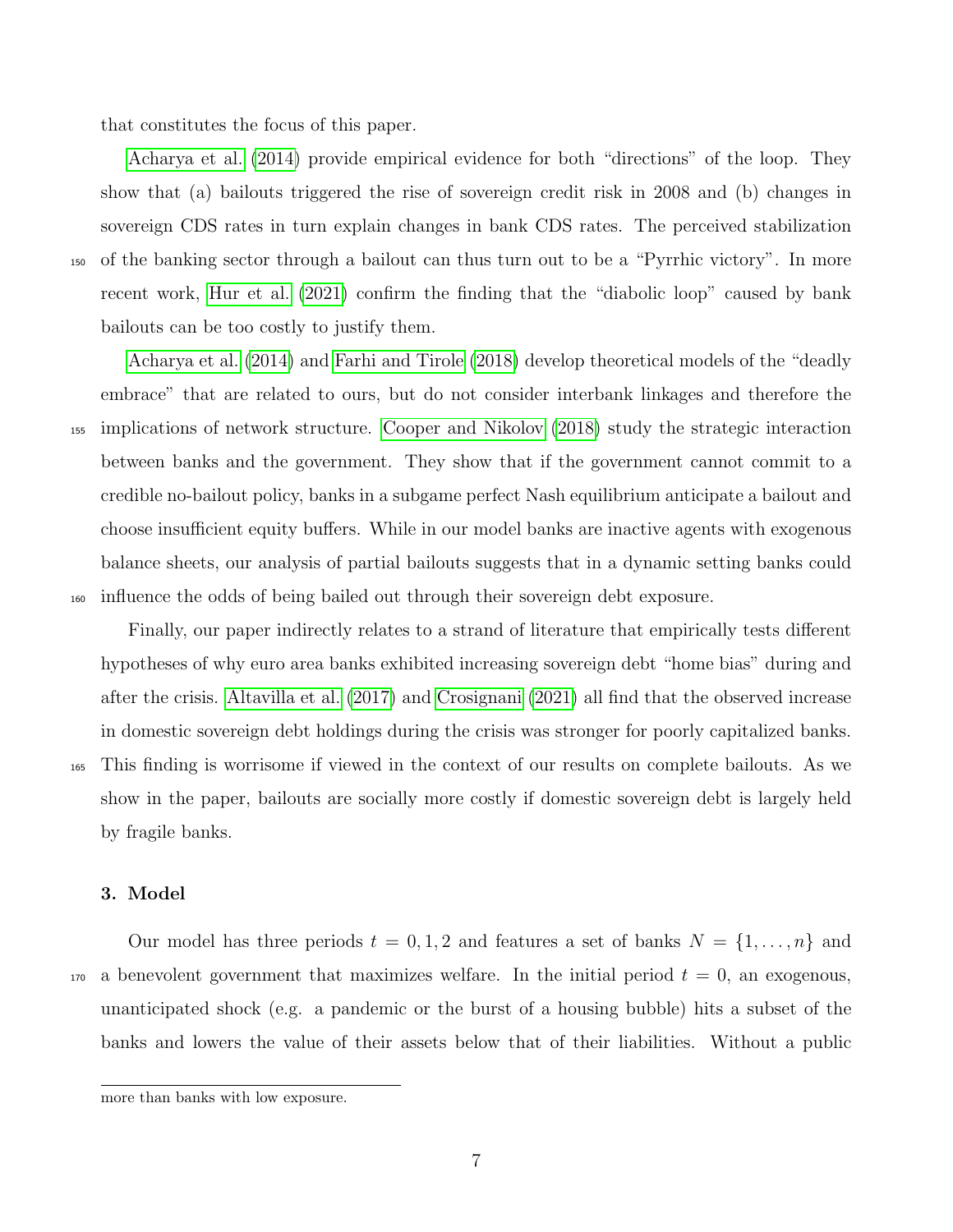bailout in  $t = 1$  a cascade of bank defaults with associated bankruptcy deadweight costs may unfold. However, the government can decide to issue new debt in  $t = 1$  and transfer funds to  $175$  the insolvent banks to prevent the default cascade. In period  $t = 2$  all sovereign debt matures and the government can either repay or not. We describe all relevant model components and the government's tradeoff in the following paragraphs.

#### 3.1. Banks

The banks are connected through an exogenous network of unsecured interbank liabilities 180 described by the matrix  $\mathbb{L} = (L^{ij})$  for  $i, j \in \mathbb{N}$ , where  $L^{ij} \geq 0$  represents the gross value of bank j's liability to bank i and  $L^{ii} = 0$   $\forall i \in N$ . We denote the total interbank liabilities of bank j by  $L^j = \sum_{i=1}^n L^{ij}$  and use L to denote the corresponding  $n \times 1$  vector. Moreover, it will be useful to define the relative liability matrix  $\Pi$  with entries  $\pi^{ij} = L^{ij}/L^j$  if  $L^j \neq 0$  and  $\pi^{ij} = 0$ otherwise. In words,  $\pi^{ij} \in [0,1]$  is the share of bank j's interbank liabilities that it owes to 185 bank i. Hence, the  $n \times 1$  vector (ΠL) contains the book values of each bank's interbank assets. For instance,  $(\Pi L)^i = \sum_{j=1}^n \pi^{ij} L^j$  is the book value of bank *i*'s interbank assets.

In addition to interbank assets and liabilities, bank  $i$ 's balance sheet contains (a) outside assets  $c^i \geq 0$  (including cash and loans to the non-financial sector), (b) (senior) deposits  $d^i > 0$ , and (c) exogenous domestic sovereign bond holdings  $b^i \geq 0$  evaluated at the endogenous price  $q_t$ . The value of equity at  $t = 0$ , defined as assets minus liabilities, is denoted by

$$
V_0^i = \left( c^i + \sum_{j=1}^n \pi^{ij} L^j + q_0 b^i - d^i - L^i \right)^+ \quad \forall i \in N,
$$
\n(1)

where we denote by  $x^+ = \max(x, 0)$  the positive part of x. To simplify notation, we define  $n \times 1$ vectors  $d = (d^i)_{i=1}^n$ ,  $c = (c^i)_{i=1}^n$ ,  $b = (b^i)_{i=1}^n$  and  $V_0 = (V_0^i)_{i=1}^n$ . A stylized balance sheet at time  $t = 0$  is shown in Figure [2.](#page-38-0)

<sup>190</sup> [Figure 2 about here.]

Some banks face a shortfall of  $\chi_0 \equiv (L + d - c - q_0b - (\Pi L))^+$ , e.g., as a consequence of a natural disaster or a pandemic. Since all bank liabilities are due at  $t = 1$  the insolvent banks will have to default on their obligations if they are not bailed out. We denote the set of these fundamentally defaulting banks by  $\mathcal{F} \equiv \{i | \chi_0^i > 0\}.$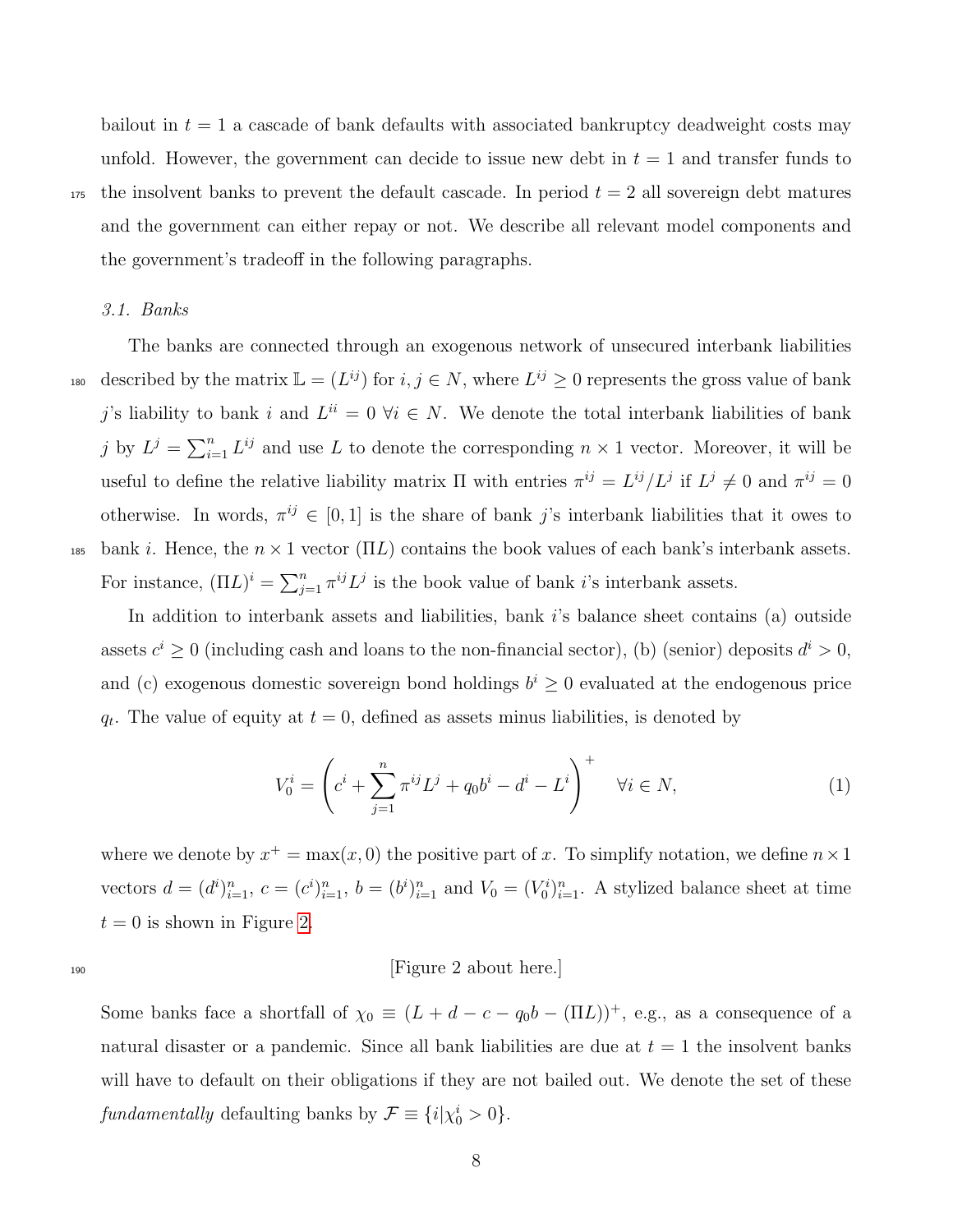<sup>195</sup> Since banks are interlinked through debt contracts, the fundamental default of one or more banks can lead to further defaults elsewhere in the system. If bank j defaults, it has to liquidate all its (interbank and other) assets and repay its creditors according to their seniority. Deposits  $d^{j}$  have seniority over interbank liabilities  $L^{j}$ , and thanks to deposit insurance, depositors are always reimbursed for their losses. Among interbank creditors, the total repayment  $p^{j} < L^{j}$  is 200 then distributed pro rata, i.e., the creditor bank i of a defaulting bank j is repaid according to its share  $\pi^{ij}$  in bank j's interbank liabilities.

As in [Glasserman and Young](#page-35-5) [\(2015\)](#page-35-5) we assume that whenever a bank defaults, some of its assets are destroyed ("deadweight loss"). More precisely, the default of bank j comes at a deadweight loss of  $\beta \chi_1^j$  where  $\chi_1^j \equiv (L^j + d^j - c^j - q_1 b^j - \sum_{k=1}^n \pi^{jk} p^k)^+$  is bank j's shortfall in 20[5](#page-2-0) period  $t = 1$  and  $\beta > 0$  a scaling parameter.<sup>5</sup> The deadweight loss is increasing in the bank's shortfall and can be interpreted as legal costs or losses due to delays or an inefficient allocation of resources during the bankruptcy procedure.

We further assume that interbank liabilities are cleared simultaneously at  $t = 1$ , as in [Eisenberg and Noe](#page-34-6)  $(2001)$ <sup>[6](#page-2-0)</sup>. This leads to the following definition:

<span id="page-10-0"></span>**Definition 1.** A clearing payment vector  $p = (p^1, \ldots, p^n)$  for a financial system  $(L, \Pi, c, d, b)$ is a fixed point of

$$
p^{i} = \begin{cases} L^{i} & \text{if } c^{i} + q_{1}b^{i} + \sum_{j=1}^{n} \pi^{ij}p^{j} \ge L^{i} + d^{i} \\ \left(c^{i} + q_{1}b^{i} + \sum_{j=1}^{n} \pi^{ij}p^{j} - d^{i} - \beta\chi_{1}^{i}\right)^{+} & \text{otherwise} \end{cases}
$$
(2)

<sup>210</sup> The existence of multiple, Pareto ranked clearing payment vectors in this setting follows directly from Proposition 3 in [Glasserman and Young](#page-35-5) [\(2015\)](#page-35-5). Following the standard convention in this literature, we focus on the unique Pareto dominant clearing payment  $\bar{p}$ , i.e., the "best" case" scenario with the highest repayments.[7](#page-2-0) We define the set of defaulting banks under a

<sup>&</sup>lt;sup>5</sup>According to our definition, the deadweight loss caused by a defaulting bank is bounded from above by the total value of its assets. This feature reflects the fact that large banks can generally cause more damage than small banks. To keep the model tractable, we focus on settings where this upper bound is not binding, i.e.,  $\chi_0^i$ and  $\beta$  are small enough to ensure that no bank's assets are completely wiped out in bankruptcy.

<sup>6</sup>Uncertainty about the order of defaults and delays in repayments would add to the severity of default cascades. In the model, we capture these frictions in reduced form as deadweight losses.

<sup>&</sup>lt;sup>7</sup>In a recent article, [Jackson and Pernoud](#page-35-10) [\(2020\)](#page-35-10) study the optimal bailout transfers needed to avoid self-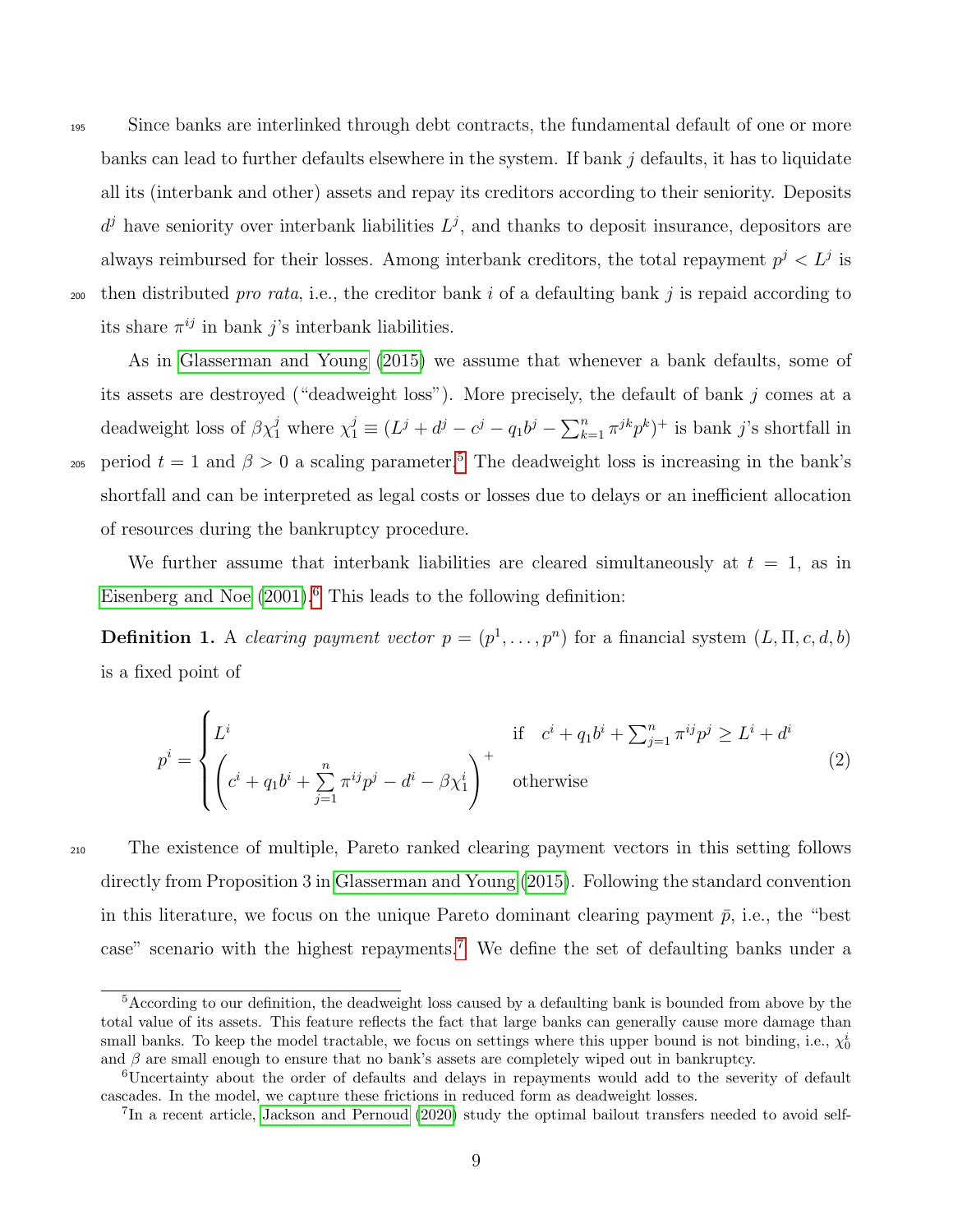clearing payment vector  $\bar{p}$  as  $\mathcal{D}(\bar{p}) \equiv \{i|\bar{p}^i < L^i\}$ . Clearly,  $\mathcal{D}(\bar{p}) \supseteq \mathcal{F}$  because  $\mathcal{D}(\bar{p})$  can also <sup>215</sup> include banks that default due to contagion effects triggered by fundamentally defaulting banks.

#### 3.2. Government

In our model, the government faces a tradeoff in minimizing expected welfare losses at  $t = 1$ . On the one hand, it wants to avoid bank defaults and the associated deadweight losses. On the other hand, rescuing banks with debt-financed bailouts is also costly because liabilities are <sup>220</sup> effectively moved from private to the public balance sheet, resulting in higher sovereign spreads and a higher probability of a costly sovereign default.

We assume that all sovereign debt matures in the final period  $t = 2$  and is held either by domestic banks or risk-neutral investors (external to the network), so the (exogenous) total initial stock of sovereign debt is given by  $B_0 = \sum_{i=1}^n b^i + b_0^{Inv}$ , where  $b_0^{Inv}$  denotes the holdings <sup>225</sup> of risk-neutral non-bank investors.

At  $t = 1$  the government can choose to prevent a default cascade by issuing additional debt to finance bank bailout transfers.<sup>[8](#page-2-0)</sup> More precisely, the government chooses the set  $S \subseteq N$ of surviving banks (and equivalently its complement  $\mathcal{S}^c = N \setminus \mathcal{S}$ ) to minimize the expected welfare losses arising from bank bankruptcies and (expected) sovereign default, to be defined further below. By choosing the set of surviving banks, the government effectively also chooses (a) the unique clearing payment vector  $\bar{p}(S)$ :  $\bar{p}^i = L^i \forall i \in S$ , and (b) the unique set of bailout transfers that is just sufficient to cover the shortfalls of all banks in  $\mathcal{S}$ :

<span id="page-11-0"></span>
$$
t^{i}(\mathcal{S}, q_{1}) = \left(L^{i} + d^{i} - c^{i} - q_{1}b^{i} - (\Pi \bar{p}(\mathcal{S}))^{i}\right)^{+} \quad \forall i \in \mathcal{S}
$$
\n
$$
(3)
$$

To raise a given amount of total bailouts  $T(\mathcal{S}, q_1) = \sum_{i \in \mathcal{S}} t^i(\mathcal{S}, q_1)$ , the government needs to

fulfilling cycles of defaults, i.e., how to achieve the Pareto dominant clearing payment vector.

<sup>8</sup>Our notion of bailouts, i.e., direct transfers (equivalent to a capital injection in our model), is not the only conceivable way to prevent bank failures. For example, debt renegotiation, forced mergers with healthy banks, or voluntary, incentive-compatible bail-ins of surviving creditor banks as in [Bernard et al.](#page-34-8) [\(2022\)](#page-34-8) are also appropriate resolution policies. A fourth alternative would be a tax-financed bailout (instead of debt-financed), which would affect the price of sovereign debt as well through a loss in GDP. The optimal bailout *design* is outside the scope of this paper.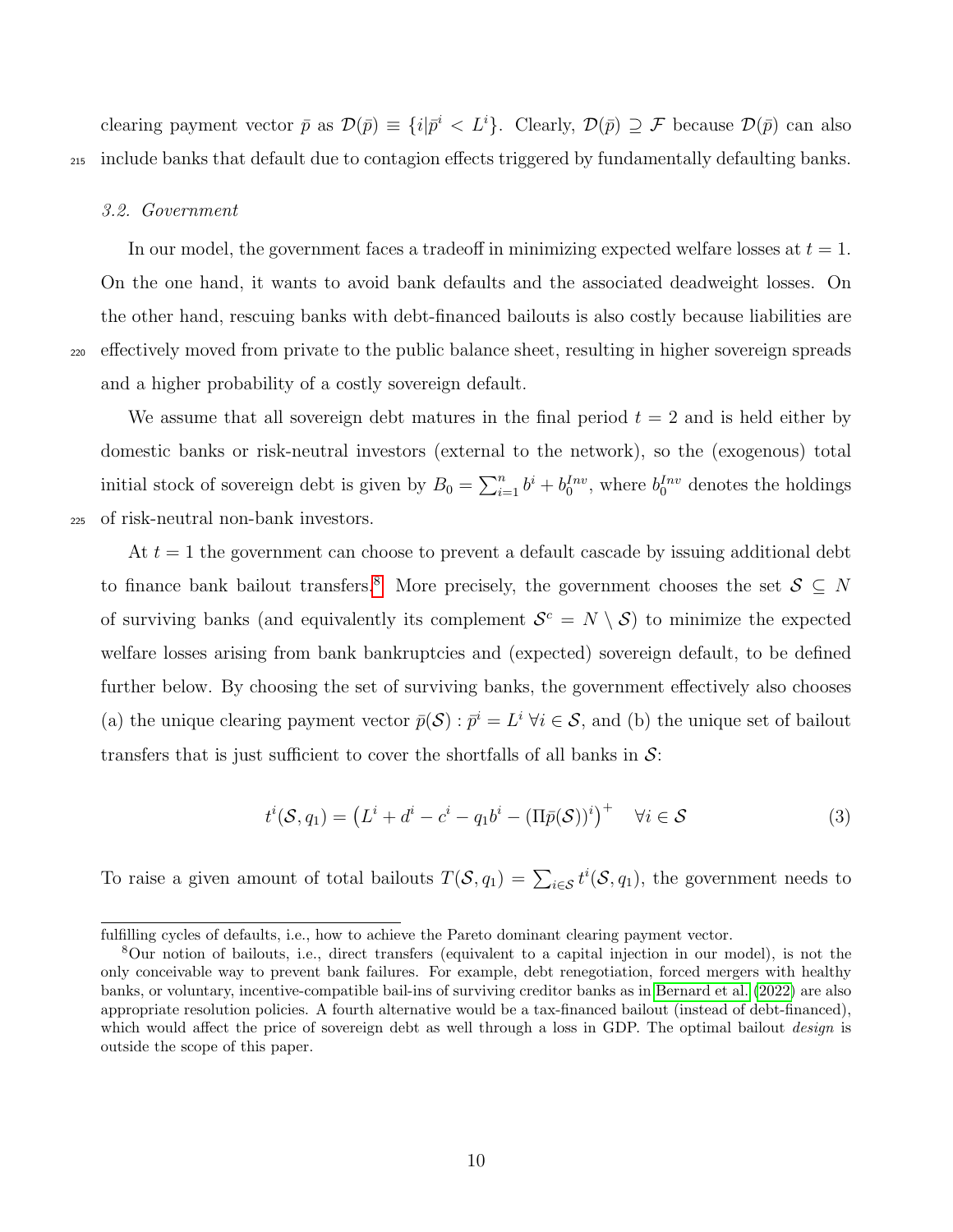increase the outstanding debt level to  $B_1 > B_0$ , so to satisfy the following budget constraint:

$$
q_1(B_1 - B_0) = T(S, q_1)
$$
\n(4)

In the final period  $t = 2$  the government raises taxes to repay its obligations  $B_1$ . We assume that the government's tax capacity (i.e., the maximum revenue it can raise)  $\tilde{\tau}$  is a random variable that follows a continuous and strictly monotonic cumulative distribution function (CDF)  $F(\tau)$ <sup>[9](#page-2-0)</sup> If  $\tau \geq B_1$ , the government raises exactly enough to repay all debt in full. If, however,  $\tau < B_1$ , we assume the government collects nothing and *fully* defaults on all its obligations, i.e. bondholders do not receive any repayment at all.<sup>[10](#page-2-0)</sup> It then follows that the probability of a sovereign default is given by  $P(Default) = F(B_1) = F\left(B_0 + \frac{T(S,q_1)}{q_1}\right)$  $q_1$  . Because the cumulative distribution function is increasing, it follows immediately that the default probability increases with the required bailout expenditures, but decreases with respect to the bond price  $q_1$ . In words, a higher bond price in period  $t = 1$  will make a sovereign default less likely. At the same time, however, the bond price depends on the government's default probability in the following way: The marginal buyers of sovereign bonds are investors who discount future cash flows at the risk-free gross interest rate  $R \geq 1$ . Because we assume that these investors are risk-neutral and have deep pockets, the market-clearing sovereign debt price is given by

<span id="page-12-0"></span>
$$
q_1 = \frac{1 - P(Default)}{R} = \frac{1 - F\left(B_0 + \frac{T(S, q_1)}{q_1}\right)}{R}.
$$
 (5)

At this price  $q_1$  risk-neutral investors are indifferent between buying the bond with expected payoff  $1 - P(Default)$  and the risk-free asset that guarantees the return R.

Equation [\(5\)](#page-12-0) is a nonlinear equation which, in general, admits multiple solutions. As a result, there may exist multiple equilibrium sovereign debt prices, just like in the canonical models

<sup>&</sup>lt;sup>9</sup>One interpretation would be that the government can raise any revenue it desires, but only at a stochastic cost. In this alternative scenario the government would optimally default whenever the realization of this cost exceeds some threshold.

<sup>&</sup>lt;sup>10</sup>This assumption buys us tractability and leads to a simple analytical expression for  $q_1$ . If one were to assume partial repayment, the numerator in equation [\(5\)](#page-12-0) would also include the integral over all possible realizations of  $\tilde{\tau}$  and the corresponding pro rata repayments. The economic mechanism we want to capture is qualitatively unaffected by this "all-or-nothing" assumption on tax collection.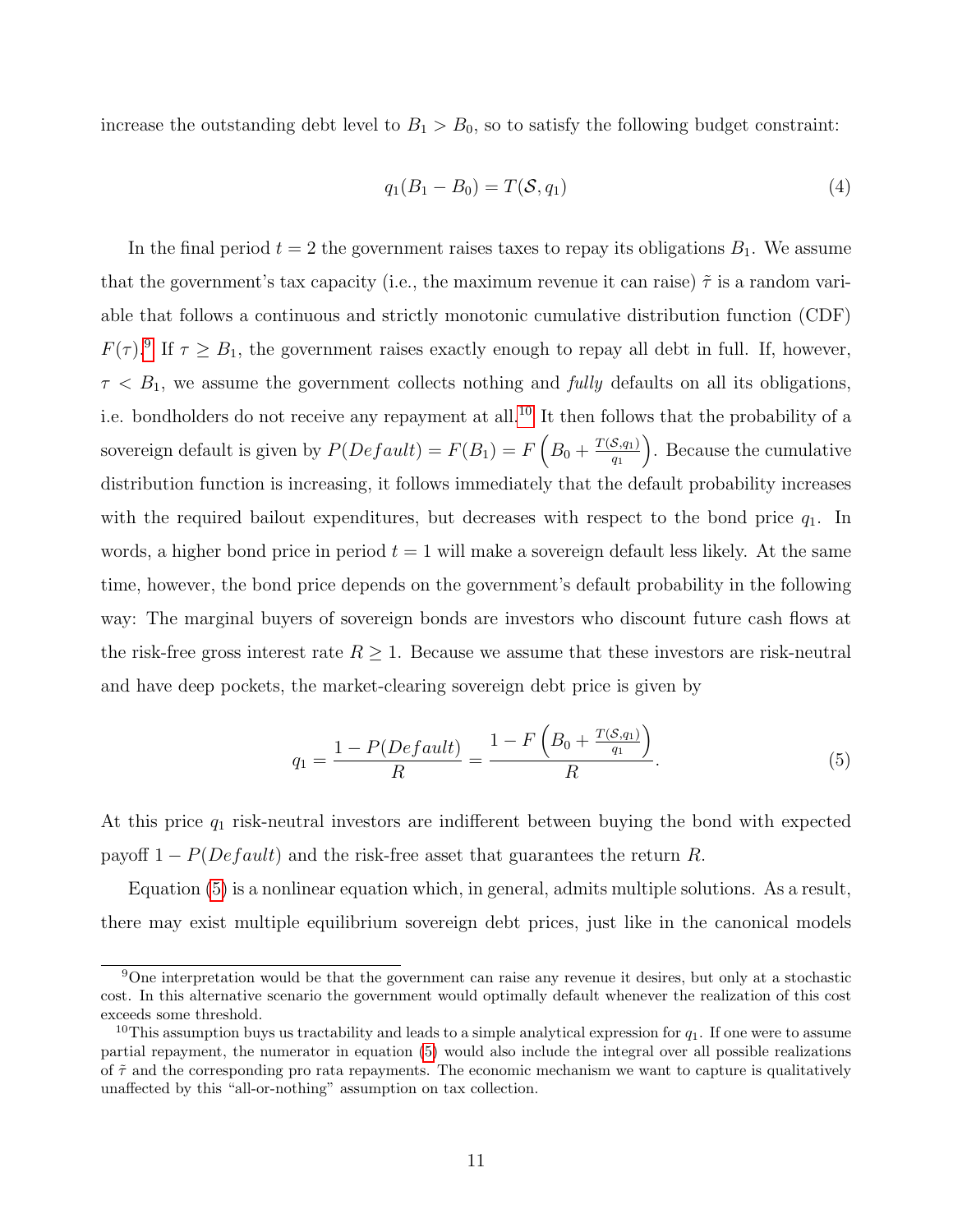<sup>230</sup> of self-fulfilling debt crises such as [Calvo](#page-34-11) [\(1988\)](#page-34-11) or [Cole and Kehoe](#page-34-12) [\(2000\)](#page-34-12). This multiplicity arises from the fact that both sides of equation  $(5)$  are increasing in  $q_1$ . How many equilibrium prices exist depends on the parameters R and  $B_0$ , the bailout transfer in [\(3\)](#page-11-0) and, importantly, the shape and domain of  $F(\tau)$ . We make the following assumption:

**Assumption 1.** For a given network  $(L, \Pi, c, d, b)$  and parameters  $(B_0, R)$ , the tax capacity  $\tilde{\tau}$ follows a Pareto distribution with a heavy tail, i.e.,

$$
F(\tau) = 1 - \left(\frac{B_0}{\tau}\right)^{\alpha} \tag{6}
$$

with  $\tau \geq B_0$  and  $\alpha < 1$ .

<sup>235</sup> This assumption has several implications. First of all, it imposes a lower bound on the space of possible realizations of  $\tilde{\tau}$  and implies  $F(B_0) = 0$ , so it ensures that without an increase in debt the government can always repay its debt with certainty. As a consequence, without bailouts the equilibrium price in the sovereign debt market is pinned down at  $q_1 = R^{-1}$ .<sup>[11](#page-2-0)</sup>

Second, because  $F(B_0 + \varepsilon) > 0 \ \forall \varepsilon > 0$ , if public debt increases (e.g. due to a positive 240 bailout at  $t = 1$ ) the government will default at  $t = 2$  with a non-zero probability. In other words, even a small bailout always comes at the cost of increasing sovereign spreads.<sup>[12](#page-2-0)</sup>

Finally, the parameter  $\alpha < 1$  guarantees a *unique* equilibrium sovereign debt price  $q_1 \in$  $(0, R^{-1})$ <sup>[13](#page-2-0)</sup>. Note that the Pareto distribution has been chosen for analytical tractability, but any other distribution with sufficiently slow decay would also yield a unique equilibrium price <sup>245</sup> under mild extra conditions. Even with more general distributions that would generate multiple (stable or unstable) equilibrium prices, our results would still survive locally for the doom loop equilibria with  $q_1 < R^{-1}$ . For an extensive discussion, see Online Appendix [OA.A.1.](#page-2-0)

What remains to be defined is the initial sovereign debt price  $q_0$ . We assume that market

 $11$ This normalization is without loss of generality. When the government considers a bailout, it is concerned with the implied change in its default probability, not with the level.

<sup>&</sup>lt;sup>12</sup>Note that if a monetary authority were to lower the risk-free rate R it would stabilize bond prices and thus help to mitigate the impact of the doom loop. Alternative tools include outright bond purchases and collateral policy, whereby the central bank can extend the set of securities (e.g., to include more risky sovereign bonds) that banks can use as collateral to obtain lender-of-last-resort funding.

<sup>&</sup>lt;sup>13</sup>Strictly speaking, a "market breakdown" equilibrium in which  $q_1 = 0$  (the government defaults with certainty) always exists for  $T > 0$  as  $\lim_{\tau \to \infty} F(\tau) = 1$  because  $F(\cdot)$  is a CDF. In our analysis we deliberately ignore this extreme coordination failure.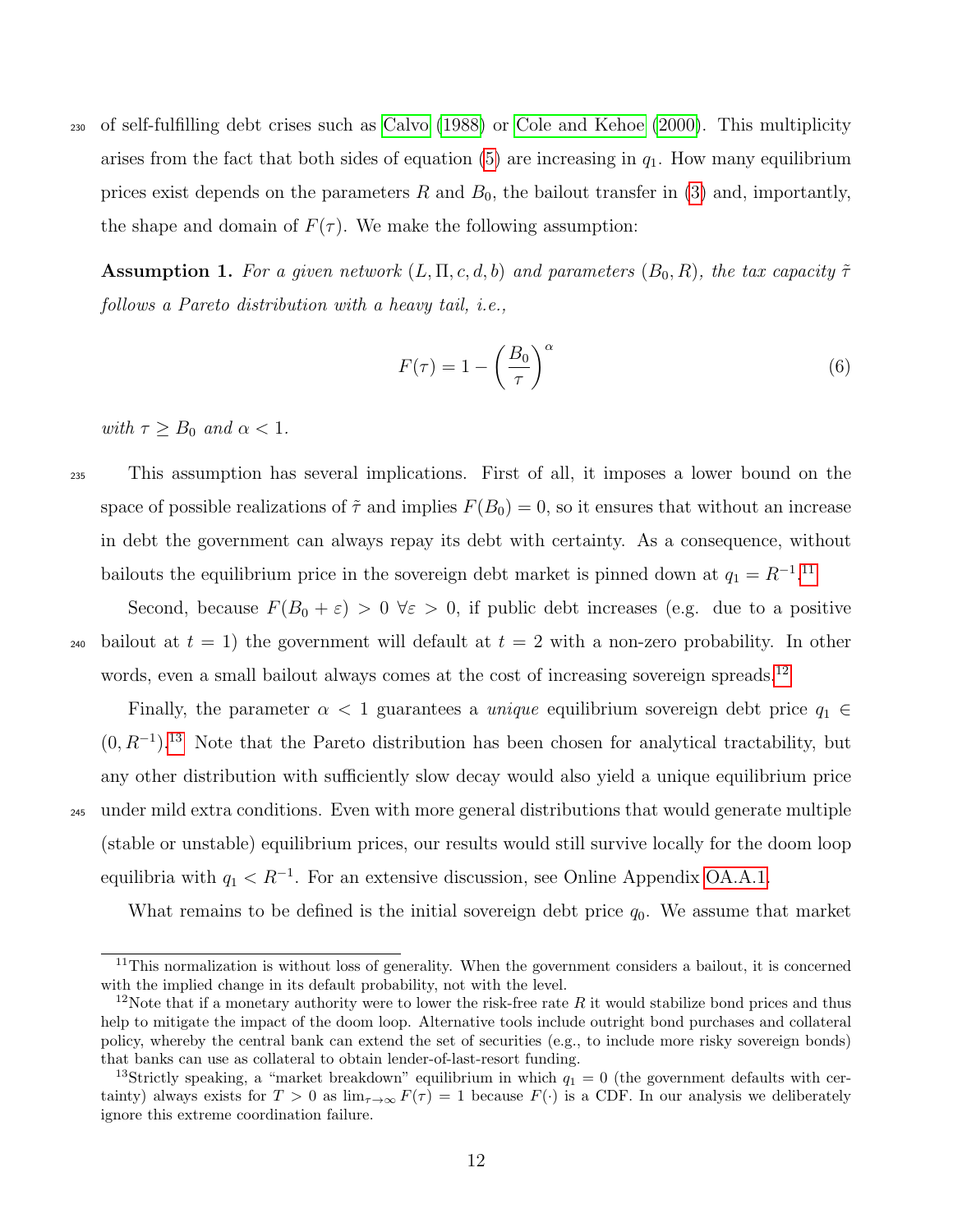participants at  $t = 0$  cannot anticipate the government's bailout choice (even after the negative shock hits bank assets), so it is not reflected in the  $t = 0$  bond price given by

<span id="page-14-0"></span>
$$
q_0 = \frac{1 - F(B_0)}{R} = \frac{1}{R}.\tag{7}
$$

As a consequence, whenever  $T(\mathcal{S}, q_1) > 0$ , we have  $q_1 < q_0$ , i.e., the sovereign spread jumps up at  $t = 1$ . In contrast, whenever  $T(\mathcal{S}, q_1) = 0$ , we have  $q_1 = q_0 = 1/R$ .<sup>[14](#page-2-0)</sup>

We are now in a position to formally state the government's problem: The government chooses the optimal subset of surviving banks to solve

$$
\max_{\mathcal{S}\subseteq N} \quad w(\mathcal{S}) = -\left[\beta \sum_{i \in \mathcal{S}^c} \left( L^i + d^i - c^i - q_1 b^i - \sum_{j=1}^n \pi^{ij} \bar{p}^j(\mathcal{S}) \right) + \gamma B_1 P(Default) \right]
$$
\n
$$
s.t. \quad q_1 = \frac{1 - F\left(B_0 + \frac{T(\mathcal{S}, q_1)}{q_1}\right)}{R}
$$
\n
$$
T(\mathcal{S}, q_1) = \sum_{i \in \mathcal{S}} \left( L^i + d^i - c^i - q_1 b^i - (\Pi \bar{p}(\mathcal{S}))^i \right)^+, \tag{8}
$$

250 i.e., it maximizes welfare  $w(S)$  by minimizing welfare losses (in squared brackets) from two sources: The first welfare cost term contains the part of defaulting banks' assets that is lost in bankruptcy. The parameter  $\gamma > 0$  measures deadweight losses per unit of defaulted sovereign debt, and is a proxy for litigation costs and the penalty of losing access to debt markets. The two constraints indicate that the government internalizes the effect of its choice of  $\mathcal S$  on the <sup>255</sup> bond price and bailout expenditures (jointly determined).

Note that the deposit insurance budget is separate from the "bailout budget", i.e., the government is not concerned with the cost of reimbursing depositors. In practice, deposit insurance schemes are usually funded through banks' ex-ante contributions. According to a survey by [Baudino et al.](#page-34-13) [\(2019\)](#page-34-13), even though most deposit insurance schemes ultimately benefit <sup>260</sup> from a fiscal backstop, the vast majority of them uses private sources first if their main deposit insurance fund is depleted. For example, in 2009 the Federal Deposit Insurance Corporation (FDIC) required insured banks to prepay three years worth of deposit insurance premiums in

<sup>&</sup>lt;sup>14</sup>[Acharya et al.](#page-33-0) [\(2014\)](#page-33-0) showed that bank bailouts triggered the doom loop. This result motivates our assumption that the initial shock and the government's bailout response are unanticipated events.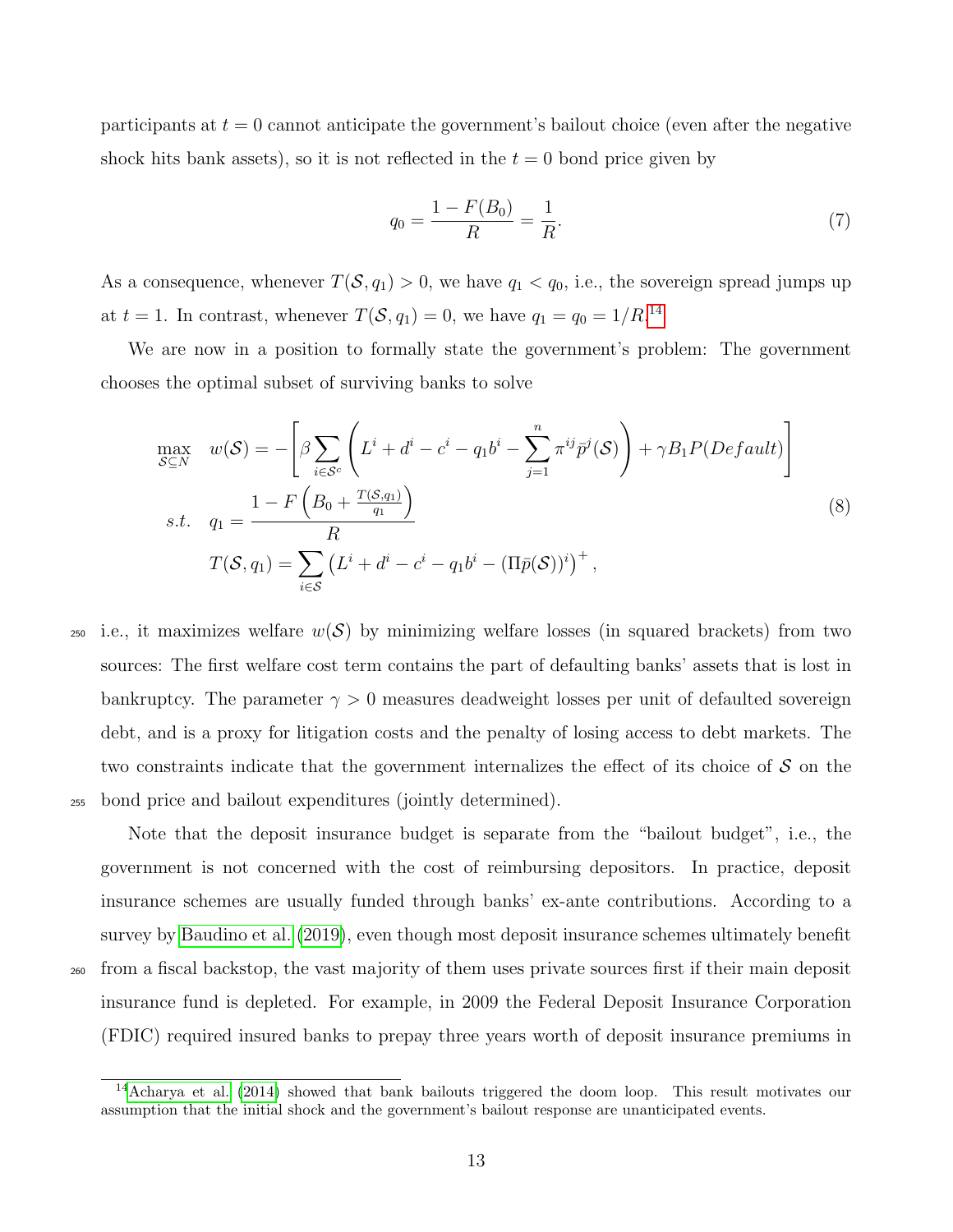order to replenish its depleted reserves.<sup>[15](#page-2-0)</sup> By recouping used funds from within the banking industry, deposit insurance schemes aim to avoid taxpayer bailouts "through the backdoor".

#### <sup>265</sup> 4. Equilibrium Bailout Transfers and the Doom Loop

We begin with an observation about the sovereign debt price  $q_1$ . As explained in Online Appendix [OA.A,](#page-2-0) it is decreasing in the amount of bailout expenditures, i.e., a higher price  $q_1$ can only be achieved through lower bailout expenditures and vice versa.

<span id="page-15-0"></span>**Lemma 1.** The equilibrium price of sovereign debt  $q_1$  is decreasing in equilibrium aggregate 270 bailout transfers  $T(\mathcal{S}, q_1)$ .

Using Lemma [1,](#page-15-0) we next analyze the bailout decisions in the presence of a doom loop. In Section [4.1,](#page-15-1) we focus on *complete* bailouts, i.e., we restrict the government's choice to either N (all banks are bailed out, so  $\bar{p} = L$ ) or  $\mathcal{D}(\bar{p})^c$  (no bailout). In Section [4.2,](#page-18-0) we extend the analysis to the more general case where the government can optimally choose the set of surviving banks. <sup>275</sup> All proofs of technical results are relegated to Online Appendix [OA.C.](#page-2-0)

# <span id="page-15-1"></span>4.1. The Doom Loop with Complete Bailouts

To analyze how the sovereign debt distribution affects the strength of the doom loop and thus the government's bailout decision, it is helpful to first define the bailout space, i.e., the set of initial shocks for which the government prefers a complete bailout to inaction in equilibrium. <sup>280</sup> Since we model the adverse shock as a reduction of banks' "cash assets", everything else equal, a larger initial shock corresponds to a (componentwise) weakly smaller vector c. We can therefore define the bailout space as a subset of the space of vectors  $c$  (i.e., "cash" assets) for a given network structure and parameters.

**Definition 2.** For given  $(L, \Pi, b, d)$ , bankruptcy cost parameter  $\beta$ , risk-free interest rate R, and fiscal parameters  $(B_0, \alpha, \gamma)$ , the *bailout space* is defined as

$$
\Psi \equiv \left\{ c \in \mathbb{R}^n : w^B > w^{NB} \right\} \tag{9}
$$

<sup>15</sup>See [https://www.fdic.gov/news/press-releases/2009/pr09212.html.](#page-2-0)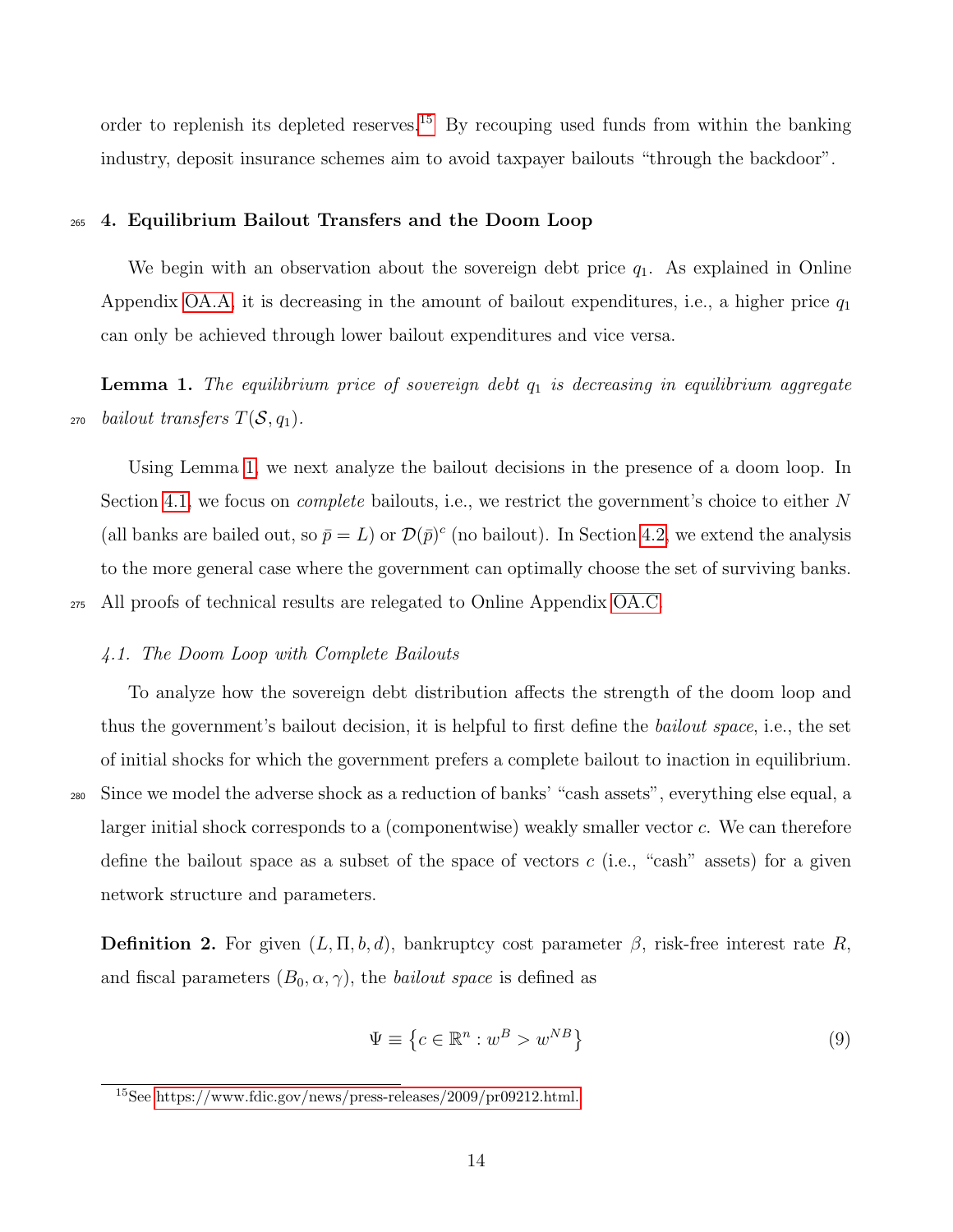with  $w^B = w(N)$  and  $w^{NB} = w(\mathcal{D}(\bar{p})^c)$ .

<sup>285</sup> For comparative statics results regarding the bailout space, please see Online Appendix [OA.B.](#page-2-0)

Our main research question is how the interbank network topology and the distribution of sovereign debt jointly affect the government's bailout choice. In the context of complete bailouts, answering this question boils down to evaluating the relative effects of sovereign debt 290 distribution and network structure on  $w^B$  and  $w^{NB}$ .

First note that in the case of complete bailouts all interbank liabilities are paid in full, so the network structure only matters for  $w^{NB}$ , as the required bailout that determines  $w^{B}$  is independent of the network structure. In contrast, the presence and distribution of sovereign debt only affects  $w^B$  as without a bailout there is no doom loop and we have  $q_1 = 1/R$  in <sup>295</sup> equilibrium. Specifically, what matters for  $w^B$  is (a) how much debt the banking sector holds, and (b) which banks hold the debt. We address both points in the following two propositions.

Proposition 1 (Sovereign exposure and the bailout space). For an identical initial level of public debt  $B_0$ , let  $(L, \Pi, \tilde{c}, d, \tilde{b})$  and  $(L, \Pi, \hat{c}, d, \hat{b})$  be two financial systems such that

1.  $\hat{b}^i \geq \tilde{b}^i$   $\forall i \in N$  with at least one inequality strict 300 2.  $\hat{c}^i = \tilde{c}^i - (\hat{b}^i - \tilde{b}^i)/R > 0$ .

Then with complete bailouts  $\hat{w}^B \leq \tilde{w}^B$  and  $\hat{\Psi} \subseteq \tilde{\Psi}$ .

Conditions 1 and 2 in the Proposition ensure that if we move from the tilde-system to the hat-system, every bank that now holds more sovereign debt holds less cash, so that the overall initial equity or shortfall positions remain unchanged  $(\hat{\chi}_0 = \tilde{\chi}_0)$ . In other words, these banks <sup>305</sup> only differ in their asset composition across the two scenarios, but not in their total asset size or leverage. The idea of the proposition is that increasing the amount of domestic sovereign debt held by banks amplifies the feedback loop between a falling debt price  $q_1$  and even higher transfers  $T(N, q_1)$ . Therefore, complete bailouts become more costly and as a result  $\Psi$  becomes smaller. Note however that  $\hat{w}^B$  is only weakly smaller than  $\tilde{w}^B$ , because it is possible that the <sup>310</sup> banks with increased sovereign exposure are well capitalized and do not require a bailout in the first place. In that case, even though their shareholders suffer higher book value losses than in the tilde-system, these do not translate into defaults and hence do not affect the bailout space.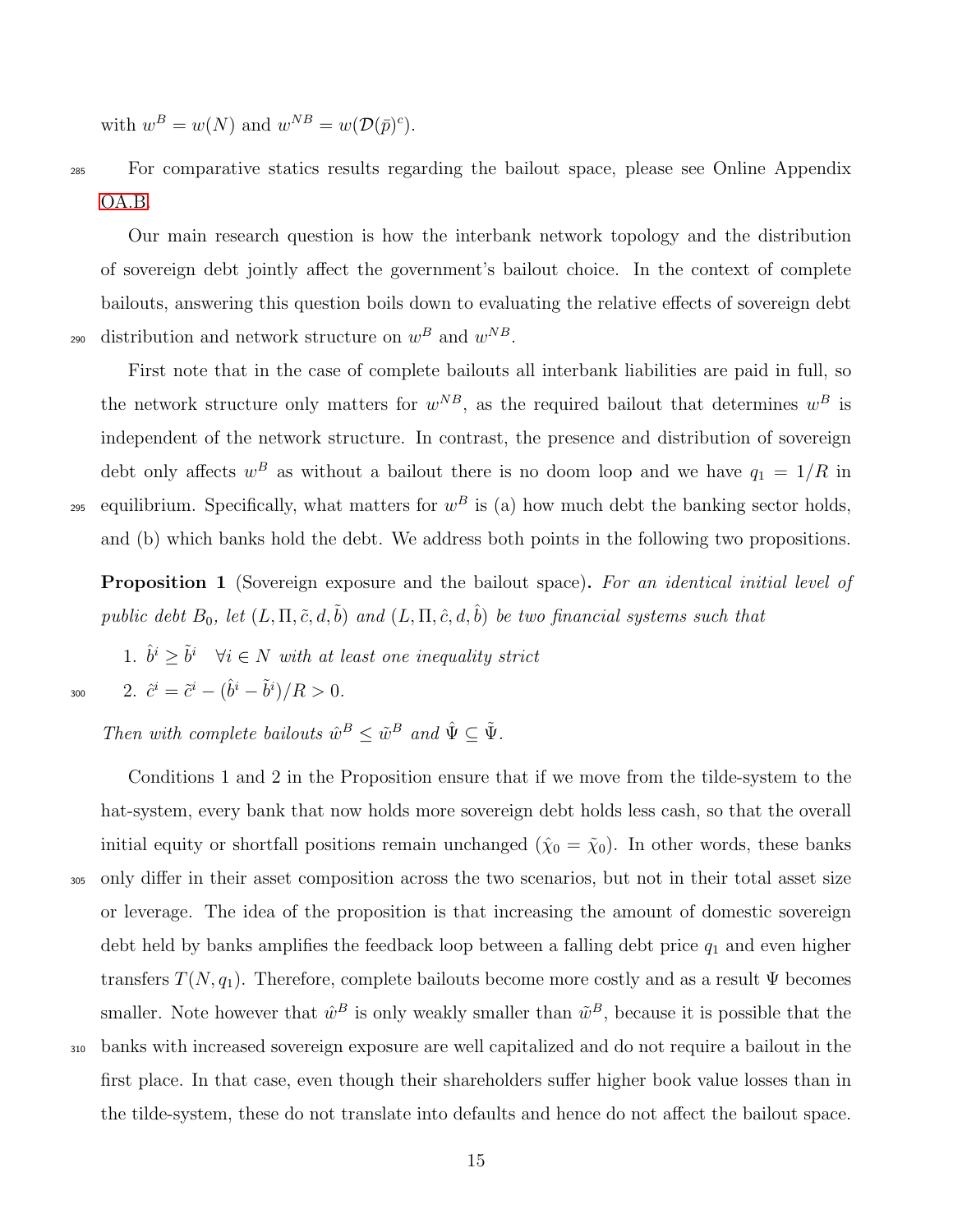Clearly, if the banks with sovereign exposure are well capitalized, they can absorb a drop in  $q_1$  better than poorly capitalized banks. This higher loss-absorbing capacity mitigates the <sup>315</sup> "doom loop"-related cost of a bailout because fewer banks need to be bailed out (see equation [\(3\)](#page-11-0)). Even if bailing out the fundamentally defaulting banks makes additional bailouts necessary (i.e.  $t^{i}(N, q_{1}) > 0$  for some  $i \notin \mathcal{F}$  due to  $q_{1} \downarrow$ ), this bailout will still be less costly than if the sovereign debt was held entirely by the  $\mathcal{F}\text{-banks}$ . We present an example to illustrate the economic forces at play.

Example 1. Let  $\mathcal{B} \equiv \{i : b^i > 0\}$  denote the set of banks that hold sovereign debt and consider the following scenario: Suppose there is only one fundamentally defaulting bank i, and all sovereign debt in the banking sector is held by a bank  $j \neq i$ , so F and B would be disjoint singletons. Suppose further that the government chooses to bail out bank i, thereby causing a drop in the bond price that would render bank j insolvent. Then, according to our definition of

325 complete bailouts, the government also has to transfer bailout funds to bank  $j \in \mathcal{B}$ . However, as long as bank j initially had a positive equity buffer, the total required bailout  $(t^i + t^j)$  will be smaller than if only bank i had held the sovereign debt stock (i.e. if  $\mathcal{F} = \mathcal{B} = \{i\}$ ) and the doom loop had hit bank i without any capital buffer mitigation.

The insight from this stylized example carries over to more dispersed distributions of <sup>330</sup> sovereign debt among banks. We formally state this intuitive result in the following proposition:

<span id="page-17-0"></span>**Proposition 2** (Sovereign exposure and capital buffers). Let  $(L, \Pi, \tilde{c}, d, \tilde{b})$  and  $(L, \Pi, \hat{c}, d, \hat{b})$  be two financial systems such that

1. 
$$
\hat{b}^i < \tilde{b}^i \; \forall i: V_0^i < \tilde{b}^i (R^{-1} - \tilde{q}_1^{max})
$$

335

2. 
$$
\sum_{i \in N} \hat{b}^i = \sum_{i \in N} \tilde{b}^i
$$
  
3. 
$$
\hat{c}^i = \tilde{c}^i - (\hat{b}^i - \tilde{b}^i)/R > 0,
$$

where  $\tilde{q}_1^{max}$  is the unique positive solution of  $R\tilde{q}_1^{max} = 1 - F\left(\frac{\sum_{i \in \mathcal{F}} \chi_0^i}{\tilde{q}_1^{max}}\right)$  . Then with complete bailouts  $\hat{w}^B > \tilde{w}^B$  and  $\hat{\Psi} \supset \tilde{\Psi}$ .

The two financial systems described in the proposition only differ in the distribution of <sup>340</sup> domestic sovereign debt, with aggregate sovereign exposure in the banking system and initial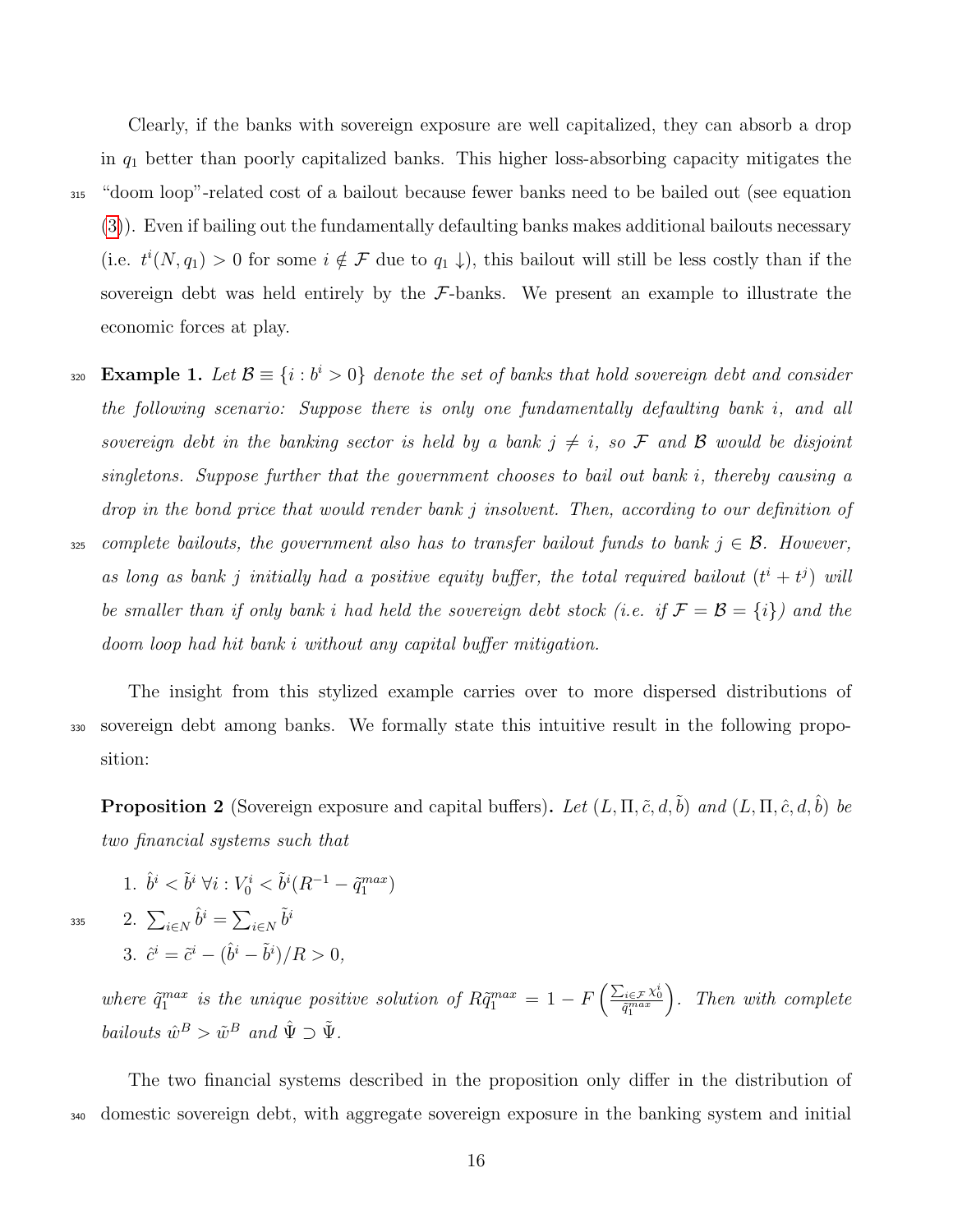shortfalls held constant (conditions 1 and 3 imply  $\hat{\chi}_0 = \tilde{\chi}_0 \equiv \chi_0$ ). More precisely, the banks with capital buffers  $V_0^i$  below an exogenous threshold hold less sovereign debt in the hat-system than in the tilde-system (condition 1), which requires that banks with  $V_0^i$  above the threshold hold more.<sup>[16](#page-2-0)</sup> Then, the proposition states that redistributing domestic sovereign debt from <sup>345</sup> weakly capitalized banks to more healthy banks makes a complete bailout less costly. The intuition behind this result is that if banks with sovereign exposure have larger capital buffers they can absorb a drop in the value of sovereign debt more easily without becoming insolvent themselves (and thus requiring a bailout). Therefore, aggregate bailouts and welfare losses are smaller.

<sup>350</sup> We conclude our discussion of the benchmark case with complete bailouts by briefly touch-ing upon the policy dimension of our findings. Proposition [2](#page-17-0) suggests that from an ex ante perspective (with uncertainty about idiosyncratic fundamental shocks) it is socially preferable that domestic sovereign debt be held by the "safest" banks, i.e., those that are the least likely to default fundamentally. Against this backdrop, the findings in [Acharya and Steffen](#page-33-6) [\(2015\)](#page-33-6), <sup>355</sup> [Altavilla et al.](#page-33-5) [\(2017\)](#page-33-5), and [Crosignani](#page-34-10) [\(2021\)](#page-34-10) that in the recent European sovereign debt crisis the most fragile banks increased their domestic sovereign exposure disproportionally becomes

even more worrisome; rather than "too big to fail" they might have become "too debt-loaded to be saved". Our results therefore provide an immediate rationale for bank capital requirements that increase with sovereign debt exposure (e.g. through non-zero risk-weights). We refer to <sup>360</sup> Véron [\(2017\)](#page-35-11) for a detailed proposal and a comprehensive survey of the policy debate.

#### <span id="page-18-0"></span>4.2. The Doom Loop with Optimal Bailouts

The magnitude of past bailout expenditures, combined with extensive media coverage of bailouts, may have given the impression that banks are effectively always bailed out (with the prominent exception of Lehman Brothers in 2008). In fact, however, there have been many bank <sup>365</sup> failures since the global financial crisis in which junior creditors incurred losses. For example, according to a list published by the FDIC, 563 US-banks have failed since October 1, 2000.<sup>[17](#page-2-0)</sup>

<sup>&</sup>lt;sup>16</sup>This threshold depends on  $\tilde{q}_1^{max}$ , i.e., the upper bound on the bond price in case of a bailout. This is the price that would prevail if only the initial shortfall had to be covered because none of the banks in  $\mathcal F$  held any sovereign debt. Hence, the banks referred to in condition 1 are those whose capital buffers could not even absorb the lowest possible drop in the sovereign bond price.

<sup>&</sup>lt;sup>17</sup>See [https://www.fdic.gov/resources/resolutions/bank-failures/failed-bank-list/](#page-2-0) for details.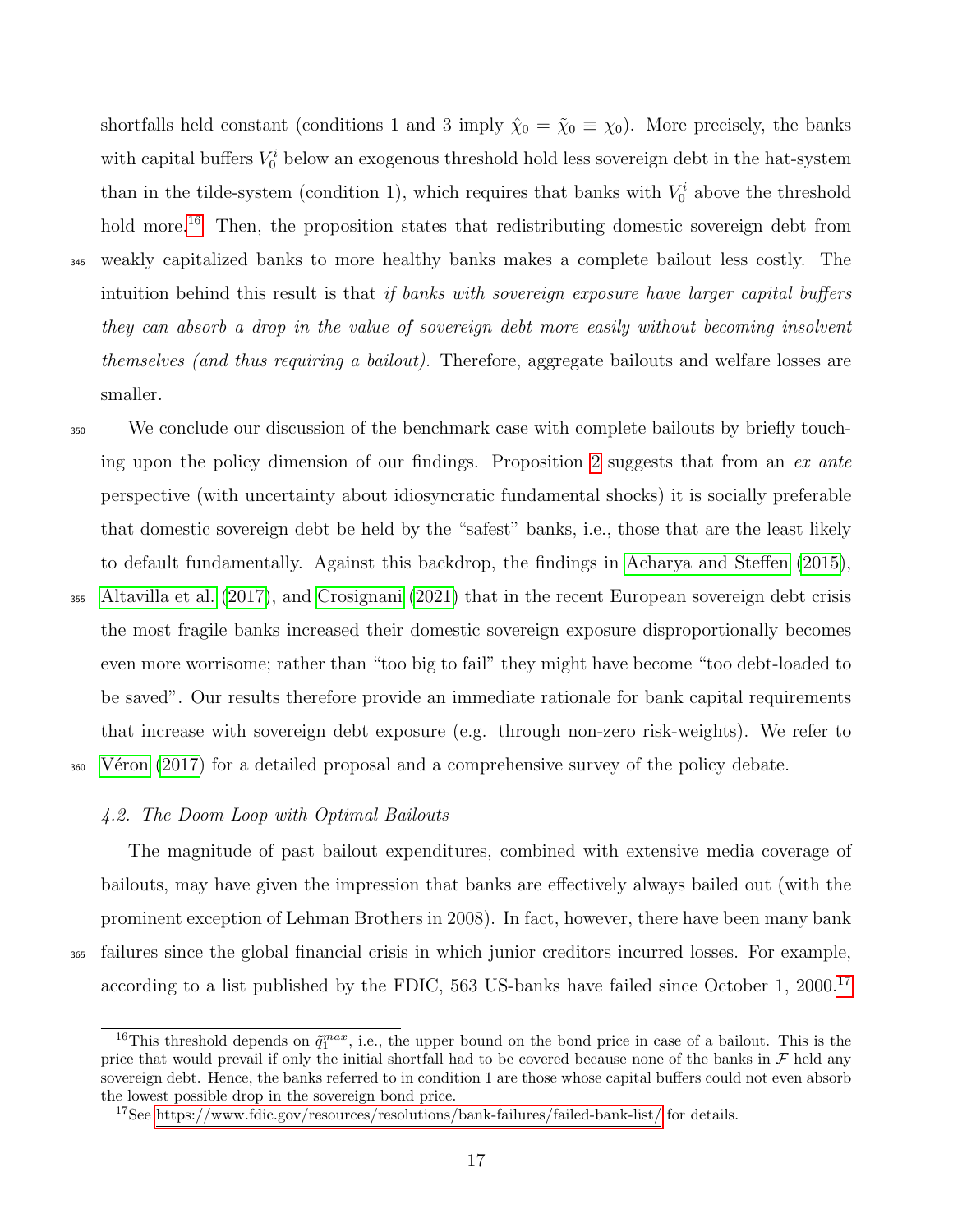In Europe, severe banking crises in Iceland and Cyprus even saw (mostly foreign) depositors lose large shares of their investments. Moreover, the failure of the Spanish Banco Popular in 2017 was the first litmus test of the new *bail-in* regime with significant creditor participation. <sup>370</sup> Hence, real-world bailouts have not always and everywhere been complete.

In fact, recent regulatory reforms such as the establishment of the *Single Resolution Mech*anism (SRM) in the euro area are supposed to make bank failures less costly, and so to ideally avoid public bailouts altogether. In the context of our model, these efforts can be understood as a reduction in the parameter  $\beta$ , which makes it more attractive to let at least some banks <sup>375</sup> fail. In that sense, studying optimal *partial* bailouts is even more policy-relevant now than it was ten years ago.

Once we drop the restriction to complete bailouts, the problem in [\(8\)](#page-14-0) becomes a highly complex optimization over sets that involves several nonlinearities and fixed points. Hence, it is generally difficult to make analytical statements about the optimal set of surviving banks 380  $S^*$ .<sup>[18](#page-2-0)</sup> Therefore, to develop a better understanding of the economic forces that determine the government's bailout decision, from now on we ignore the "global" solution of [\(8\)](#page-14-0) and focus instead on "local" analysis in the following sense: Suppose that instead of choosing the optimal subset among all feasible subsets of surviving banks, the government could only bail out one bank at a time. Starting from the laissez faire outcome with defaulting banks  $\mathcal{D}(\bar{p}),$ <sup>385</sup> the government computes for every troubled bank the net welfare gain that would result from bailing it out. As long as a welfare improvement is possible in this way, the government adds the bank with the highest net welfare gain to the set of surviving banks. The procedure stops once there is no troubled bank left that can be bailed out without increasing welfare losses.

There is no guarantee that the set thus constructed coincides with the "globally" optimal 390 set  $S^*$  which solves [\(8\)](#page-14-0). However, the fictional sequential procedure allows us to at least analyze "local" optima, i.e., we can pin down bank-specific properties that determine which bank will be bailed out at any given step of the procedure. In this way, even though it is impossible to characterize the global solution of the optimal bailout problem analytically, we can make valid statements about incremental improvements. What is more, the sequential procedure allows

<sup>&</sup>lt;sup>18</sup>It is, however, possible to solve [\(8\)](#page-14-0) numerically. For details about the algorithm we use, see Online Appendix [OA.E.](#page-2-0)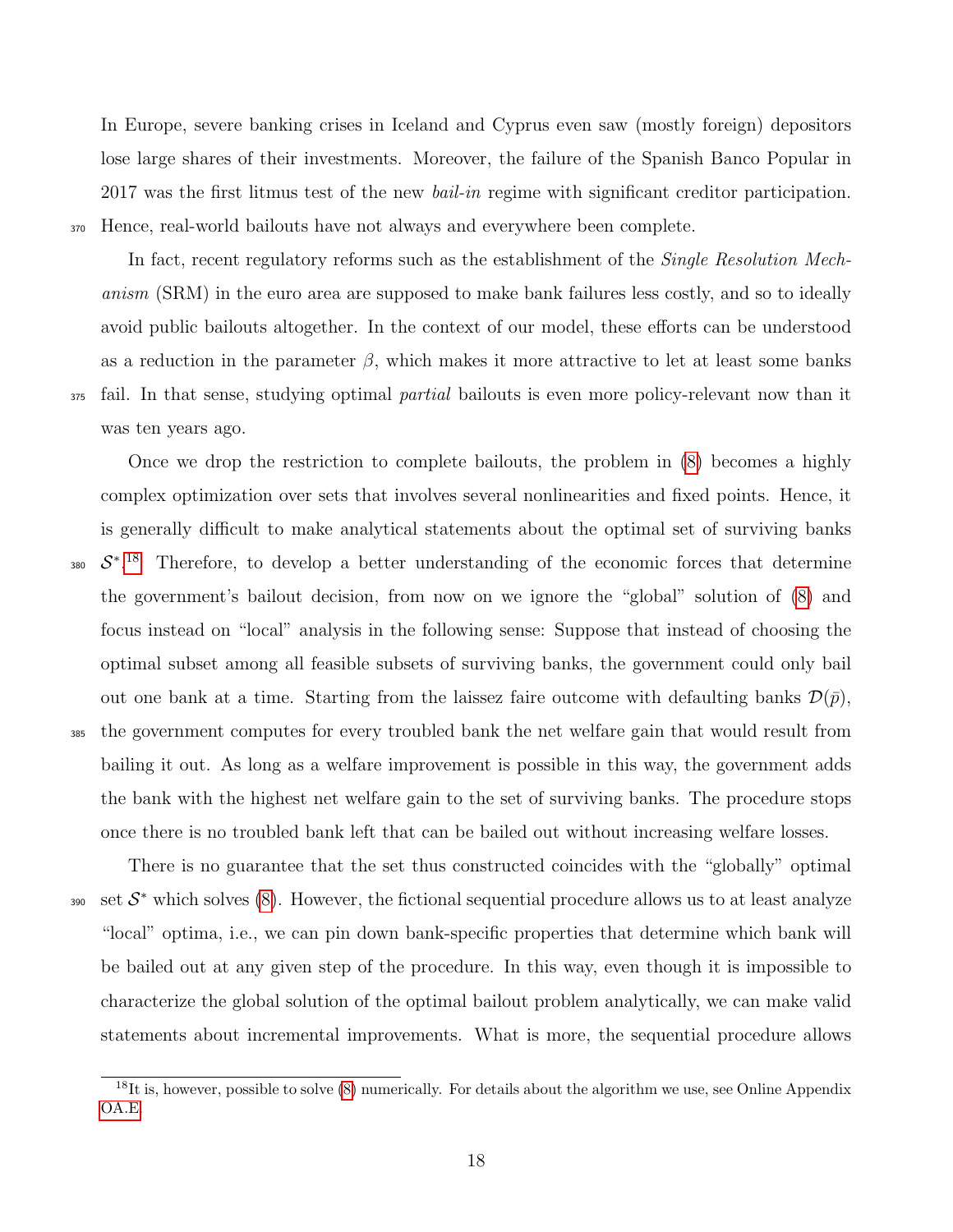- <sup>395</sup> at least a partial characterization of the "globally" optimal solution: Suppose the government starts from the no-bailout scenario. If it can find at least one bank whose bailout would deliver a positive net welfare gain, then the optimal solution is definitely not "no bailout". By the same logic, starting from the complete bailout scenario, if there is at least one rescued bank that would increase welfare if it failed instead, the optimal solution cannot be a complete bailout.
- <sup>400</sup> We begin the analysis with a useful decomposition of the *net welfare effect* of bailing out bank i which we call  $\Delta^i w$ . On the one hand, the bailout brings a benefit by not only avoiding direct bankruptcy deadweight losses  $\beta \chi_1^i$ , but also by increasing bank *i*'s interbank repayments from  $\bar{p}^i$  to  $L^i$ , thus reducing the shortfalls and deadweight losses of *i*'s creditors, their creditors, and so forth. Some troubled banks may even become solvent as a result. On the other hand, <sup>405</sup> the bailout comes at a cost: First, the increase in sovereign debt implies a lower sovereign debt price  $q_1$  and a higher probability of sovereign default; second, the drop in  $q_1$  increases the shortfalls and deadweight losses in other banks that are still insolvent after bailing out bank i. We refer to these two sources of welfare losses, respectively, as  $\gamma$ -component and  $\beta$ -component, named after their respective coefficients in the social welfare function [\(8\)](#page-14-0). In what follows we <sup>410</sup> first elaborate on all components individually before we state the decomposition in a lemma.

We start with an observation about the benefit of bailing out bank  $i$ : For a given set of surviving banks S, by bailing out bank  $i \in S^c$  the government avoids bankruptcy deadweight losses of

<span id="page-20-0"></span>
$$
\beta \sum_{j \in \mathcal{I}} \left[ \chi_1^j + (L^j - \bar{p}^j(\mathcal{S})) \times \left( \sum_k \pi^{kj} + (1+\beta) \sum_k \sum_l \pi^{lk} \pi^{kj} + (1+\beta)^2 \sum_k \sum_l \sum_m \pi^{ml} \pi^{lk} \pi^{kj} + \dots \right) \right],
$$
\n(10)

where I denotes the set of banks that become solvent through the bailout (with  $i \in I$ ) and all summations except the first are over the remaining default set  $\mathcal{S}^c \setminus \mathcal{I}$ . The expression in [\(10\)](#page-20-0) captures (a) the direct impact of avoiding bankruptcy deadweight losses  $\beta \chi_1^j$  for banks in  $I$ , and (b) the indirect impact of their increased interbank repayments. The idea is that the <sup>415</sup> increase in repayments from  $\bar{p}^j(\mathcal{S})$  to  $L^j$  not only increases j's creditors' assets available for repayment, but also reduces their shortfall and hence their deadweight losses. For example, if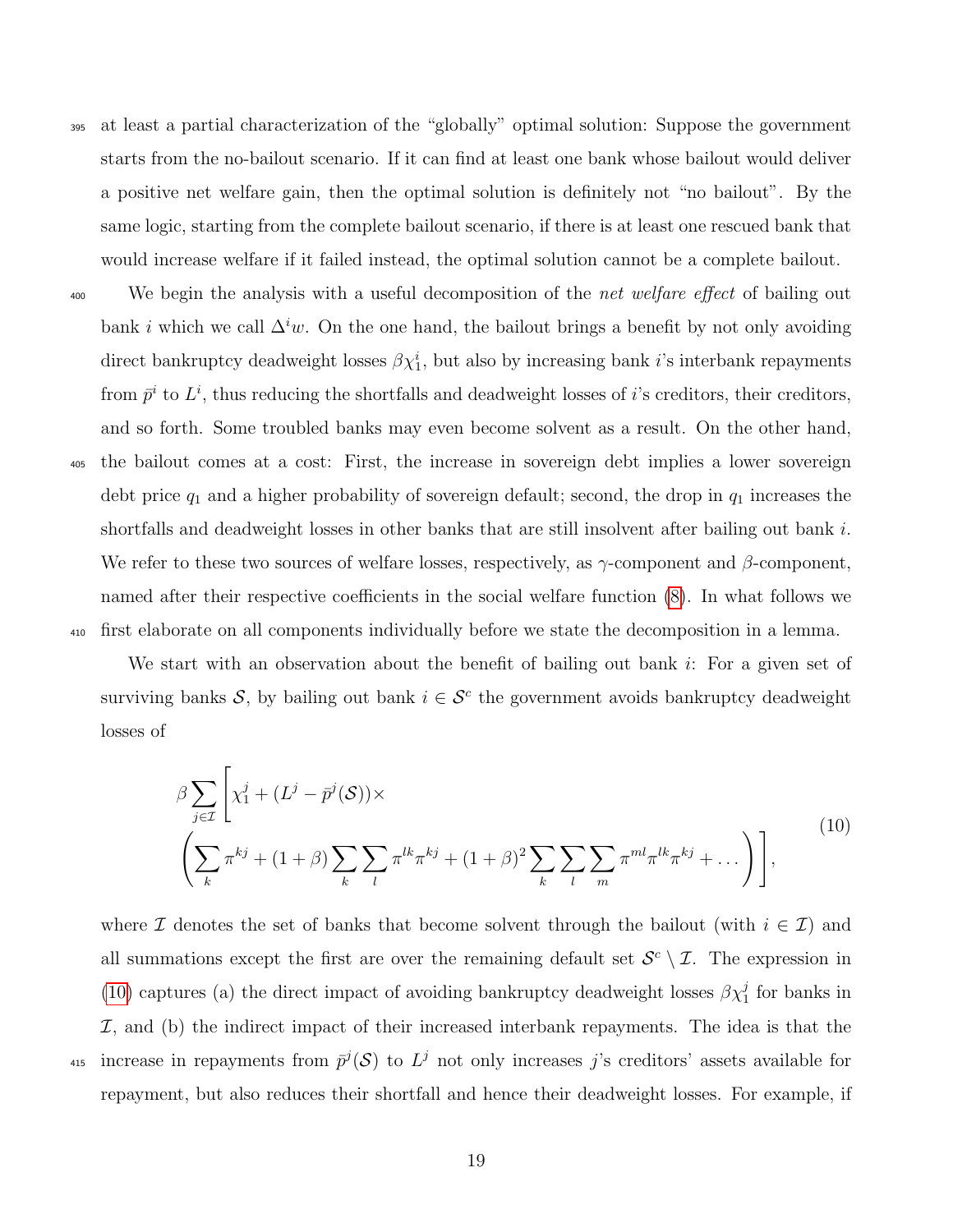bank j fully repays, its creditor k's shortfall decreases by  $\pi^{kj}(L^j - \bar{p}^j(\mathcal{S}))$  and its repayment  $\bar{p}^k$ even increases by  $(1+\beta)\pi^{kj}(L^j-\bar{p}^j(\mathcal{S}))$ , and so on. In other words, the positive effect of the bailout travels through the subnetwork of defaulting banks and is amplified by the bankruptcy 420 cost coefficient  $\beta$  at each node.

The expression in [\(10\)](#page-20-0) can be further simplified. Observe that the increase in interbank repayments is bounded from above by  $L^j$ , namely if bank j originally could not even partially repay its interbank liabilities  $(\bar{p}^j(\mathcal{S}) = 0)$ . Otherwise, that is if  $\bar{p}^j(\mathcal{S}) > 0 \ \forall j \in \mathcal{I} : L^j > 0$ , we can use Definition [1](#page-10-0) to show that  $L^j - \bar{p}^j(\mathcal{S}) = (1 + \beta)\chi_1^j$  $\frac{3}{1}$ . For ease of notation we restrict our subsequent analysis to the latter case, so that the expression in [\(10\)](#page-20-0) becomes

<span id="page-21-0"></span>
$$
\beta \sum_{j \in \mathcal{I}} \chi_1^j \left( 1 + (1+\beta) \sum_k \pi^{kj} + (1+\beta)^2 \sum_k \sum_l \pi^{lk} \pi^{kj} + \dots \right) \tag{11}
$$

We remark, however, that our results would qualitatively hold in the general case where depositors receive payments through deposit insurance, i.e., if there exists some bank  $j$  with positive interbank liabilities  $L^j > 0$  which makes zero payments to its creditors in the network.

Borrowing from [Glasserman and Young](#page-35-5) [\(2015\)](#page-35-5), we refer to the term in parentheses as the <sup>425</sup> "node depth" of bank j and denote it by  $C<sup>j</sup>$  which stands for "centrality". Node depth measures the extent to which any loss originating at bank  $j$  gets spread and amplified in the subnetwork of defaulting banks. Therefore, it is naturally increasing in the set of defaulting banks, i.e., for a given network Π, node depth of any individual bank is weakly higher if more banks default. Let D be a set of defaulting nodes, and  $\Pi_{\mathcal{D}}$  be the  $|\mathcal{D}| \times |\mathcal{D}|$  matrix obtained by restricting the 430 relative liabilities matrix  $\Pi$  to  $\mathcal D$ . Moreover, denote by  $I_{\mathcal D}$  be the  $|\mathcal D| \times |\mathcal D|$  identity matrix, and let  $\Pi_{\mathcal{D}}'$  denote the transpose of matrix  $\Pi_{\mathcal{D}}$ . Then, the vector of node depths of banks in  $\mathcal D$  is given by  $[I_{\mathcal{D}} - (1+\beta)\Pi_{\mathcal{D}}']^{-1} \cdot \mathbb{1}_{\mathcal{D}}$  if the spectral radius of  $(1+\beta)\Pi_{\mathcal{D}}'$  is less than one.

This technical condition has a clear economic interpretation: For node depth to be well defined, if there are cycles in the subnetwork of defaulting banks (i.e., if there exists a sequence <sup>435</sup>  $(\pi^{i_1 i_2}, \pi^{i_2 i_3}, \ldots, \pi^{i_k i_1}), i_m \in \mathcal{D}$  and  $m = 1, \ldots, k$ , whose entries are all non-zero), the entries of the relative liability matrix  $\Pi_{\mathcal{D}}$  have to be sufficiently small. In other words, in case of cycles the defaulting banks need to owe a sufficient fraction of their liabilities to solvent banks outside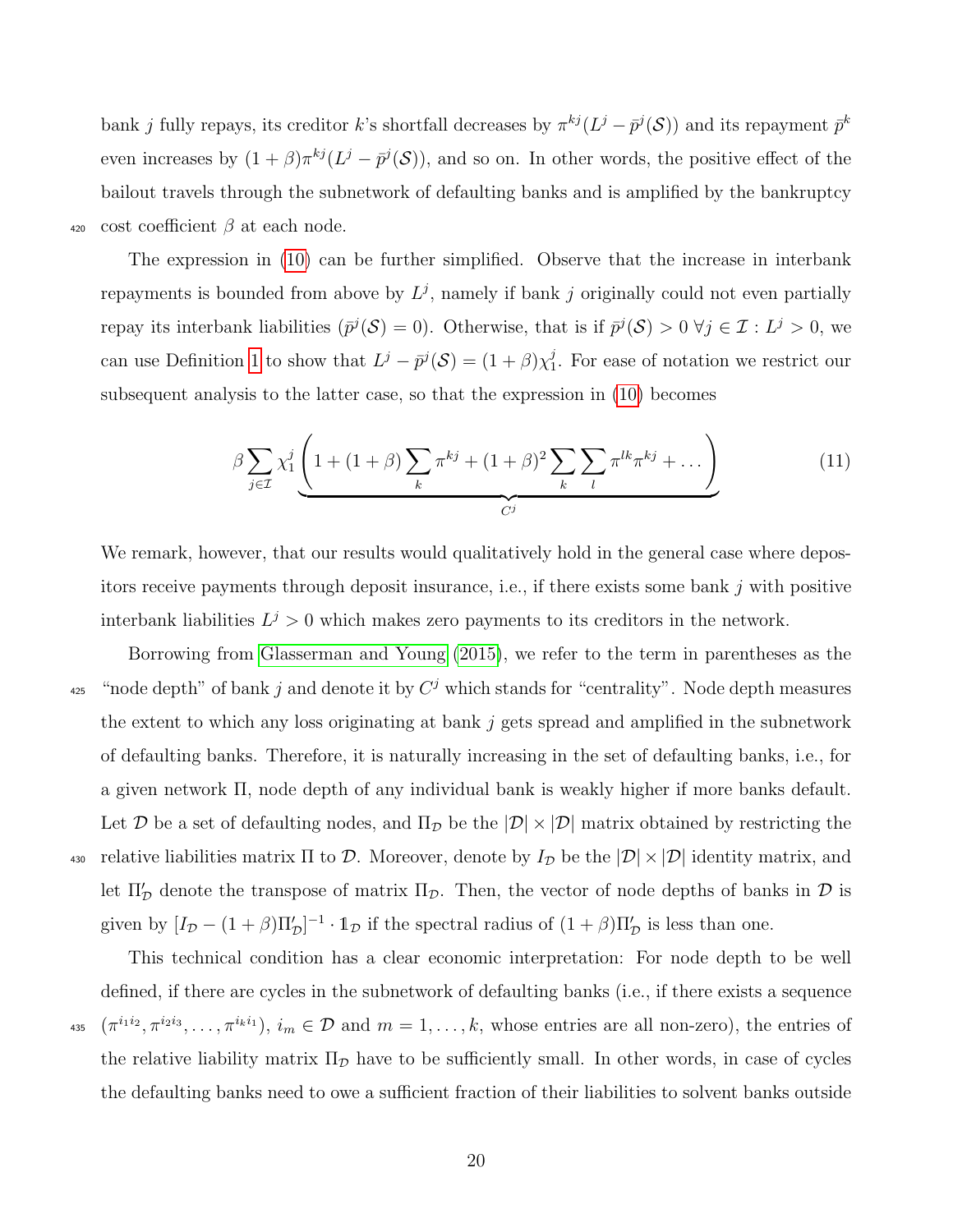of D. The higher the bankruptcy cost parameter  $\beta$ , the lower the relative exposures within the defaulting set must be, otherwise there would be too much amplification of welfare losses 440 within D and the sums in [\(10\)](#page-20-0) and [\(11\)](#page-21-0) would not converge. In this case (i.e., with a spectral radius greater than one), unless a bank is bailed out to break the cycle, at least one bank's assets will be wiped out entirely.

For example, if the set of defaulting banks had a *ring* structure with  $\pi^{ij} = 1$  if  $j = i + 1$ , modulo  $n$ , the spectral radius would be greater than one and node depth could not be computed <sup>445</sup> using the matrix inversion formula given above. Rather than fading out, any dollar of shortfall at a given bank would be fully transmitted and amplified at every node as it travels through the ring until at least one bank's assets are completely depleted. In contrast, if the interbank network is *complete* and *symmetric* with  $\pi^{ij} = \frac{1}{n}$  $\frac{1}{n-1}$  ∀*i*, *j* ∈ *N*, node depth can be computed as long as the total number of banks  $n$  exceeds the number of defaulting banks by a sufficient amount. The critical number of banks increases with the default cost parameter  $\beta$ <sup>[19](#page-2-0)</sup> 450

Even though the algorithm used to solve the "global" problem in [\(8\)](#page-14-0) can easily deal with situations where the spectral radius is greater than one, we focus on the case where node depth can be computed and used as a selection tool for our analytical results.

From an economic perspective, the expression in [\(11\)](#page-21-0) suggests that the benefit per dollar <sup>455</sup> spent is the largest if targeted at banks with (a) high potential to avoid contagious defaults (i.e., a large set  $\mathcal{I}$ ), and (b) high centrality in the sense of node depth. However, a comprehensive analysis of the government's tradeoff also requires to analyze the cost of a bailout.

We begin by considering the  $\gamma$ -component, i.e., the part of the cost that is directly related to the pecuniary expenditure the bailout of bank i requires. The increase in the level of public <sup>460</sup> debt (and thus in the sovereign default probability) depends on four items: First of all, from equation [\(3\)](#page-11-0) we can see that, *ceteris paribus*, a larger shortfall  $\chi_1^i$  clearly requires higher bailout expenditures and thus leads to a sharper increase in the sovereign default probability and a sharper drop in the bond price  $q_1$ . Second, there is a doom loop multiplier effect: a higher sovereign exposure  $b^i$  also leads to higher bailout expenditures because every dollar raised for 465 the bailout of bank i increases its effective shortfall by an amount proportional to  $b^i$ . Therefore,

<sup>&</sup>lt;sup>19</sup>In Online Appendix [OA.D,](#page-2-0) we derive exact conditions on model primitives which guarantee a spectral radius smaller than unity for default sets of size two and three.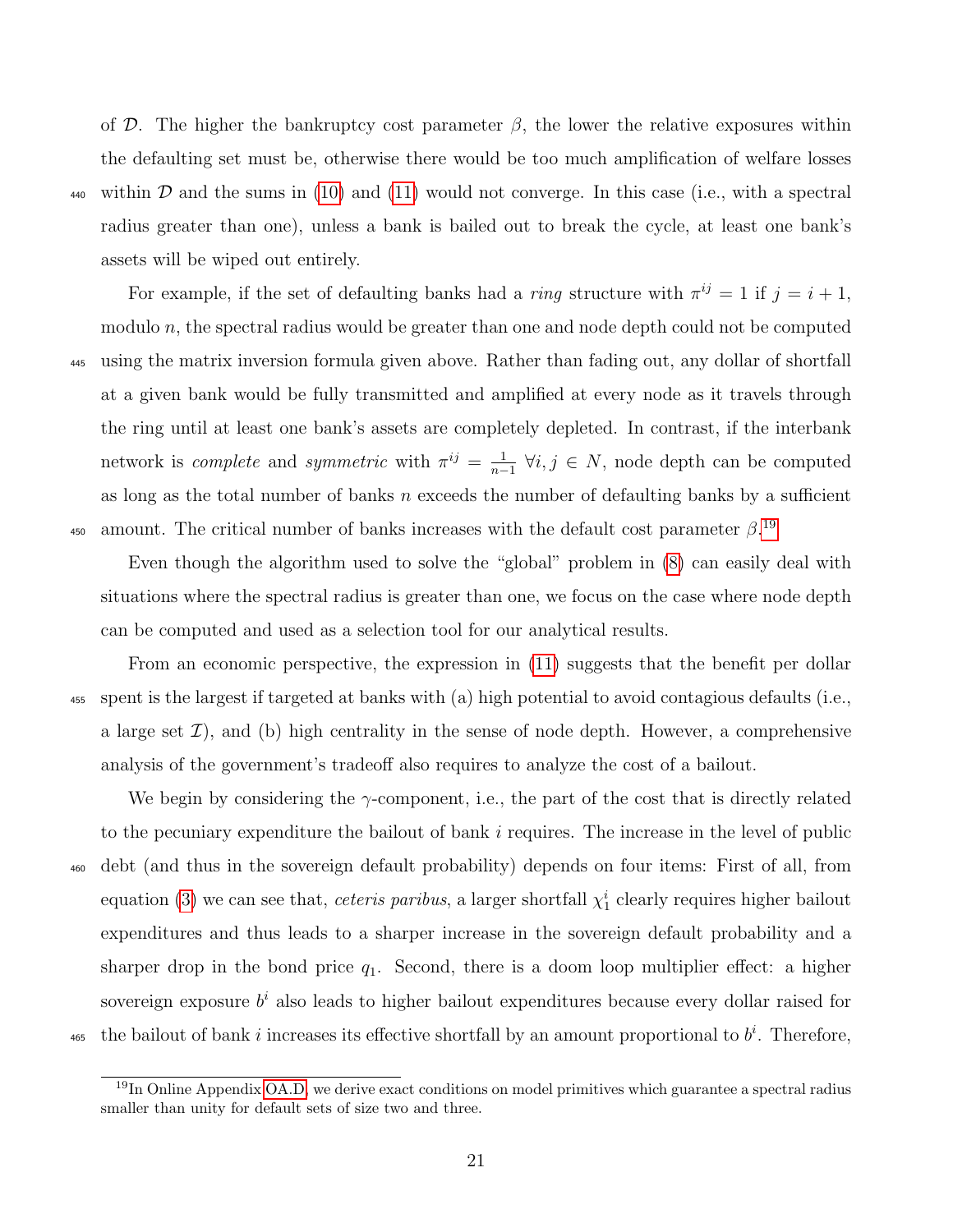comes with a higher  $\gamma$ -component than bailing out low-exposure banks. We refer to Online Appendix [OA.C](#page-2-0) for a formal proof of this "doom loop multiplier" property. Third, depending on the sovereign exposure of banks in  $S$ , it may happen that the drop in  $q_1$  makes additional <sup>470</sup> bailout transfers to other banks necessary to prevent their insolvency. The cost of raising these funds will also be reflected in the  $\gamma$ -component. Fourth and finally, it matters whether or not bank i is part of a cycle in the subnetwork of defaulting banks  $\mathcal{S}^c$ . If so, then bailing out i eventually also increases the interbank repayments it receives, thereby reducing the effective shortfall the government needs to cover according to [\(3\)](#page-11-0). Summing up, to minimize the  $\gamma$ -<sup>475</sup> component of the bailout cost, the government would ideally bail out banks that have only a low shortfall to begin with, hold little sovereign debt, and have interbank claims on other

To complete the picture, we turn to the  $\beta$ -component which describes the additional default deadweight losses that are triggered by the drop in the price of the sovereign bond, which 480 we denote by  $\Delta^i q_1 < 0$ . The bailout of bank i causes deadweight losses in the amount of  $|\beta\Delta^i q_1 b^j|$  for each defaulting bank  $j \in S^c \setminus \mathcal{I}$  which will then be amplified in proportion to their centrality  $C^j$ . This means that the side effects of a bailout can become very costly if the remaining defaulters are highly exposed to their government and very central in the subnetwork of defaulting banks. It is exactly this key observation that will give rise to our main result <sup>485</sup> further below.

defaulting banks that have themselves (direct or indirect) claims on the bailout candidate.

even for identical shortfalls, bailing out banks with more sovereign debt on their balance sheets

<span id="page-23-0"></span>**Lemma 2** (Decomposition of net welfare effect). For a given initial set of surviving banks  $S$ , the net welfare effect  $\Delta^i w$  of bailing out bank  $i \in \mathcal{S}^c$  can be written as

$$
\Delta^i w = \beta \sum_{j \in \mathcal{I}} \chi_1^j \times C^j + \beta \sum_{j \in \mathcal{S}^c \setminus \mathcal{I}} \Delta^i q_1 b^j \times C^j \underbrace{-\gamma \Delta^i (B_1 P(Default))}_{\gamma\text{-component}},
$$
\n(12)

where  $\Delta^i q_1 < 0$  and  $\Delta^i(B_1P(Default)) > 0$  denote changes implied by the bailout of i.

The lemma allows us to make a number of statements about which banks deliver the highest welfare improvements if bailed out. For example, note that in an economy without bank-held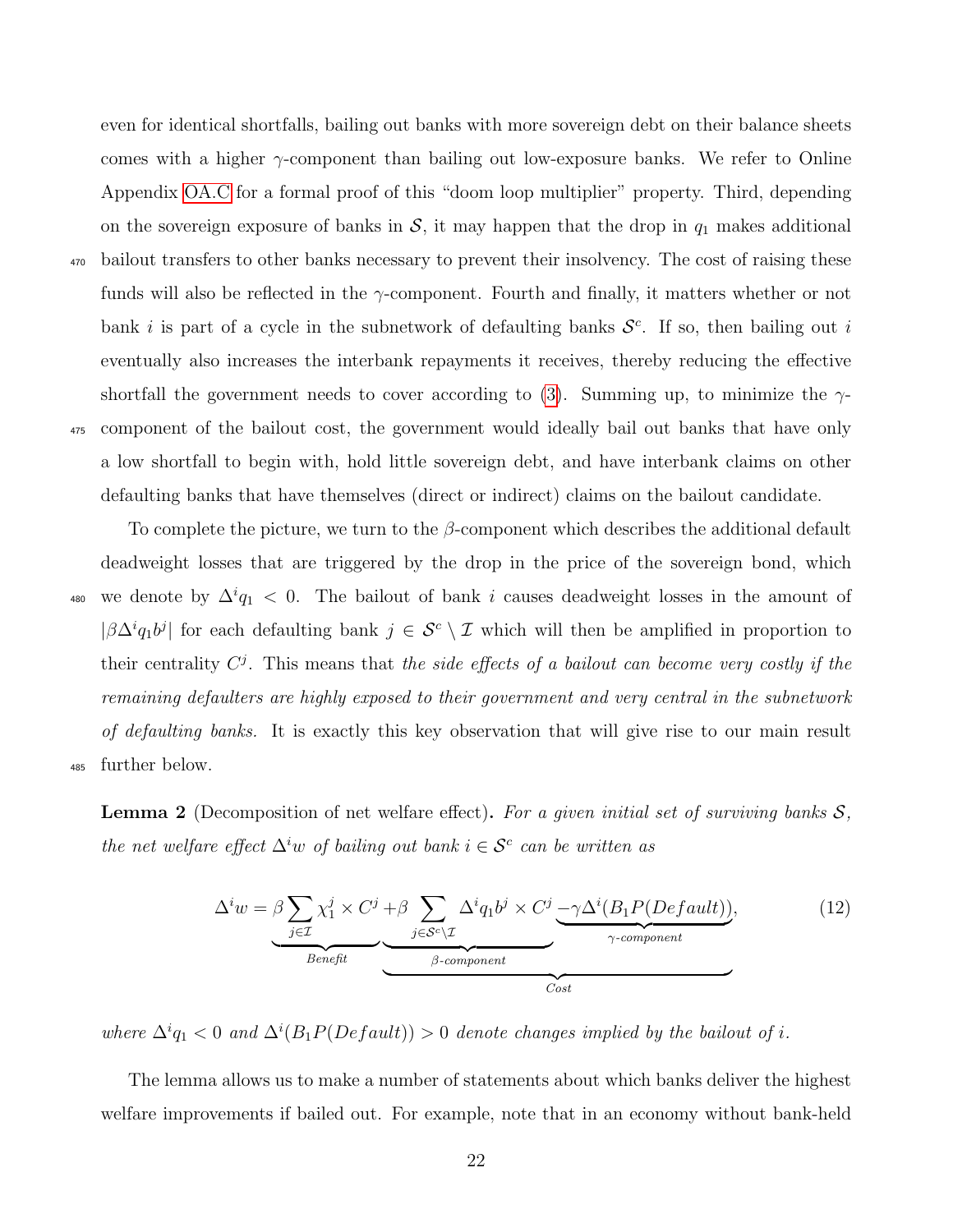domestic sovereign debt  $(b = 0)$ , the *β*-component would disappear and banks could be ranked 490 in terms of network spillovers only. More precisely, among two banks i and j with the same shortfall (i.e.,  $\chi_1^i = \chi_1^j$ <sup>1</sup>/<sub>1</sub>) and the same set of contagious defaults  $(\mathcal{I} \setminus i = \mathcal{J} \setminus j)$  the  $\gamma$ -component would be identical for both banks. The government would then prefer to bail out the bank with higher node depth  $C^{20}$  $C^{20}$  $C^{20}$  Our model thus supports the claim that banks with high liabilities to other weakly capitalized banks can be "too interconnected to fail".

Another thought experiment (again with  $b = 0$ ) helps to emphasize the role of node depth and hence network structure: Consider two banks with the same node depth  $(C^i = C^j)$ , but such that *i* has a larger shortfall without a bailout than *j*, so  $\chi_1^i > \chi_1^j$ . Depending on model parameters (in particular for sufficiently high  $\gamma$ ) it is possible that the government prefers to bail out bank  $j$  if both banks' centrality is low, but it prefers bank  $i$  if their centrality is sufficiently <sup>500</sup> high. The reason is that the benefit of a bailout is proportional to the bank's centrality while the fiscal cost ( $\gamma$ -component) is not. Therefore, if centrality is low, the higher  $\gamma$ -component of bailing out  $i$  can dominate the government's decision, but with sufficiently high centrality the higher benefit overcompensates the increased sovereign default risk.

In what follows we often compare two banks or two entire financial systems that are identical <sup>505</sup> in all but one dimension. This allows us to isolate specific channels and derive precise analytical results. We first analyze how network centrality interacts with the distribution of sovereign debt and hence with the doom loop. Before we study non-degenerate, dispersed distributions of sovereign debt we consider the simple benchmark in which every bank has the same exposure to the government.

- 510 **Proposition 3** (Uniform sovereign debt distribution). Let  $(L, \Pi, \tilde{c}, d, \tilde{b})$  and  $(L, \Pi, \hat{c}, d, \hat{b})$  be two financial systems such that
	- 1.  $\tilde{b} = 0$
	- 2.  $\hat{b}^k = b' > 0 \ \forall k \in N$
	- 3.  $\hat{c} = \tilde{c} \hat{b}/R$  (which implies  $\hat{\chi}_1 = \tilde{\chi}_1 \equiv \chi_1$ ).

<sup>&</sup>lt;sup>20</sup>This insight echos a number of results from a more general literature about intervention in networks. For instance, [Galeotti et al.](#page-35-12) [\(2020\)](#page-35-12) show that in network games of strategic complements, the optimal intervention allocated to a given node is proportional to its eigenvector centrality.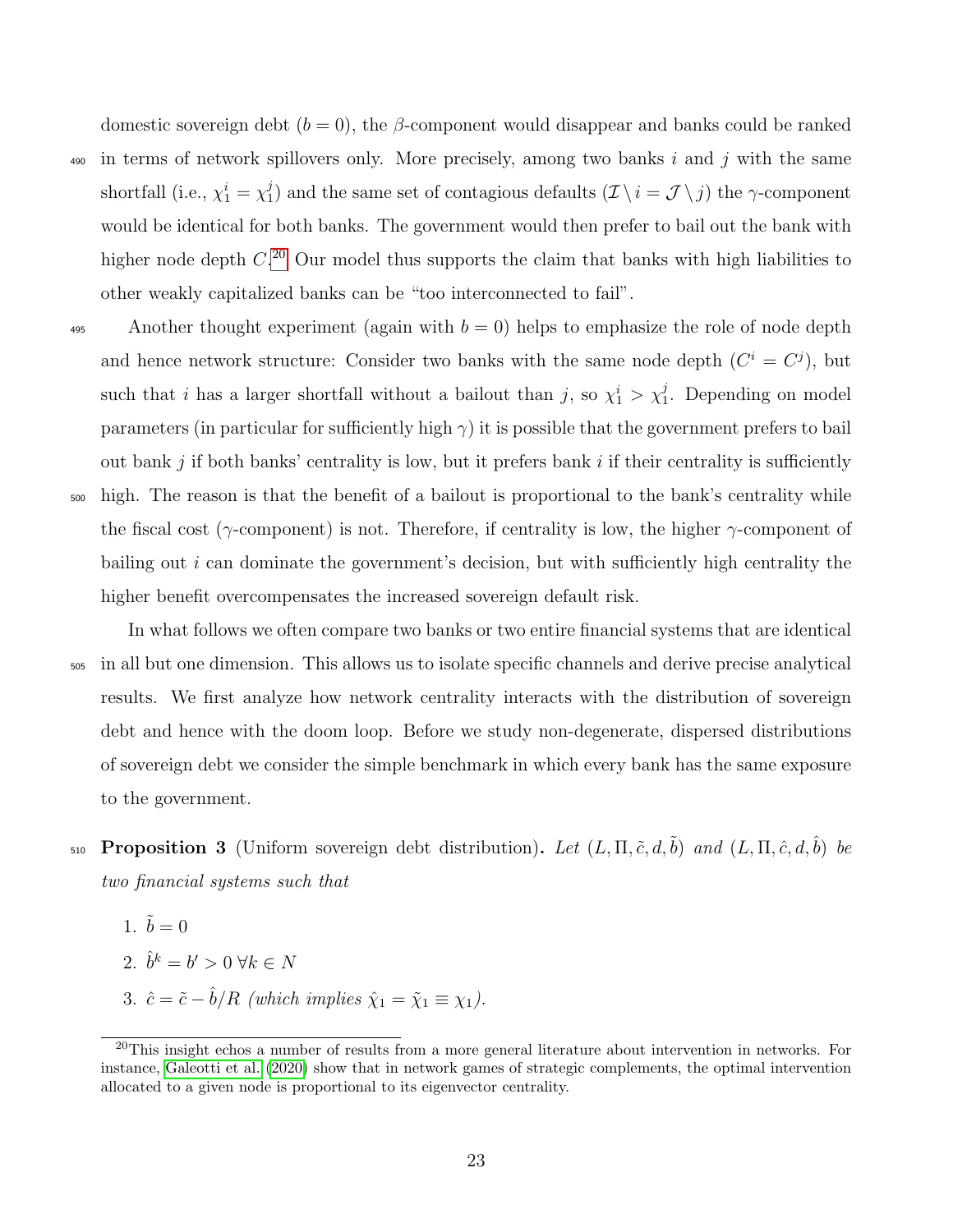Moreover, let  $i, j \in S^c$  be two banks that differ only in their node depth, with  $C^i > C^j$ . In particular, they have identical shortfalls  $\chi_1^i = \chi_1^j$  and cause the same set of contagious defaults  $\mathcal{I} \setminus i = \mathcal{J} \setminus j$ . Then we have

$$
\tilde{\Delta}^i w > \tilde{\Delta}^j w, \quad \hat{\Delta}^i w > \hat{\Delta}^j w, \quad and \quad \hat{\Delta}^i w - \hat{\Delta}^j w > \tilde{\Delta}^i w - \tilde{\Delta}^j w.
$$
\n(13)

<sup>515</sup> In the proposition, the tilde-system captures the setting described above without any sovereign exposure (condition 1), so there is no  $\beta$ -component to consider. For two banks with identical shortfalls and identical contagious defaults, the difference in node depth  $C<sup>i</sup> > C<sup>j</sup>$ breaks the tie, so the government prefers to bail out bank  $i$ . The hat-system, in contrast, features a uniform sovereign debt distribution across banks (condition 2). The proposition states <sup>520</sup> that the presence of domestic sovereign exposure on banks' balance sheets - even if it is uniformly distributed - *strengthens* the role of centrality as a driver of the government's optimal decision. The reason is that now, on top of a higher benefit, bailing out bank i is associated with a lower  $\beta$ -component than bailing out bank j (remember that the  $\beta$ -component is increasing in defaulting banks' centrality). Put differently, even a highly symmetric sovereign debt <sup>525</sup> distribution amplifies the "too interconnected to fail" problem.

Equipped with this general result on the interaction of centrality and sovereign exposure, we next consider asymmetric distributions of domestic sovereign debt. Does the government prefer to bail out banks with more or less domestic sovereign debt? From Lemma [2](#page-23-0) we know that domestic sovereign bonds on a bank's balance sheet have two counteracting effects: On  $\epsilon$ <sub>530</sub> the one hand, high sovereign exposure  $b^i$  makes it financially costly to bail out bank i because every bailout dollar transferred to bank  $i$  lowers  $q_1$  and hence further increases  $i$ 's shortfall. This "doom loop multiplier" effect (which translates into a high  $\gamma$ -component) is stronger for larger  $b^i$ . On the other hand, high sovereign exposure also generates welfare losses through the β-component if bank *i* is *not* bailed out, especially if *i*'s node depth is high. In other words, a  $\frac{1}{535}$  higher  $b^i$  increases the effective shortfall of bank i and hence the required bailout expenditures,

but it can also make it extremely socially costly not to save bank i in a partial bailout.

Therefore, whether a given bank  $i \in \mathcal{B}$  will optimally be bailed out depends on the relative strength of these two forces. Crucially, whereas the first effect applies to each bank equally, the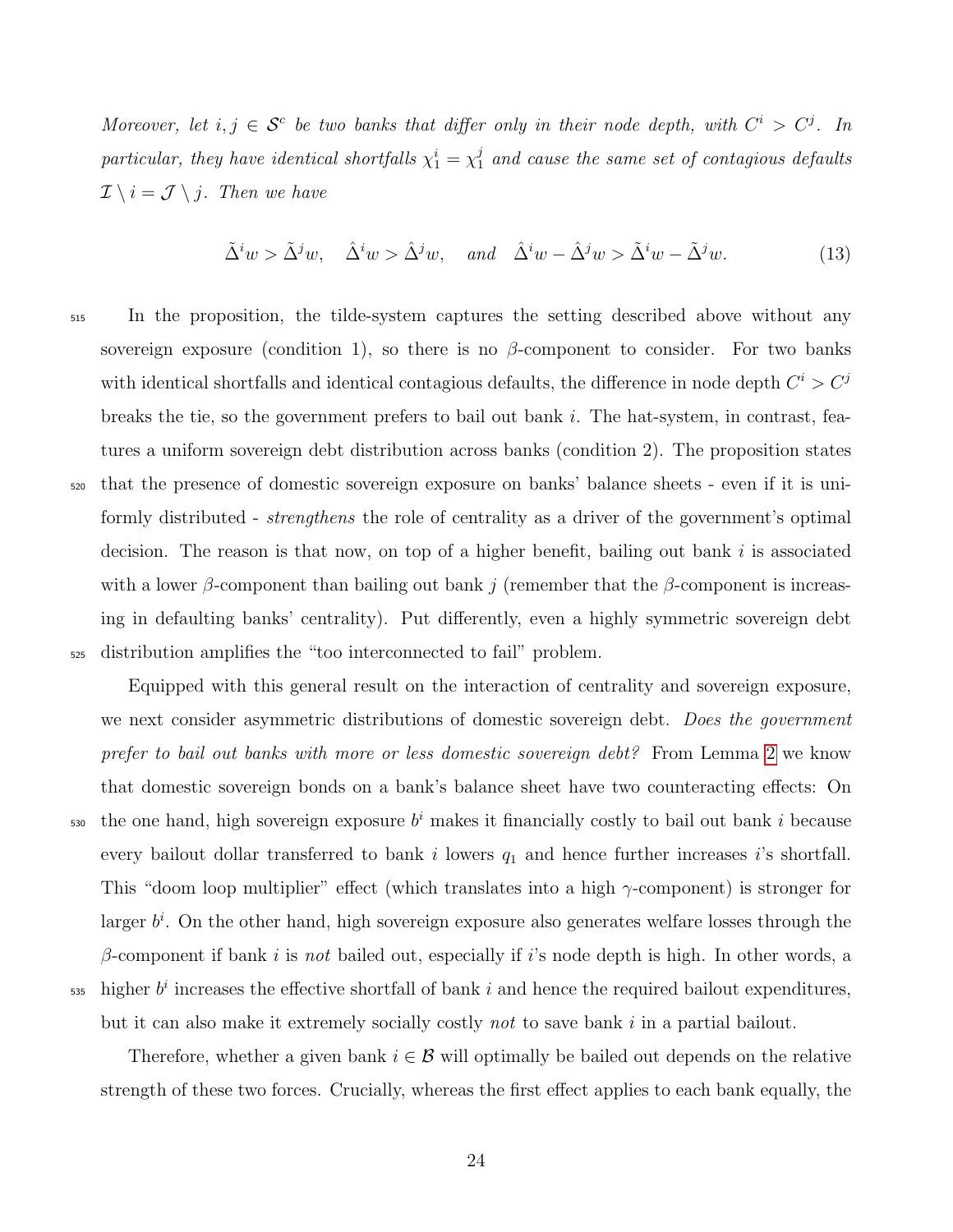second effect is proportional to a bank's network centrality. In particular, a bank with high <sup>540</sup> centrality and sovereign exposure is more likely to be bailed out than an identical bank with little or no exposure. In contrast, peripheral banks (for which the second effect is negligible) are unambiguously less likely to be saved the more sovereign bonds they hold. We formalize this main result in the following proposition.

<span id="page-26-0"></span>**Proposition 4** (Sovereign debt distribution within networks). Let  $i, j \in S^c$  be two banks that differ only in their asset composition  $(b^i > b^j$  and  $c^i < c^j$ ). In particular, they have identical shortfalls  $\chi_1^i = \chi_1^j \equiv \chi_1$  and centrality  $C^i = C^j \equiv C$  and cause the same set of contagious defaults  $\mathcal{I} \setminus i = \mathcal{J} \setminus j$ . Then  $\exists C^*$  such that

$$
\Delta^i w > \Delta^j w \quad \text{iff} \quad C \ge C^* \tag{14}
$$

 $\binom{J}{1}$ 

as long as  $\frac{b^i}{b^j}$  $\frac{b^i}{b^j} > \frac{\Delta^i q_1}{\Delta^j q_1}$  $\frac{\Delta^i q_1}{\Delta^j q_1} > 1$ . The threshold  $C^*$  is increasing in  $\gamma$  and decreasing in  $\beta$ .

- <sup>545</sup> If the government has to choose between two otherwise identical banks, whether it will pick the one with more or less domestic sovereign exposure depends on the banks' centrality C. The reason is that the welfare losses due to the  $\beta$ -component (which are higher if bank j with the smaller sovereign exposure is saved) are proportional to centrality  $C$ , as shown in Lemma [2.](#page-23-0) Hence, for large  $C$  (e.g., if the interbank network is highly interconnected) the difference in  $\beta$ -components dominates the difference in the γ-components so that bailing out bank *i* becomes more attractive. In contrast, in less interconnected systems (low C) the  $\beta$ -component carries only little weight in the welfare comparison and the lower  $\gamma$ -component leads the government to bail out bank j.
- <sup>555</sup> overcompensate the difference in absolute price changes, i.e.  $b^i$  and  $b^j$  must be sufficiently different. Otherwise the fact that saving bank i has a stronger price impact  $(|\Delta q_1^i| > |\Delta q_1^j|)$

dominates the  $\beta$ -component so that the government unambiguously prefers to save bank j, regardless of centrality. We illustrate the result through a stylized numerical example with  $n = 4$  banks: Suppose 560 the government initially owes a debt stock of  $B_0 = 120$  (which may be interpreted as 120% of

Finally, note that our proposition requires that the difference in sovereign exposures must

GDP), of which 20% is held by the domestic banking sector, so  $\sum_{i\in N} b^i = 24$ . The gross risk-free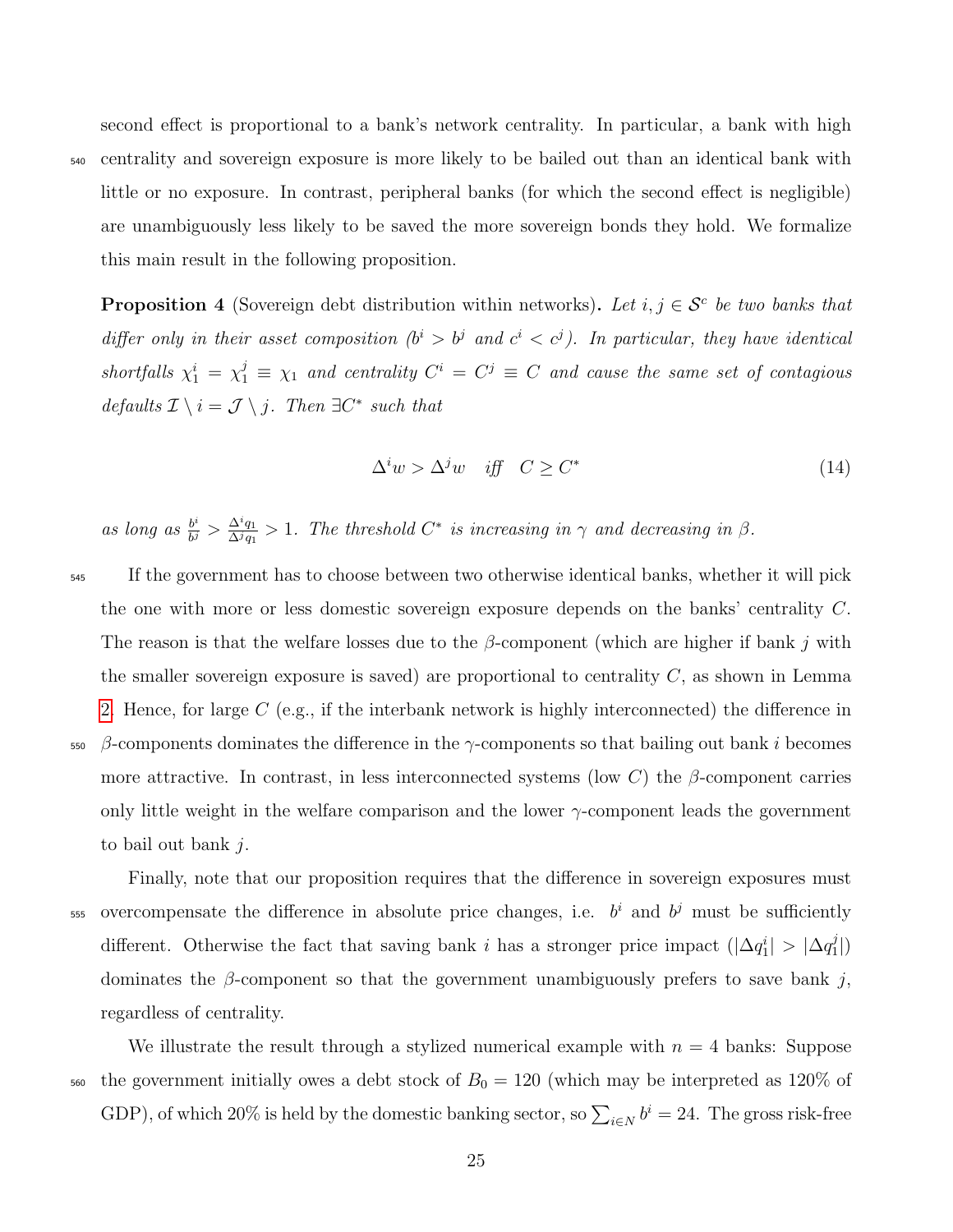interest rate is  $R = 1.02$ , hence the initial sovereign bond price is given by  $q_0 = R^{-1} = 0.9804$ . Moreover, we pick the shape parameter of the (Pareto) tax capacity distribution to be  $\alpha = 0.9$ which delivers quantitatively reasonable movements in sovereign spreads.

#### <sup>565</sup> [Table 1 about here.]

Table [1](#page-41-0) summarizes banks' initial balance sheets (i.e. before the unanticipated fundamental shock happens). Total balance sheet size is chosen such that the average bank holds 10% of its balance sheet in domestic sovereign debt, similar to Italy in Figure [1.](#page-37-0) To maintain transparency and simplicity, we initially let every bank have the same balance sheet size and leverage (equity <sup>570</sup> buffer = 10% of total assets). Note, however, that banks 1 and 3 each hold twice as much sovereign debt as the remaining banks. The interbank network is visualized in Figure [3.](#page-39-0)

## [Figure 3 about here.]

Banks 1 and 2 have no interbank liabilities, but are lending to banks 3 and 4. All four banks' "cash" assets are reduced by the shock such that their total assets drop by 20%, leaving them <sup>575</sup> with a shortfall of 10% each. Summing up, this is the simplest possible setup to demonstrate the content of the proposition; we have two sets of almost identical failing banks (1 vs. 2 and 3 vs. 4) that only differ in terms of sovereign exposure within pairs. In particular, banks 1 and 2 have a trivial node depth of  $C^1 = C^2 = 1$  (because they do not have any interbank liabilities) whereas banks 3 and 4 have  $C^3 = C^4 = 2.8$ . Just like the proposition states, among 580 the peripheral banks the government prefers bailing out the low-b bank 2 ( $\Delta^2 w = -4.16$ ) to the high-b bank 1 ( $\Delta^1 w = -4.39$ ), but among the more central banks it prefers the high-b bank 3 ( $\Delta^3 w = 8.07$ ) to the low-b bank 4 ( $\Delta^4 w = 7.83$ ).

One interpretation of the result in Proposition [4](#page-26-0) is that the doom loop alters the government's ranking of banks to be rescued. Whereas in a world without the doom loop (e.g.,  $585$  with  $b = 0$ , the government would be indifferent between two banks with the same shortfall  $\chi_1$  and node depth C, the different exposures to the doom loop now break the tie. In other words, network centrality alone is not sufficient anymore to pin down the optimal set of bailedout banks. This highlights the doom loop as a new channel of contagion that conventional centrality measures cannot capture.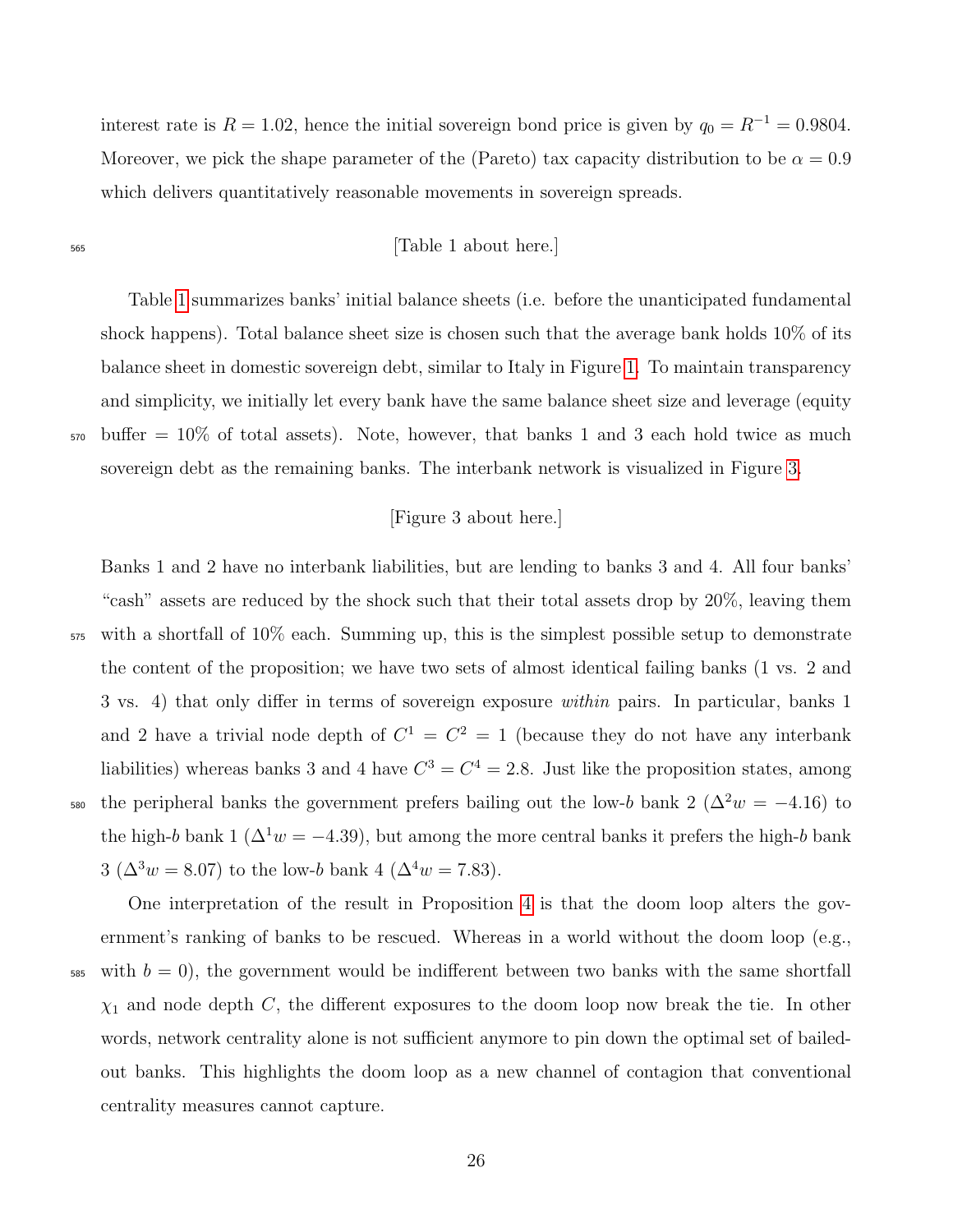- 
- <sub>590</sub> Another way of looking at the effect of holding more domestic sovereign debt is *across* networks (whereas Proposition [4](#page-26-0) is based on a within-network comparison). To this end we consider two financial systems that are identical in every regard, except that an arbitrary defaulting bank i holds more sovereign debt in one system that in the other (conditions 1 and 2 below). To keep the overall surplus of the system unchanged, suppose that this bank holds less <sup>595</sup> cash so that its overall shortfall remains unchanged (condition 3). The following proposition shows that whether the higher  $b^i$  in the second system increases or decreases bank i's position in the government's "bailout ranking" depends on its centrality.

<span id="page-28-0"></span>**Proposition 5** (Sovereign debt distribution across networks). For a fixed  $B_0$ , let  $(L, \Pi, \tilde{c}, d, \tilde{b})$ and  $(L, \Pi, \hat{c}, d, \hat{b})$  be two financial systems such that

- 1.  $\exists ! i \in \mathcal{S}^c : \hat{b}^i > \tilde{b}^i$ 600 2.  $\hat{b}^j = \tilde{b}^j$  and  $\hat{c}^j = \tilde{c}^j \ \forall j \neq i$ 
	- 3.  $\hat{c}^i = \tilde{c}^i (\hat{b}^i \tilde{b}^i)/R$ .

Then  $\forall j \neq i \exists C^*(j)$  such that

$$
\hat{\Delta}^i w - \hat{\Delta}^j w > \tilde{\Delta}^i w - \tilde{\Delta}^j w \quad \text{iff} \quad C^i \ge C^*(j). \tag{15}
$$

The threshold is increasing in  $\gamma$  and decreasing in  $\beta$ ,  $|\hat{\Delta}^j q_1|$  and  $(\hat{b}^i - \tilde{b}^i)$ .

The above proposition can be easily explained thanks to the decomposition in Lemma [2.](#page-23-0) <sup>605</sup> The benefit component is the same in both networks. On the cost side, in the hat-network bailing out bank i results in a larger  $\beta$ -component and a larger  $\gamma$ -component than in the tildenetwork because of the doom loop multiplier and the corresponding larger price impact. As a consequence, the absolute net benefit of bailing out  $i$  is clearly lower in the hat-network, i.e.  $\Delta^i w < \Delta^i w$ . However, all other bailout candidates j also see their β-component increase (and <sub>610</sub> thus their  $\Delta^j w$  fall) because the defaulting i now holds more sovereign debt. Moreover, this increase in the  $\beta$ -component is an increasing function of *i*'s centrality. Hence, if *i* is central enough it can even end up higher in the government's ranking than before.

Using again our above numerical example, suppose we double low-C bank 2's sovereign bond holdings from 4 to 8. Then, the net welfare effect of bailing out bank 2 changes to  $\Delta^2 w =$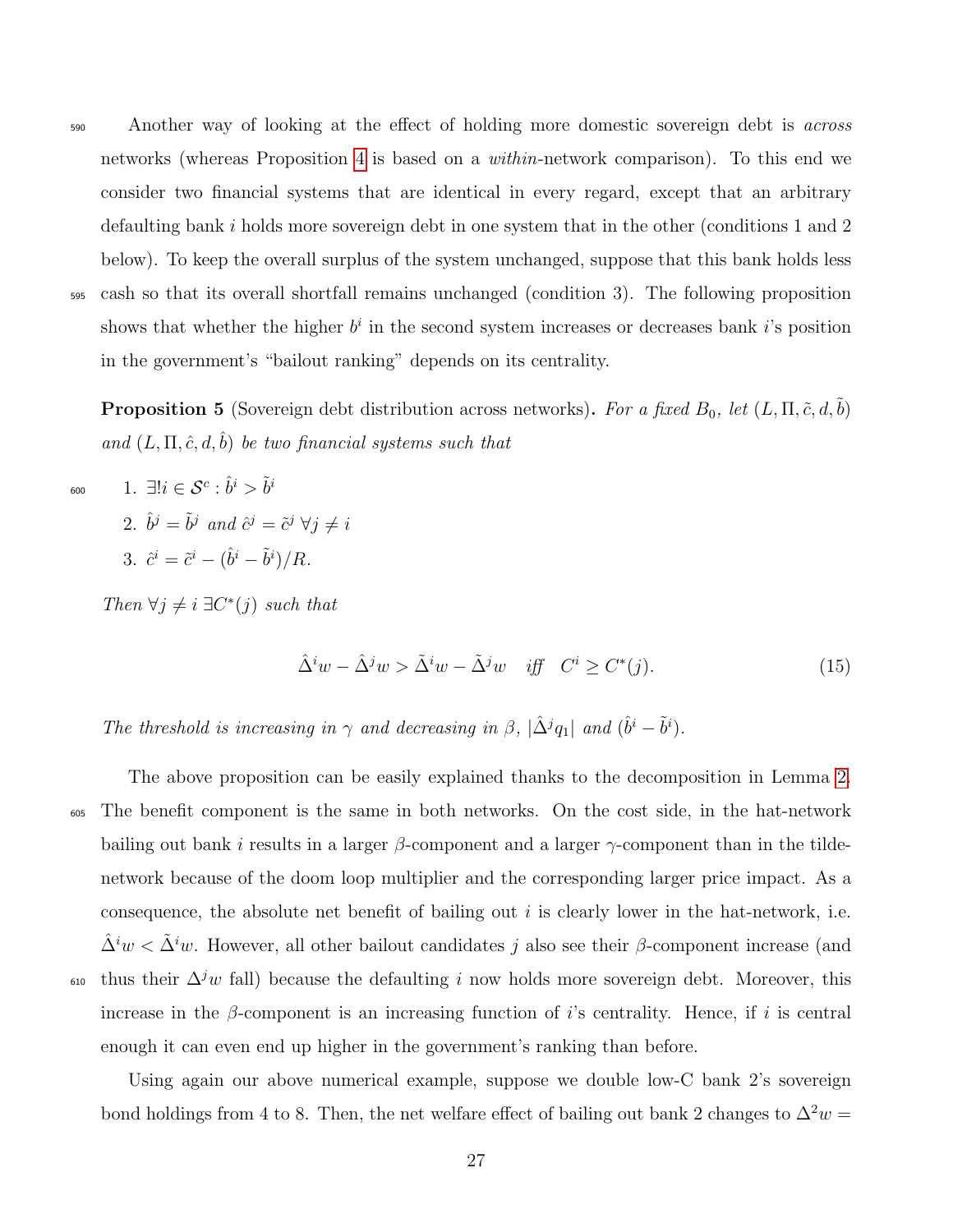$_{615}$  -6.38 < -5.76 =  $\Delta^{1}w$ , thus bank 2 drops even below bank 1 in the government's ranking. In contrast, if we double high-C bank 4's bond holdings, we get  $\Delta^4 w = 7.26 > 6.81 = \Delta^3 w$ , then bank 4 becomes first in the ranking.

Summing up, our results show that a higher  $b^i$  does not make a bailout of i more attractive in absolute terms, nor does it increase the government's propensity to engage in a bailout in  $\epsilon_{620}$  the first place. However, it can make bailing out other banks even less attractive, namely if i is sufficiently central in the interbank network.

#### 4.3. Testable Implications and Empirical Examples

Even though banks are not strategic in our framework, the results outlined in the previous section have important implications for banks' portfolio choice ex ante. We have shown that, <sup>625</sup> depending on a bank's centrality, higher sovereign exposure can make a bailout of that bank more likely ex post. Hence, if banks value the prospect of a bailout and anticipate the government's best response, they can use their sovereign debt portfolio to affect the odds of being bailed out. One way to illustrate this is the following: Suppose that at  $t = -1$  banks learn their position in the interbank network (and hence their node depth for each shock realization) and <sup>630</sup> can choose their domestic sovereign exposure. Then, banks with high centrality can increase the chance to be bailed out by purchasing more sovereign debt than otherwise identical banks.

More generally, our model generates a number of testable hypotheses, though actually testing the model is challenging, both because of a lack of data and the complexity of the interactions we have identified. Nevertheless, we have identified a few key parameters and variables <sup>635</sup> to which attention should be directed. Accordingly, the following remarks should be viewed as speculative, but they suggest the power of the lens on financial markets that our paper brings to bear.

If banks understand and exploit the logic in our analysis, we should, for instance, observe a positive correlation between banks' node depth and their domestic sovereign bond holdings <sup>640</sup> (at least in countries where the "doom loop" is a real threat). Moreover, we should expect the correlation to be larger in financial systems where bankruptcy costs are higher based on the fact that the centrality thresholds in Propositions [4](#page-26-0) and [5](#page-28-0) are decreasing in  $\beta$ .

Our results may help partly shed some light on historical bailout decisions, and highlight

28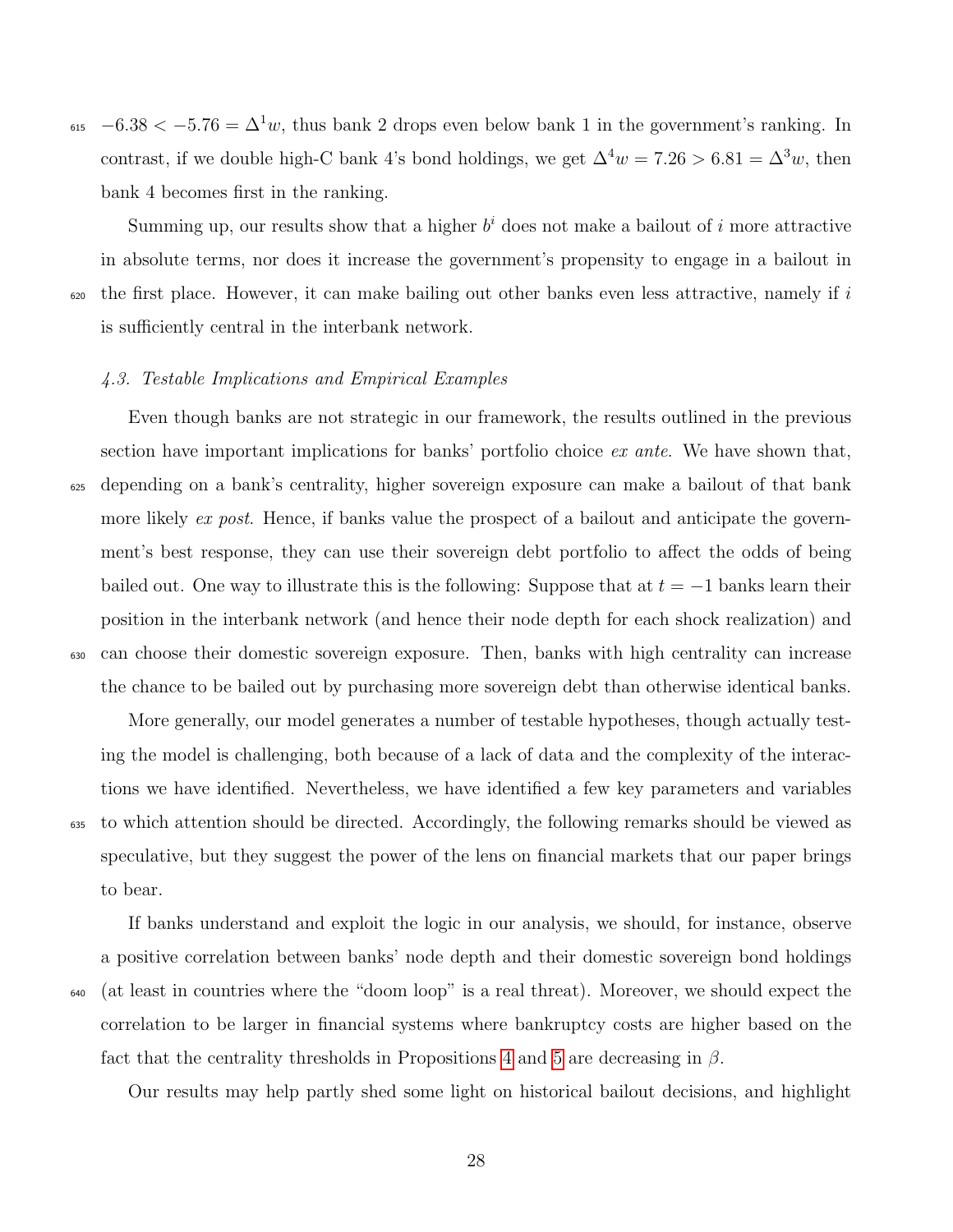factors to account for in determining future bank bailouts. First, note that our results on <sup>645</sup> how network structure and sovereign bond holdings interact are only valid in case of an active "doom loop", i.e., if sovereign bond prices drop in response to a bailout. In countries with very safe public debt (e.g., the US, Germany, or Switzerland) the interaction highlighted in the previous section is absent. In other words, the amount and distribution of sovereign bonds held by domestic banks would not matter for the government's optimal bailout decision. Thus the <sup>650</sup> bailout of AIG (and the indirect bailout of Goldman Sachs) in 2008 can be attributed either to their centrality in the financial system or their political influence, but not to their holdings of government bonds and the doom loop properties upon which we have focused. In contrast, Greece and Spain may evidence patterns that are more consistent with the predictions of our study.

 $\delta$ <sub>655</sub> Second, for countries with more efficient resolution mechanisms (low  $\beta$ ), our results predict not only fewer bank bailouts altogether, but also that optimal bailouts will generally be targeted at banks with lower sovereign bond holdings that require smaller bailouts. The same conclusions hold for countries that would suffer more from a sovereign default (high  $\gamma$ ). Again, Spain, Greece, as well as Cyprus and Iceland may provide data sets against which these hypotheses <sup>660</sup> may be tested.

Finally, recent regulatory efforts in Europe to complete the "banking union" included attempts to make bank resolutions more efficient and thus failures less costly. In our model, this corresponds to a drop in  $\beta$ , which makes partial bailouts (or even "no bailout") more attractive relative to complete bailouts. Therefore, compared to the global financial crisis of 2008/09, we <sup>665</sup> expect to see more partial bailouts in the future, and that would provide the ultimate test for our theoretical predictions. Apart from being ex post optimal, there would be an additional benefit in letting some banks fail: As [Philippon and Wang](#page-35-13) [\(2021\)](#page-35-13) show, a credible announcement of partial bailouts can also help to discipline banks' risk-taking behavior ex ante. But even if political pressures necessitate a bailout of *all* banks that might be in stress, an awareness <sup>670</sup> of the interplay between the structure of the financial network and the workings of the doom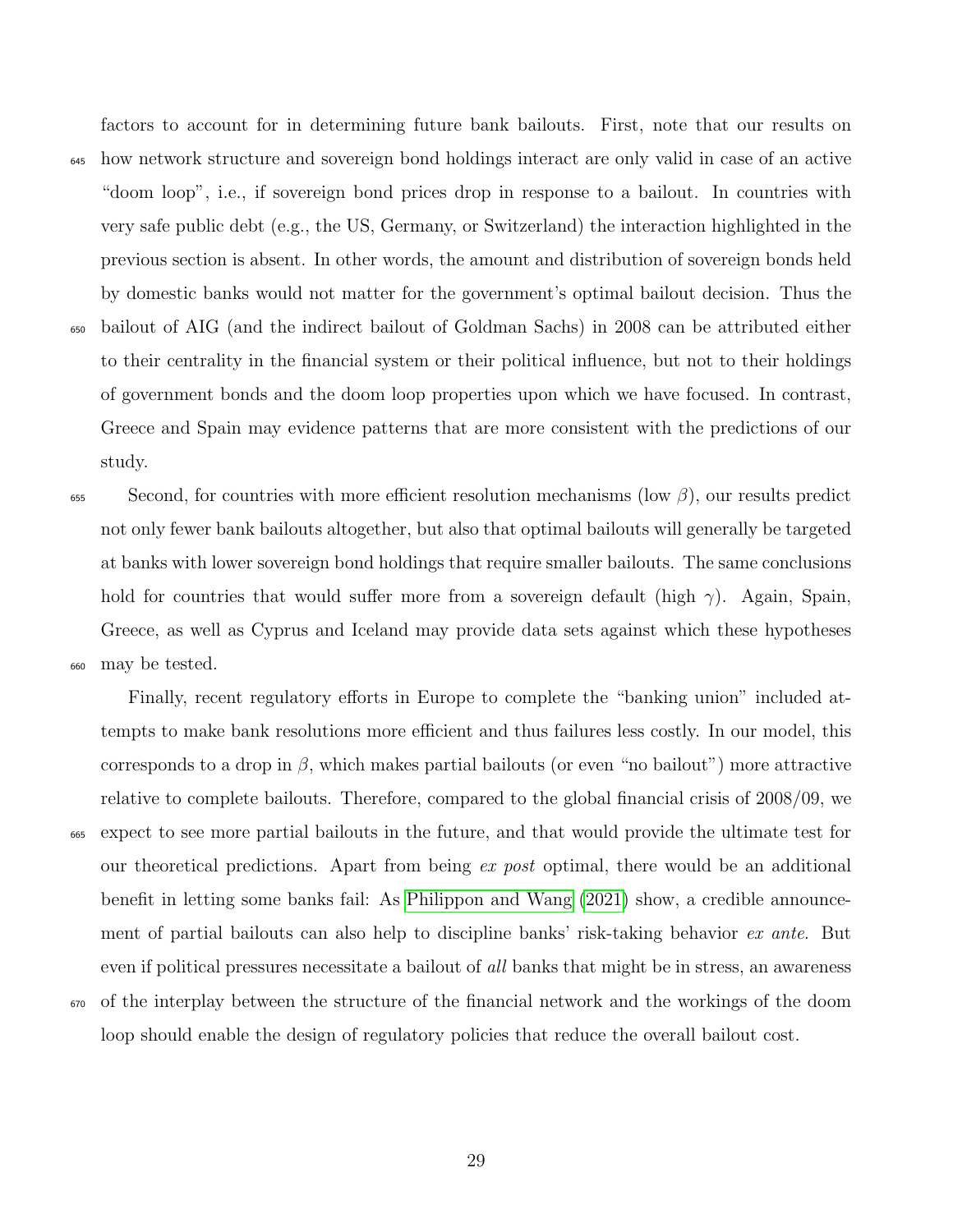#### 5. Conclusion

In this paper we study the government's optimal bailout strategy in a banking crisis if (a) financing a bailout depresses the value of domestic sovereign debt on bank balance sheets (the  $\epsilon_{655}$  "doom loop") and (b) banks are connected to each other through a network of liabilities.

We find, not surprisingly, that the doom loop is weaker (and bailouts therefore less costly) if banks hold less domestic sovereign debt or if banks with large domestic sovereign exposure are well capitalized. This result is directly related to the current debate about higher regulatory capital charges for sovereign exposure in the eurozone (see V $\acute{e}$ ron [\(2017\)](#page-35-11)).

<sup>680</sup> Moreover, we show that the government can rank otherwise identical banks according to their "node depth", a centrality measure introduced by [Glasserman and Young](#page-35-5) [\(2015\)](#page-35-5). Compared to a situation without sovereign debt on banks' balance sheets, even a uniform distribution of sovereign debt across banks strengthens the role of centrality as a tiebreaker and thus exacerbates the "too interconnected to fail" problem.

<sup>685</sup> Our main result is that the optimal subset of banks to bail out depends jointly on their position in the interbank network and their domestic sovereign exposure. In particular, if banks with high amounts of sovereign bonds are sufficiently central, the government may prefer to save them rather than banks with low domestic sovereign exposure, even though this requires a larger bailout. Equivalently, if there is a bailout, highly central banks are more likely to be part <sup>690</sup> of it if they hold more sovereign debt since that increases the cost of letting them fail. While higher sovereign exposure unambiguously makes the bailout of a given bank more expensive, it can make bailing out other banks even more costly.

As a consequence, we argue that a bank's position in the network may have strategic implications for its individually optimal domestic sovereign exposure. Systemically important banks <sup>695</sup> might be able to use domestic sovereign debt as a "strategic tool" to increase the likelihood of being bailed out. Our model therefore provides a new, network-based perspective on the question of why banks in stressed European countries increased their domestic sovereign bond holdings during the European sovereign debt crisis.

Our framework may be extended along several interesting dimensions. An obvious, yet <sup>700</sup> ambitious extension is to develop a fully fledged game theoretical model, in which banks take their position in the network as given and strategically choose their sovereign bond holdings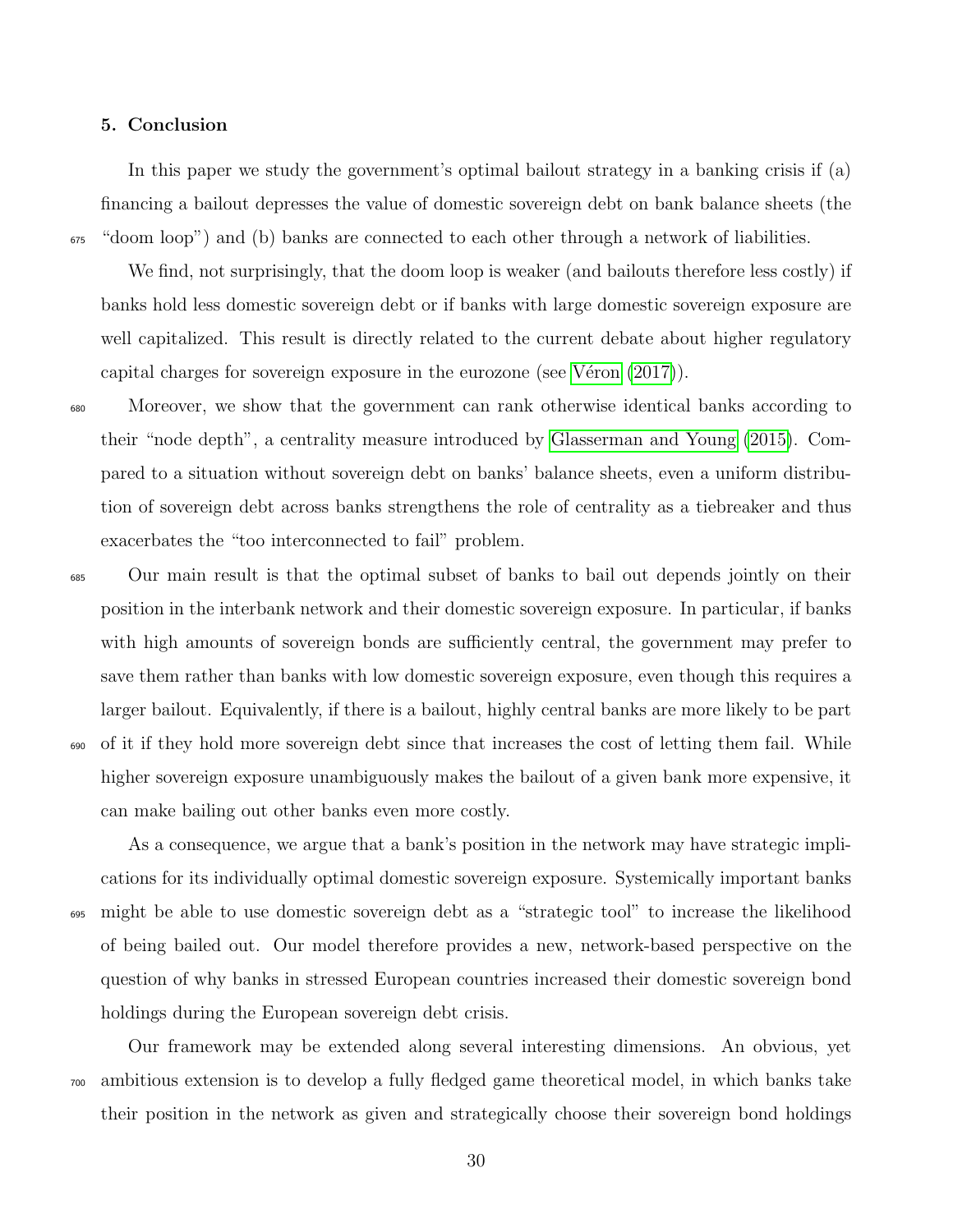to maximize an exogenously specified objective function. Banks would thus endogenously construct their balance sheet in anticipation of government intervention to maximize their bailout option.

<sup>705</sup> Second, in our model the government has full information about banks' balance sheets, in particular their interbank exposures. In reality, uncertainty about these interlinkages poses a challenge to policymakers and can lead to second-best policy outcomes. Moreover, as in [Caballero and Simsek](#page-34-14) [\(2013\)](#page-34-14), uncertainty about the structure of the financial network can exacerbate endogenous responses such as funding withdrawals or fire sales. Ever since at least <sup>710</sup> the global financial crisis, researchers have tried to uncover "true" financial networks, e.g. by estimating underlying links from aggregates.<sup>[21](#page-2-0)</sup> In recent years, however, central banks around the world have stepped up their efforts to gather the necessary data in order to monitor systemic risk. As a result, they now have access to a wealth of information not just about banks' aggregate balance sheet items, but also counterparty-level exposures in different asset <sup>715</sup> classes (e.g. loans, securities, or derivatives). For instance, the ECB can construct financial networks using a large European credit register (AnaCredit), security holdings statistics (SHS), or bilateral money market trading data (MMSR). Therefore, we believe that the assumption of full information is not too far from the current reality.

Third, an alternative way to resolve banking crises (instead of public bailouts) is to encourage <sup>720</sup> mergers of failing and healthy banks. Network models like the one presented in this paper offer an interesting framework to study these mergers, which can be modelled as combining two nodes (and consolidating their balance sheets). In doing so, policymakers would not only avoid bank defaults, but also alter the network structure. However, depending on the distribution of future shocks, a merger might also increase future instability by creating a new "too big/interconnected <sup>725</sup> to fail" institution. The resulting tradeoff is a promising topic for future research.

Fourth, our model deliberately abstracts from the "real economy loop" in [Brunnermeier et al.](#page-34-0) [\(2016\)](#page-34-0). We do not consider the fact that bank failures could also affect the sovereign's creditworthiness *without* bailouts through a reduction in lending, an investment slump, and reduced tax capacity. Incorporating this channel in our model would increase the direct macroeconomic

<sup>&</sup>lt;sup>21</sup>See, for instance, [Anand et al.](#page-33-7)  $(2018)$  for a comprehensive survey of different estimation methods.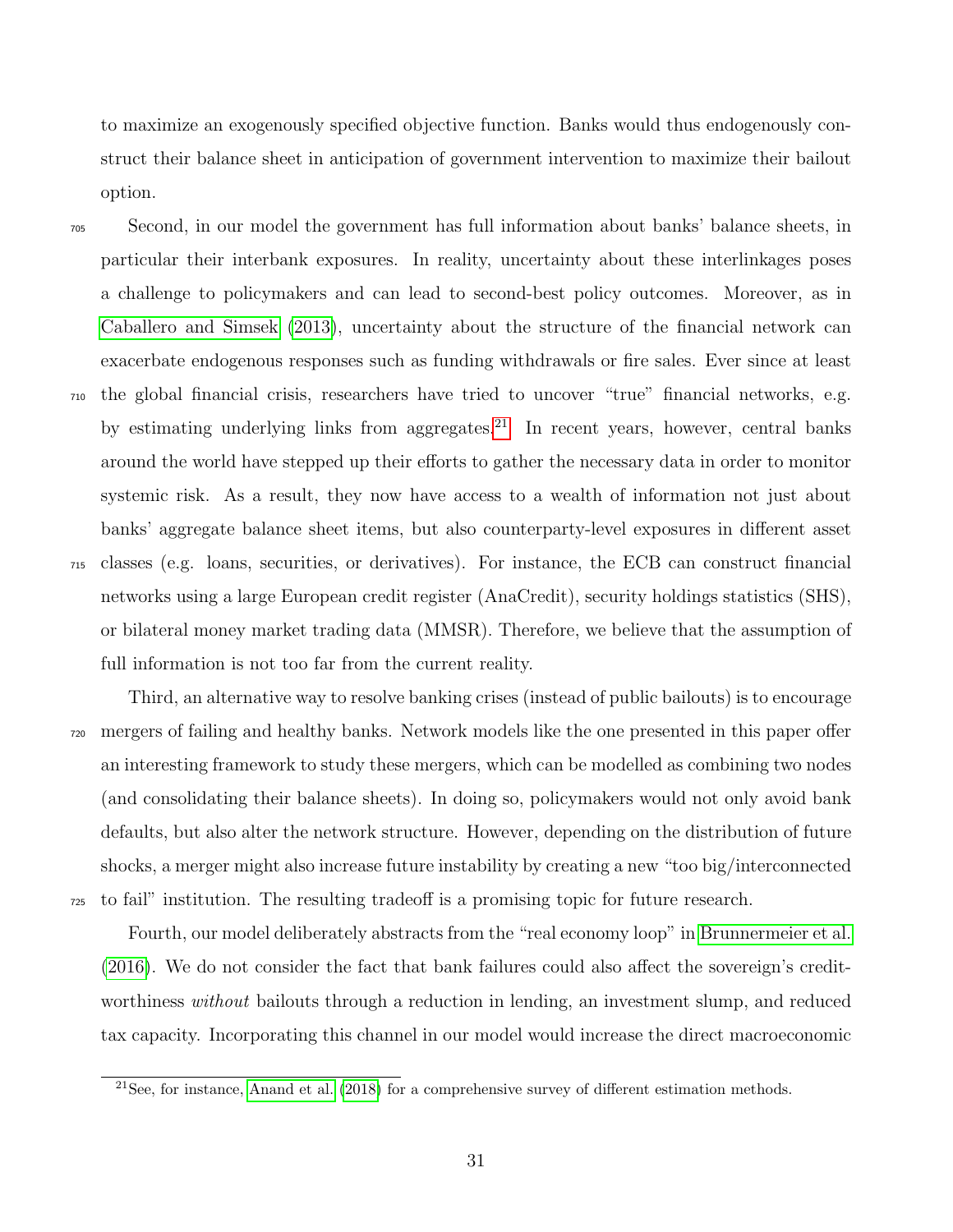- <sup>730</sup> social benefits of a bailout ceteris paribus. A similar channel would work in the opposite direction and make bailouts less attractive: Rising sovereign spreads (e.g. triggered by a bailout) tend to be passed through to corporate spreads and household borrowing rates. This "crowding out" effect, documented for example in [Demirci et al.](#page-34-15) [\(2019\)](#page-34-15), might eventually lead to lower tax revenue and thus even higher spreads.
- <sup>735</sup> The magnitude of each of these effects is affected by the structure of interbank lending and patterns of bank ownership of assets. Real economy effects on any bank can, for instance, be amplified or dampened by the structure of the banking network. Future research should be directed at integrating both real economy and financial network effects. It is clear that omitting either gives an incomplete picture. Our analysis in an idealized model where we have <sup>740</sup> abstracted from real economy effects highlights that the banking network structure plays a key role, and thus models based on a single representative bank can be misleading.

# References

- <span id="page-33-3"></span>Acemoglu, D., Ozdaglar, A., Tahbaz-Salehi, A., 2015. Systemic Risk and Stability in Financial Networks. The American Economic Review 105, 564–608.
- <span id="page-33-6"></span><span id="page-33-0"></span><sup>745</sup> Acharya, V., Drechsler, I., Schnabl, P., 2014. A Pyrrhic Victory? Bank Bailouts and Sovereign Credit Risk. The Journal of Finance 69, 2689–2739.
	- Acharya, V.V., Steffen, S., 2015. The "Greatest" Carry Trade Ever? Understanding Eurozone Bank Risks. Journal of Financial Economics 115, 215–236.
	- Allen, F., Gale, D., 2000. Financial Contagion. Journal of Political Economy 108, 1–33.
- <span id="page-33-5"></span><span id="page-33-4"></span><span id="page-33-1"></span><sup>750</sup> Altavilla, C., Pagano, M., Simonelli, S., 2017. Bank Exposures and Sovereign Stress Transmission. Review of Finance 21, 2103–2139.
	- Altinoglu, L., Stiglitz, J.E., 2020. Collective Moral Hazard and the Interbank Market. Working Paper. Board of Governors of the Federal Reserve System.
- <span id="page-33-7"></span><span id="page-33-2"></span>Anand, K., van Lelyveld, I., Banai, d., Friedrich, S., Garratt, R., Halaj, G., Fique, J., Hansen, <sup>755</sup> I., Jaramillo, S.M., Lee, H., Molina-Borboa, J.L., Nobili, S., Rajan, S., Salakhova, D., Silva, T.C., Silvestri, L., de Souza, S.R.S., 2018. The Missing Links: A Global Study on Uncovering Financial Network Structures from Partial Data. Journal of Financial Stability 35, 107–119.
	- Battiston, S., Gatti, D.D., Gallegati, M., Greenwald, B., Stiglitz, J.E., 2012a. Default Cascades: When Does Risk Diversification Increase Stability? Journal of Financial Stability 8, 138–149.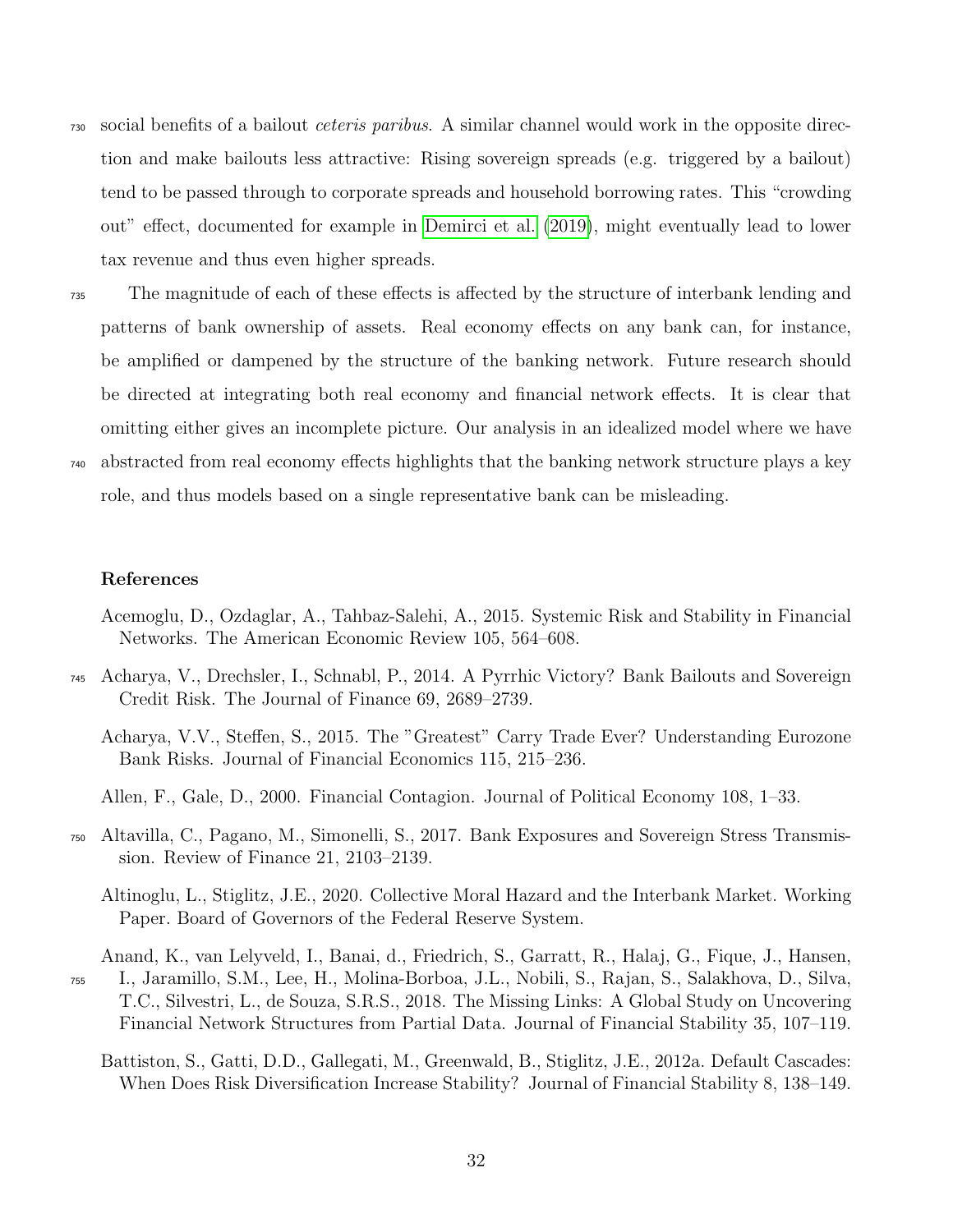- <span id="page-34-2"></span><sup>760</sup> Battiston, S., Gatti, D.D., Gallegati, M., Greenwald, B., Stiglitz, J.E., 2012b. Liaisons Dangereuses: Increasing Connectivity, Risk Sharing, and Systemic Risk. Journal of Economic Dynamics and Control 36, 1121–1141.
	- Baudino, P., Defina, R., Real, J.M.F., Hajra, K., Walters, R., 2019. Bank Failure Management– the Role of Deposit Insurance. FSI Insights on Policy Implementation .
- <span id="page-34-13"></span><span id="page-34-8"></span><span id="page-34-5"></span><sup>765</sup> Bernard, B., Capponi, A., Stiglitz, J.E., 2022. Bail-Ins and Bail-Outs: Incentives, Connectivity, and Systemic Stability. Journal of Political Economy. Forthcoming .
	- Brunnermeier, M., Crockett, A., Goodhart, C.A., Persaud, A., Shin, H.S., et al., 2009. The Fundamental Principles of Financial Regulation. volume 11. ICMB, Internat. Center for Monetary and Banking Studies Geneva.
- <span id="page-34-0"></span><sup>770</sup> Brunnermeier, M.K., Garicano, L., Lane, P.R., Pagano, M., Reis, R., Santos, T., Thesmar, D., Van Nieuwerburgh, S., Vayanos, D., 2016. Breaking the Sovereign-Bank Diabolic Loop: A Case for ESBies, in: American Economic Review Papers and Proceedings.

<span id="page-34-14"></span>Caballero, R.J., Simsek, A., 2013. Fire Sales in a Model of Complexity. The Journal of Finance 68, 2549–2587.

- <span id="page-34-7"></span><sup>775</sup> Cabrales, A., Gale, D., Gottardi, P., 2016. Financial Contagion in Networks, in: Bramoulle, Y., Galeotti, A., , Rogers, B.W. (Eds.), The Oxford Handbook of the Economics of Networks. Oxford: OUP.
	- Cabrales, A., Gottardi, P., Vega-Redondo, F., 2017. Risk Sharing and Contagion in Networks. The Review of Financial Studies 30, 3086–3127.
- <span id="page-34-12"></span><span id="page-34-11"></span><span id="page-34-4"></span><sup>780</sup> Calvo, G.A., 1988. Servicing the Public Debt: The Role of Expectations. The American Economic Review , 647–661.
	- Cole, H.L., Kehoe, T.J., 2000. Self-fulfilling Debt Crises. The Review of Economic Studies 67, 91–116.
- <span id="page-34-10"></span><span id="page-34-1"></span>Cooper, R., Nikolov, K., 2018. Government Debt and Banking Fragility: The Spreading of <sup>785</sup> Strategic Uncertainty. International Economic Review 59, 1905–1925.
	- Crosignani, M., 2021. Bank Capital, Government Bond Holdings, and Sovereign Debt Capacity. Journal of Financial Economics 141, 693–704.

<span id="page-34-15"></span>Demirci, I., Huang, J., Sialm, C., 2019. Government Debt and Corporate Leverage: International Evidence. Journal of Financial Economics 133, 337–356.

- <span id="page-34-6"></span><span id="page-34-3"></span><sup>790</sup> Eisenberg, L., Noe, T.H., 2001. Systemic Risk in Financial Systems. Management Science 47, 236–249.
	- Elliott, M., Golub, B., Jackson, M.O., 2014. Financial Networks and Contagion. The American Economic Review 104, 3115–3153.

<span id="page-34-9"></span>Erol, S., 2019. Network Hazard and Bailouts Mimeo.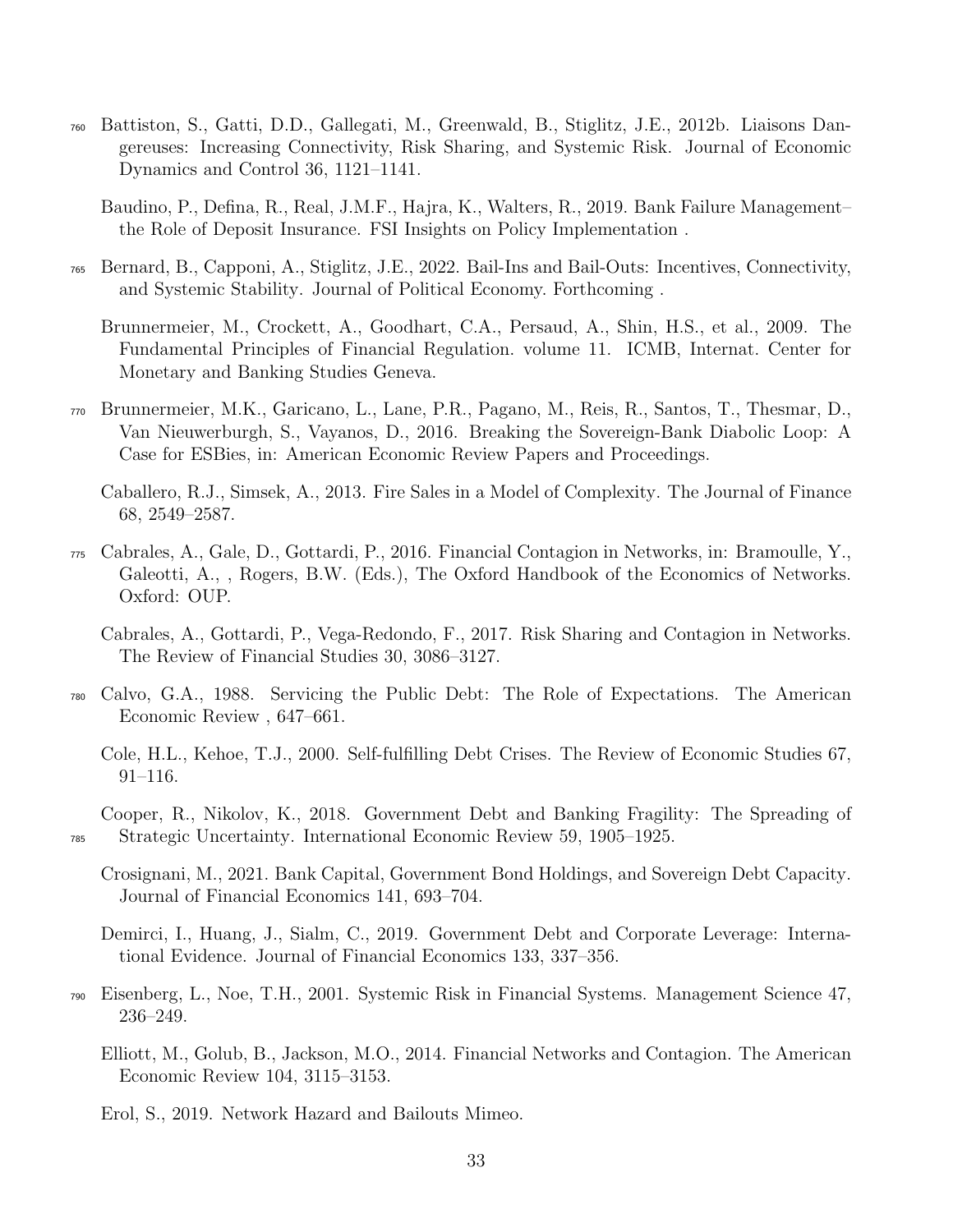- <span id="page-35-12"></span><span id="page-35-0"></span><sup>795</sup> Farhi, E., Tirole, J., 2018. Deadly Embrace: Sovereign and Financial Balance Sheets Doom Loops. The Review of Economic Studies 85, 1781–1823.
	- Galeotti, A., Golub, B., Goyal, S., 2020. Targeting Interventions in Networks. Econometrica 88, 2445–2471.

<span id="page-35-5"></span>Glasserman, P., Young, H.P., 2015. How Likely is Contagion in Financial Networks? Journal <sup>800</sup> of Banking & Finance 50, 383–399.

- <span id="page-35-1"></span>Glasserman, P., Young, H.P., 2016. Contagion in Financial Networks. Journal of Economic Literature 54, 779–831.
- <span id="page-35-7"></span>Greenwald, B.C., Stiglitz, J.E., 1993. Financial Market Imperfections and Business Cycles. The Quarterly Journal of Economics 108, 77–114.
- <span id="page-35-9"></span><span id="page-35-3"></span><sup>805</sup> Greenwood, R., Landier, A., Thesmar, D., 2015. Vulnerable Banks. Journal of Financial Economics 115, 471–485.
	- Hur, S., Sosa-Padilla, C., Yom, Z., 2021. Optimal Bailouts in Banking and Sovereign Crises. Technical Report. National Bureau of Economic Research.

<span id="page-35-10"></span>Jackson, M.O., Pernoud, A., 2020. Credit Freezes, Equilibrium Multiplicity, and Optimal <sup>810</sup> Bailouts in Financial Networks. arXiv preprint arXiv:2012.12861 .

<span id="page-35-6"></span>Kiyotaki, N., Moore, J., 1997. Credit Chains Mimeo.

<span id="page-35-13"></span>Philippon, T., Wang, O., 2021. Let the Worst One Fail: A Credible Solution to the Too-Big-To-Fail Conundrum. Working Paper 29560. National Bureau of Economic Research.

<span id="page-35-8"></span>Popov, A., Van Horen, N., 2015. Exporting Sovereign Stress: Evidence from Syndicated Bank <sup>815</sup> Lending during the Euro Area Sovereign Debt Crisis. Review of Finance 19, 1825–1866.

<span id="page-35-2"></span>Shleifer, A., Vishny, R., 2011. Fire sales in finance and macroeconomics. Journal of Economic Perspectives 25, 29–48.

<span id="page-35-4"></span>Upper, C., 2011. Simulation methods to assess the danger of contagion in interbank markets. Journal of Financial Stability 7, 111–125.

<span id="page-35-11"></span><sup>820</sup> Véron, N., 2017. Sovereign Concentration Charges: A New Regime for Banks' Sovereign Exposures, in: Study for the European Parliament, Brussels. IDEAS FROM THE 'FUTURE EUROPE' FORUM.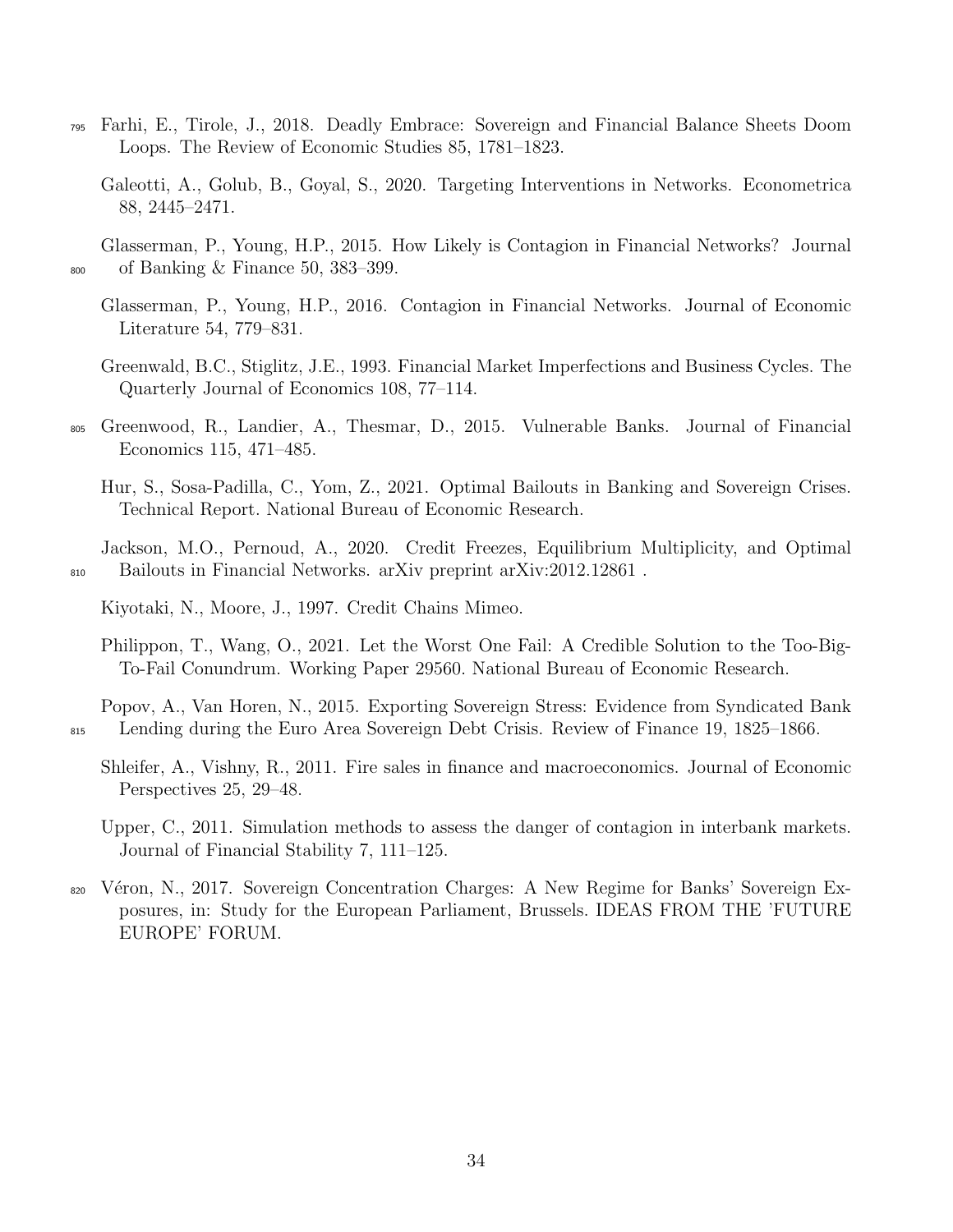# List of Figures

|     | Banks' domestic sovereign exposure (as a share of total bank assets) 36 |  |
|-----|-------------------------------------------------------------------------|--|
| 825 |                                                                         |  |
|     | 3 Banks 3 and 4 each borrow from banks 1 and 2 38                       |  |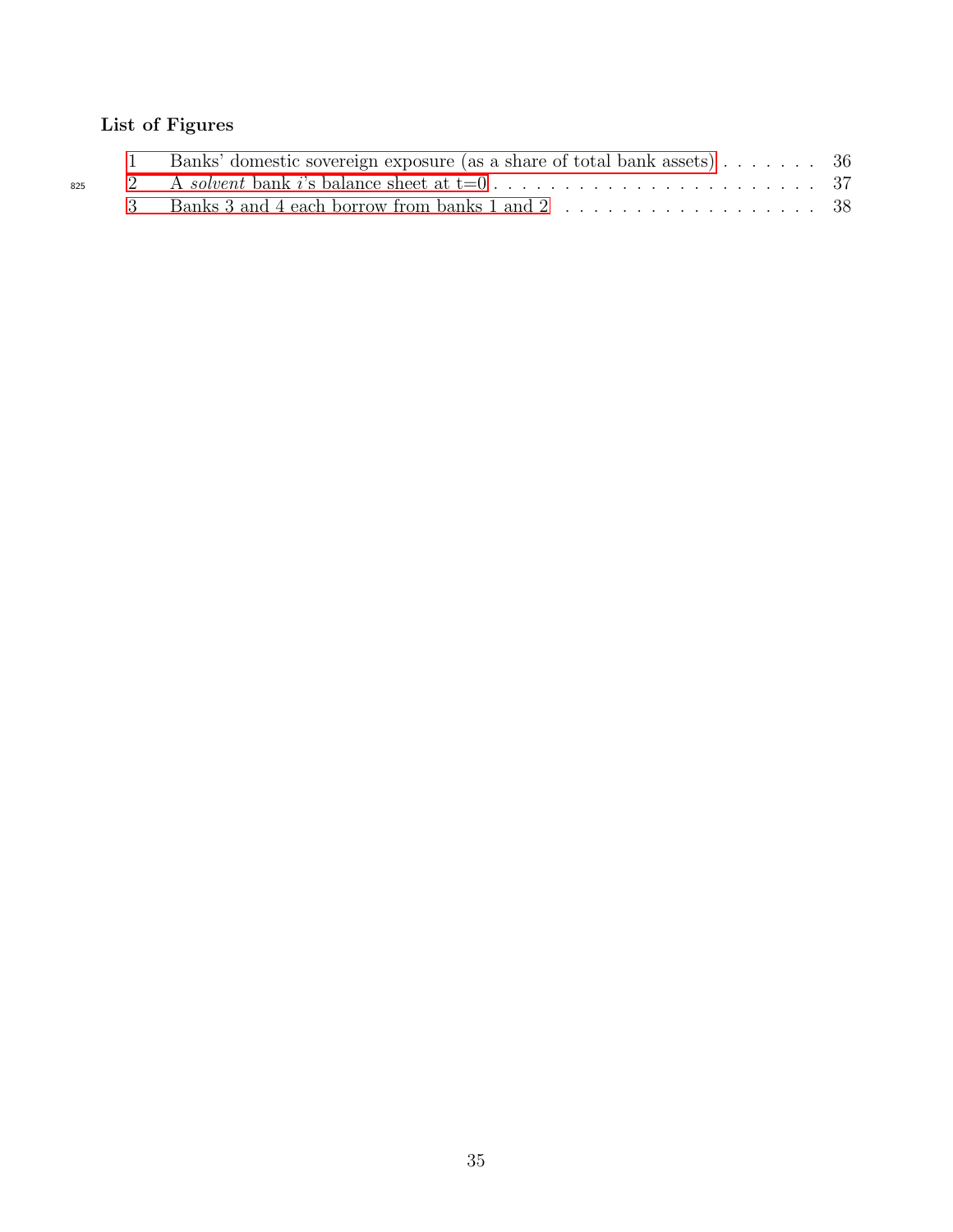

<span id="page-37-0"></span>Source: ECB Statistical Data Warehouse (March 2021)

Figure 1: Banks' domestic sovereign exposure (as a share of total bank assets)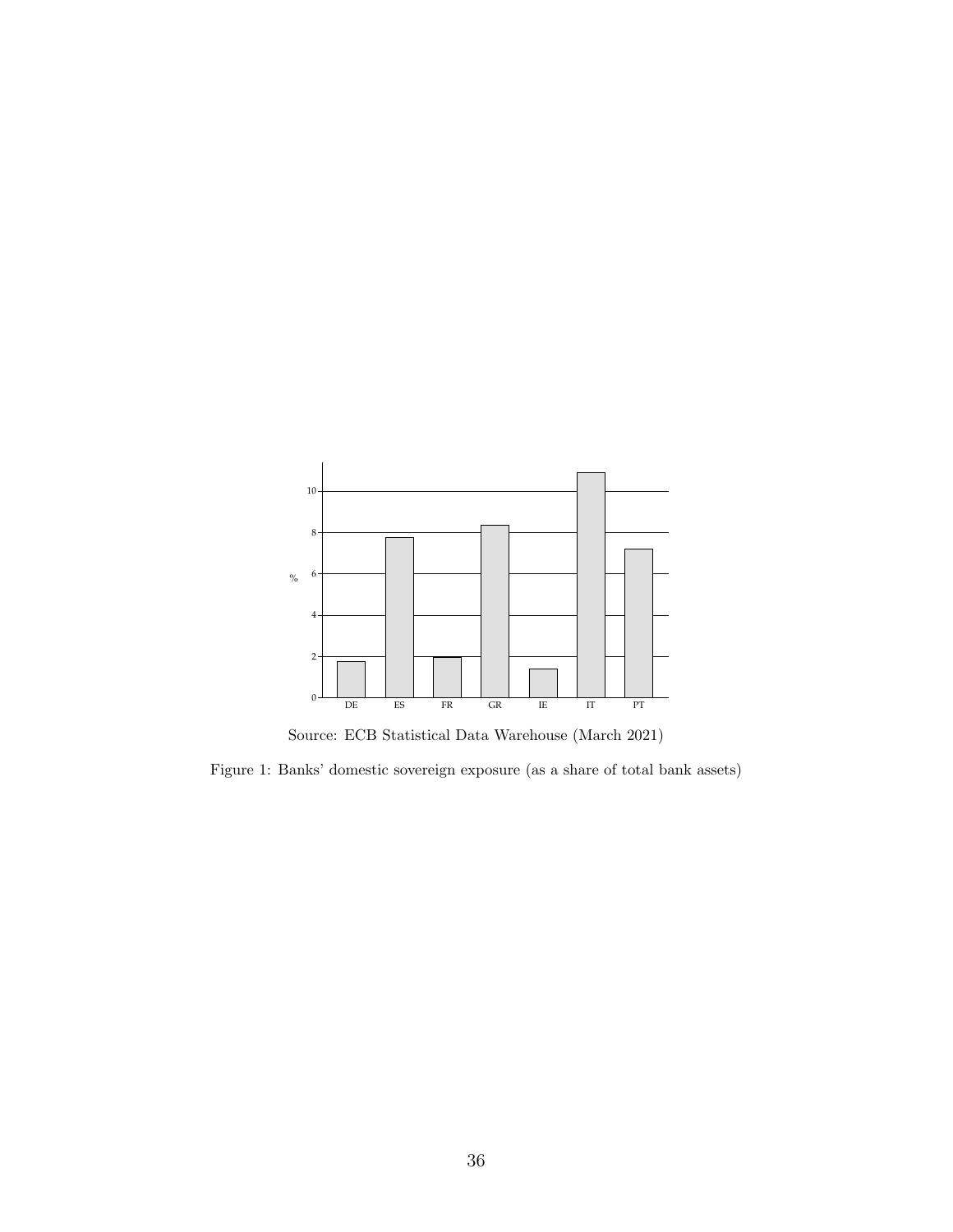| Assets       | Liabilities |  |  |  |  |
|--------------|-------------|--|--|--|--|
| $c^i$        | $d^i$       |  |  |  |  |
| $( \Pi L)^i$ |             |  |  |  |  |
|              | $L^i$       |  |  |  |  |
| $q_0b^i$     | $\imath$    |  |  |  |  |
|              |             |  |  |  |  |

<span id="page-38-0"></span>Figure 2: A  $solvent$  bank  $i\text{'s}$  balance sheet at t=0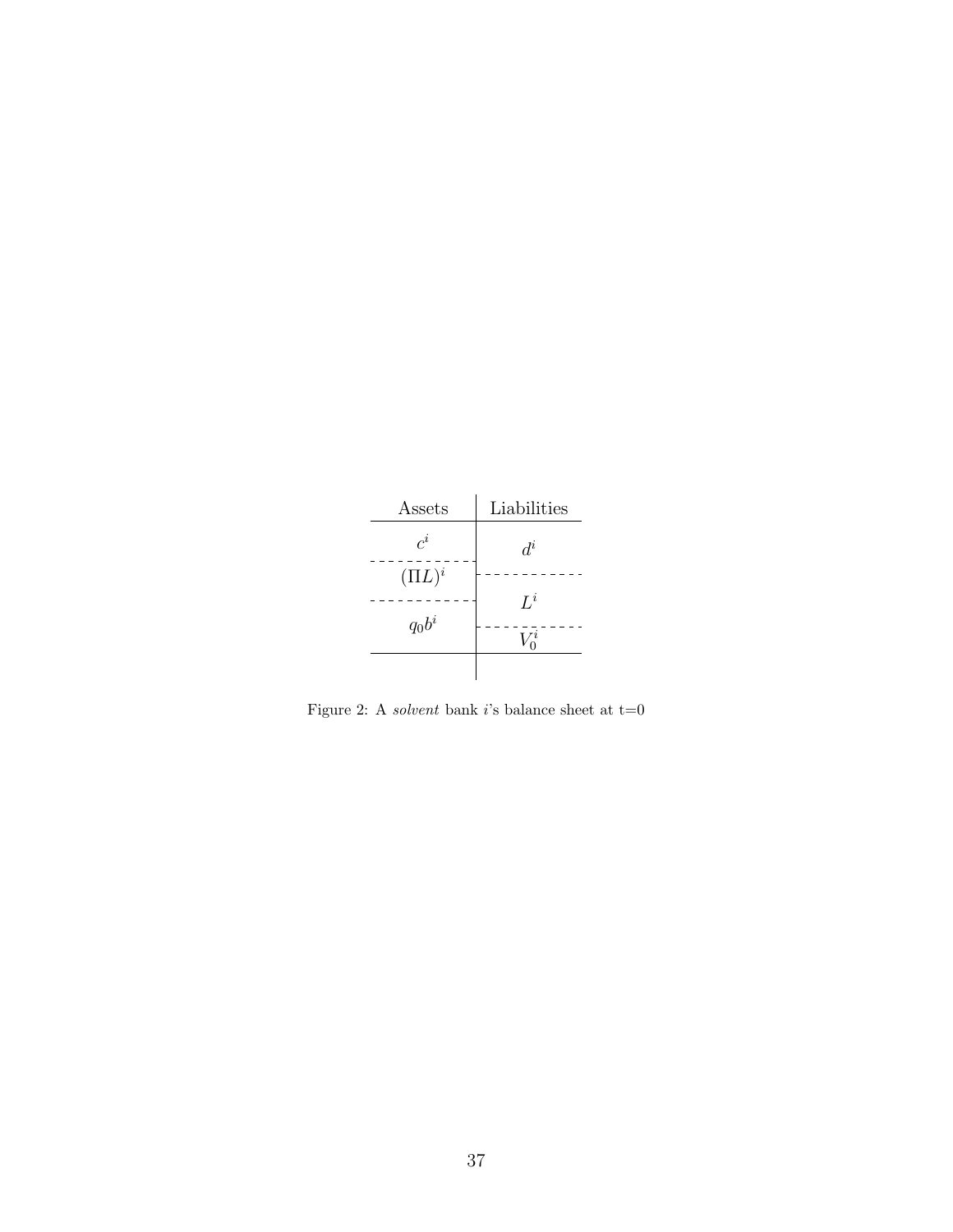Figure 3: Banks 3 and 4 each borrow from banks 1 and 2

<span id="page-39-0"></span>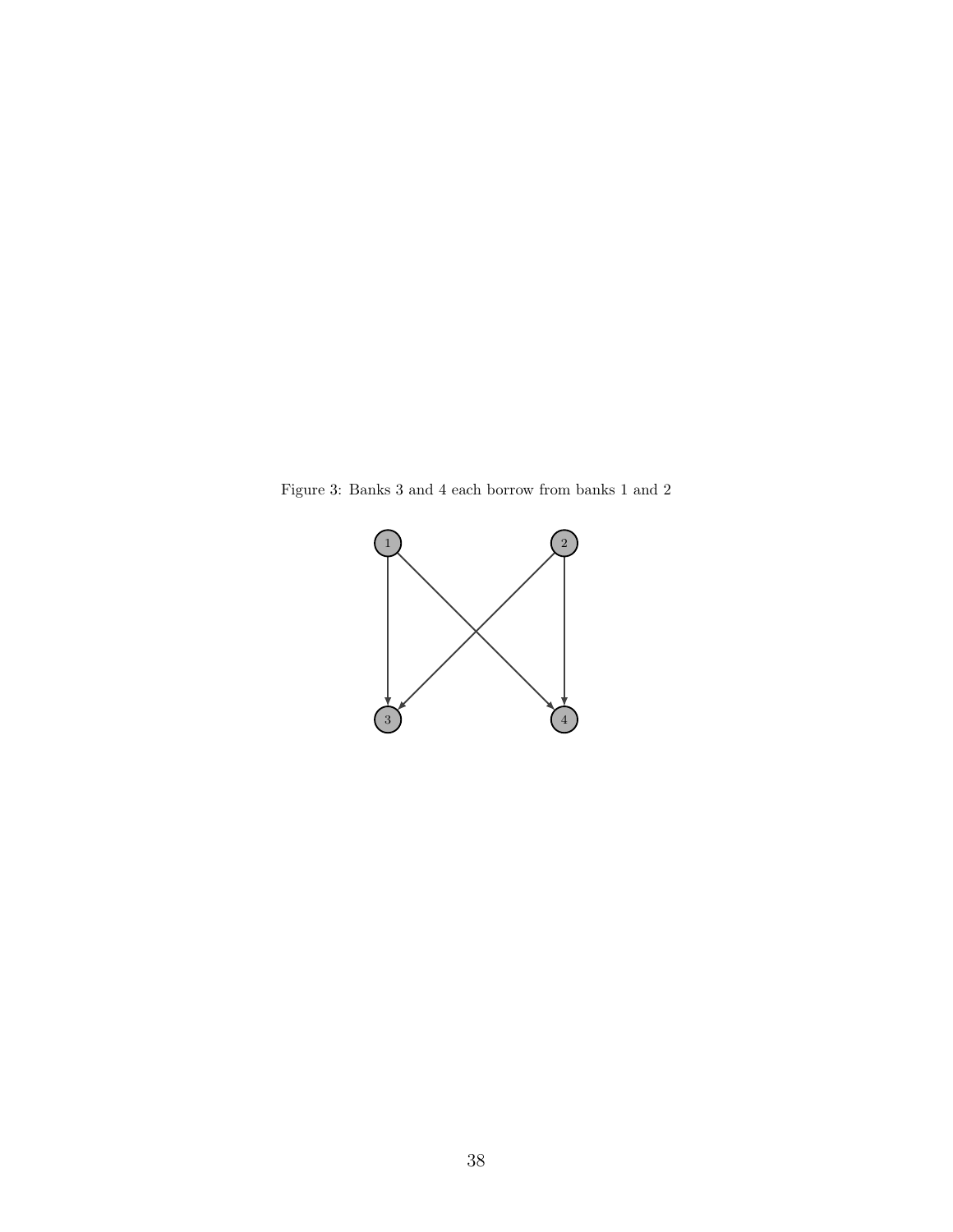# List of Tables